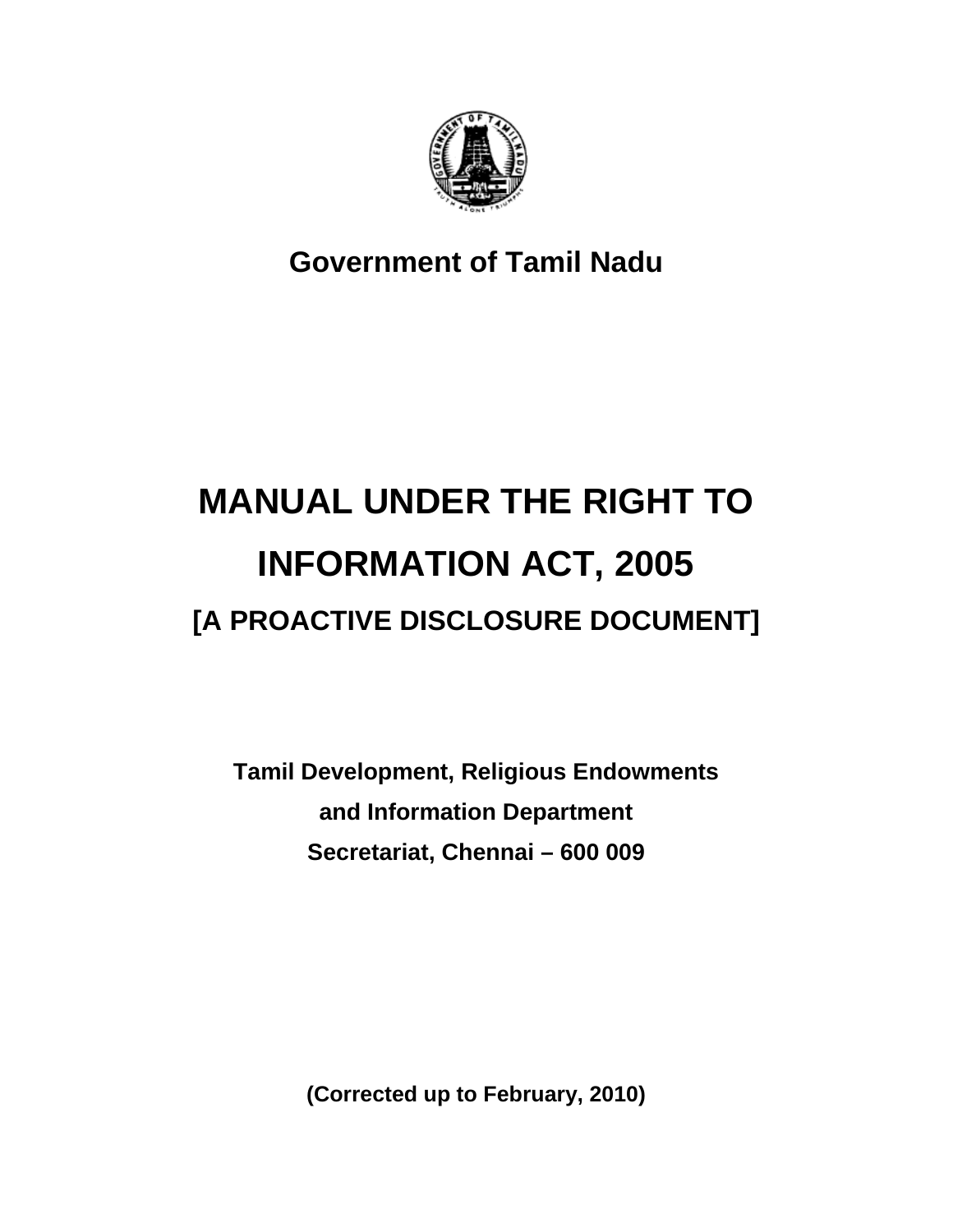# **PREFACE**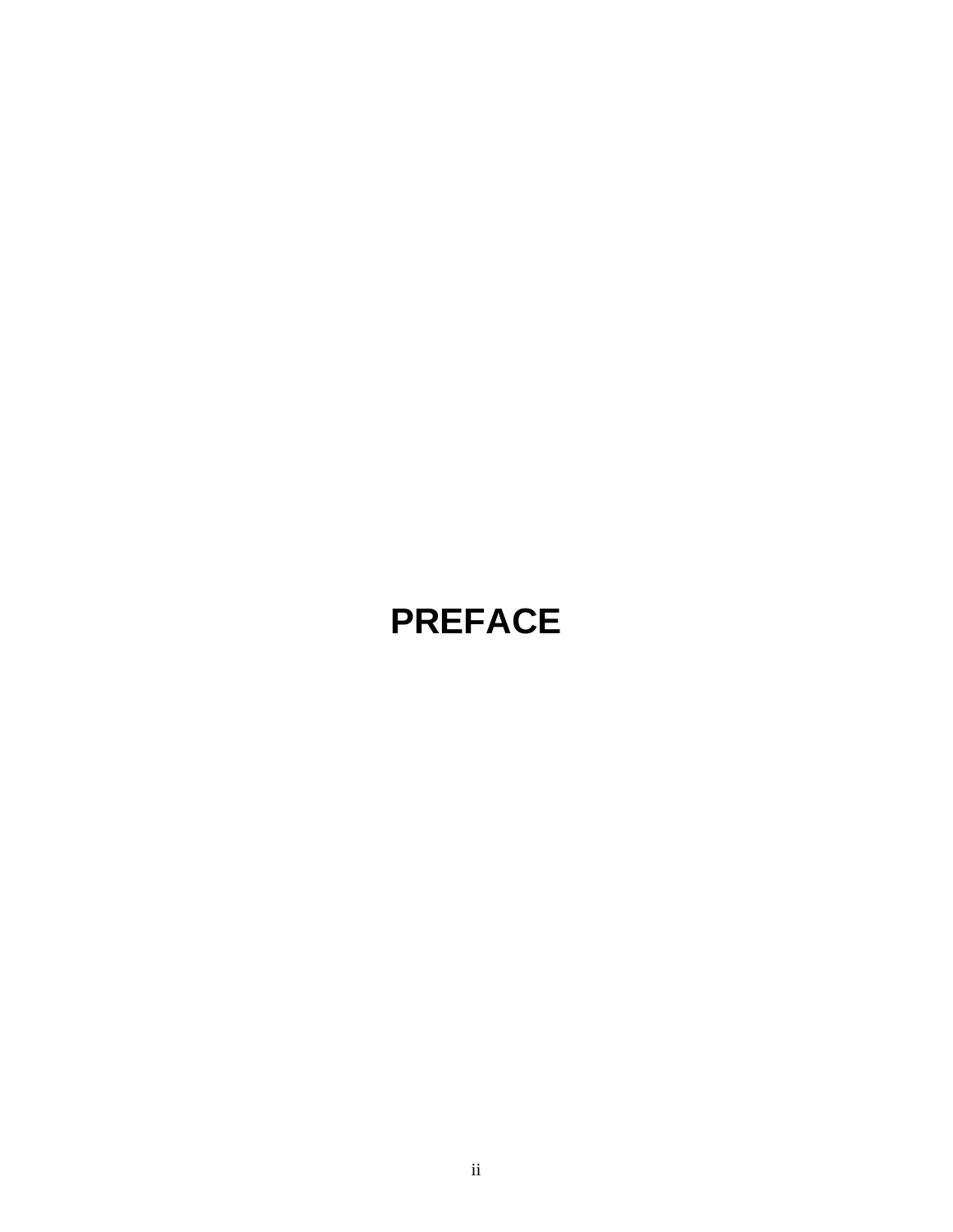#### **PREFACE**

The Government of India have enacted the Right to Information Act 2005 (Act 22 of 2005) which came into effect from 15.06.2005. This act provides for Right to Information to citizens to secure access to information under the control of public authorities and also to promote transparency and accountability in the working of every Public Authority.

2. Under Section 4(1)(b) of the Act, it is mandatory for the public authorities to publish all particulars required therein for information of the public.

3. Accordingly, this Manual relating to the Tamil Development, Religious Endowments and Information Department, Secretariat is published. Efforts have been taken by this Department to publish the details of organization, functions, duties, powers etc. in the form of a manual, for the use of the public. This manual also contains the list of Public Information Officers/ Appellate Authorities for the use of public, as required under the Act.

4. Again, as required under the Act, this Manual will have to be updated every year so as to make provisions for modifications, corrections, alterations etc., if any, depending on various situations and needs which may arise.

5. I hope this Manual will serve the needs of the general public with reference to the Right to Information Act, 2005.

#### **SECRETARY**  TAMIL DEVELOPMENT, RELIGIOUS ENDOWMENTS AND INFORMATION DEPARTMENT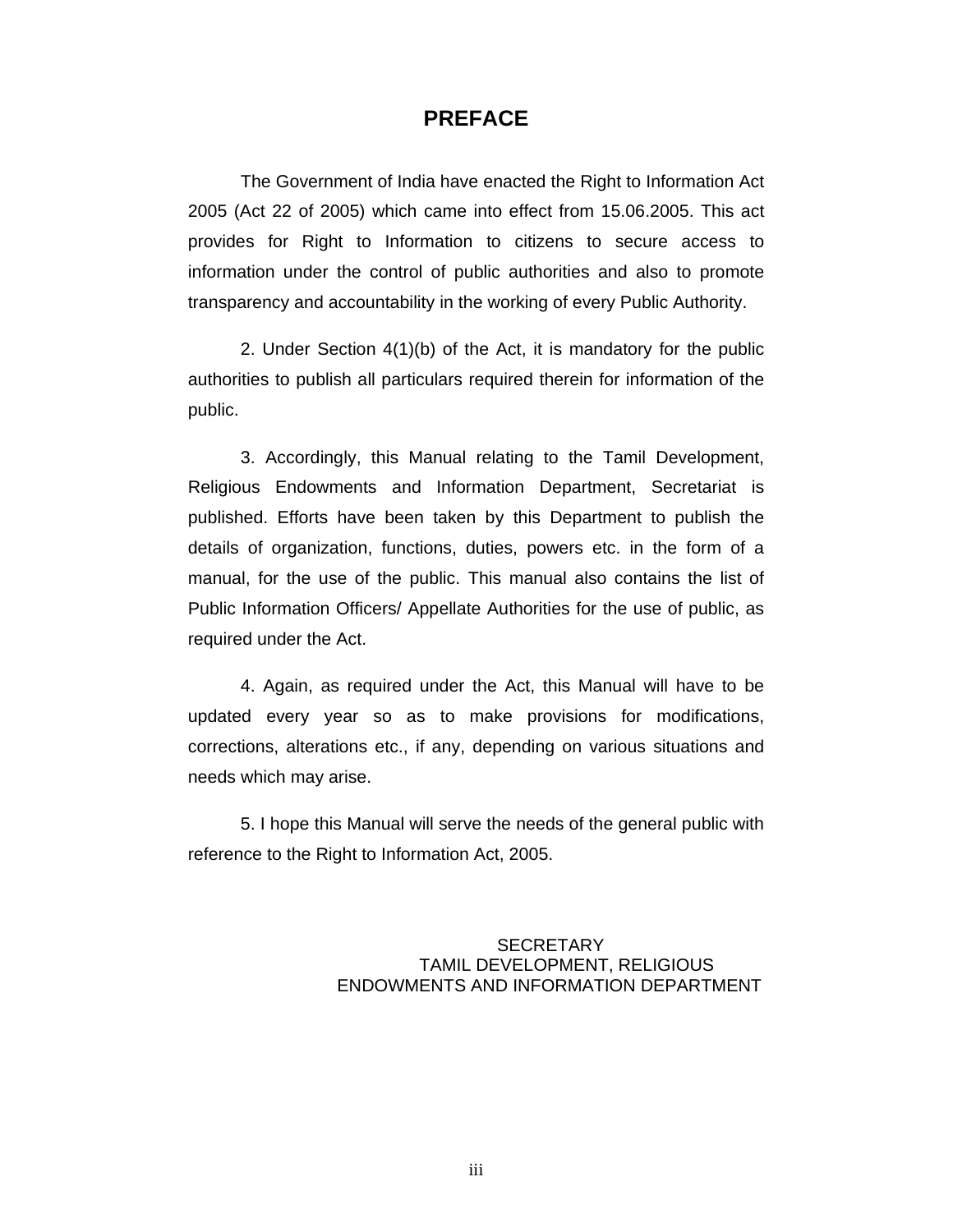### **CONTENTS**

| <b>Chapter</b> | <b>Topic</b>                                                                                                                                            | Page No. |
|----------------|---------------------------------------------------------------------------------------------------------------------------------------------------------|----------|
| 1              | Introduction                                                                                                                                            | 1        |
| 2.             | Organisation,<br>Functions<br><b>Duties</b><br>and<br>[(Sec.4(1)(b)(i)]                                                                                 | 3        |
| 3.             | Powers and Duties of Officers and Employees<br>[Sec.4(1)(b)(ii)]                                                                                        | 22       |
| 4.             | Procedure followed in decision making process<br>[Sec.4(1)(b)(iii)]                                                                                     | 27       |
| 5.             | for discharge<br>of functions<br><b>Norms</b><br>set<br>[Sec.4(1)(b)(iv)]                                                                               | 33       |
| 6.             | Rules, Regulations, Instruction, Manual<br>and<br>Records followed. [Sec.4(1)(b)(v)]                                                                    | 35       |
| 7.             | Categories of documents held [Sec.4(1)(b)(vi)]                                                                                                          | 39       |
| 8.             | public<br>Arrangements<br>for<br>representation/<br>consultations that exist in relation to formulation/<br>implementation of policy [Sec.4(1)(b)(vii)] | 41       |
| 9.             | Boards, council, committees and other bodies.<br>[Sec.4(1)(b)(viii)]                                                                                    | 43       |
| 10.            | Officers<br>Directory<br>of<br>employees<br>and<br>[Sec.4(1)(b)(ix)]                                                                                    | 45       |
| 11.            | Monthly remuneration received by officers and<br>employees $[Sec.4(1)(b)(x)]$                                                                           | 48       |
| 12.            | Budget Allocated to each agency [Sec.4(1)(b)(xi)]                                                                                                       | 50       |
| 13.            | Manner of Execution of Subsidy Programmes<br>[Sec.4(1)(b)(xii)]                                                                                         | 52       |
| 14.            | Particulars of recipients of concessions, permits or<br>authorisation granted [Sec.4(1)(b)(xiii)]                                                       | 54       |
| 15.            | Information<br>available<br>electronic<br>form<br>in<br>[Sec.(1)(b)(xiv)]                                                                               | 56       |
| 16.            | <b>Facilities</b><br>available<br>citizens<br>for<br>obtaining<br>to<br>information $[Sec.4(1)(b)(xv)]$                                                 | 58       |
| 17.            | Particulars of the Public Information<br><b>Officers</b><br>[Sec.4(1)(b)(xvi)]                                                                          | 60       |
| 18.            | Other Useful informations. [Sec. 4(1)(b)(xvii)]                                                                                                         | 62       |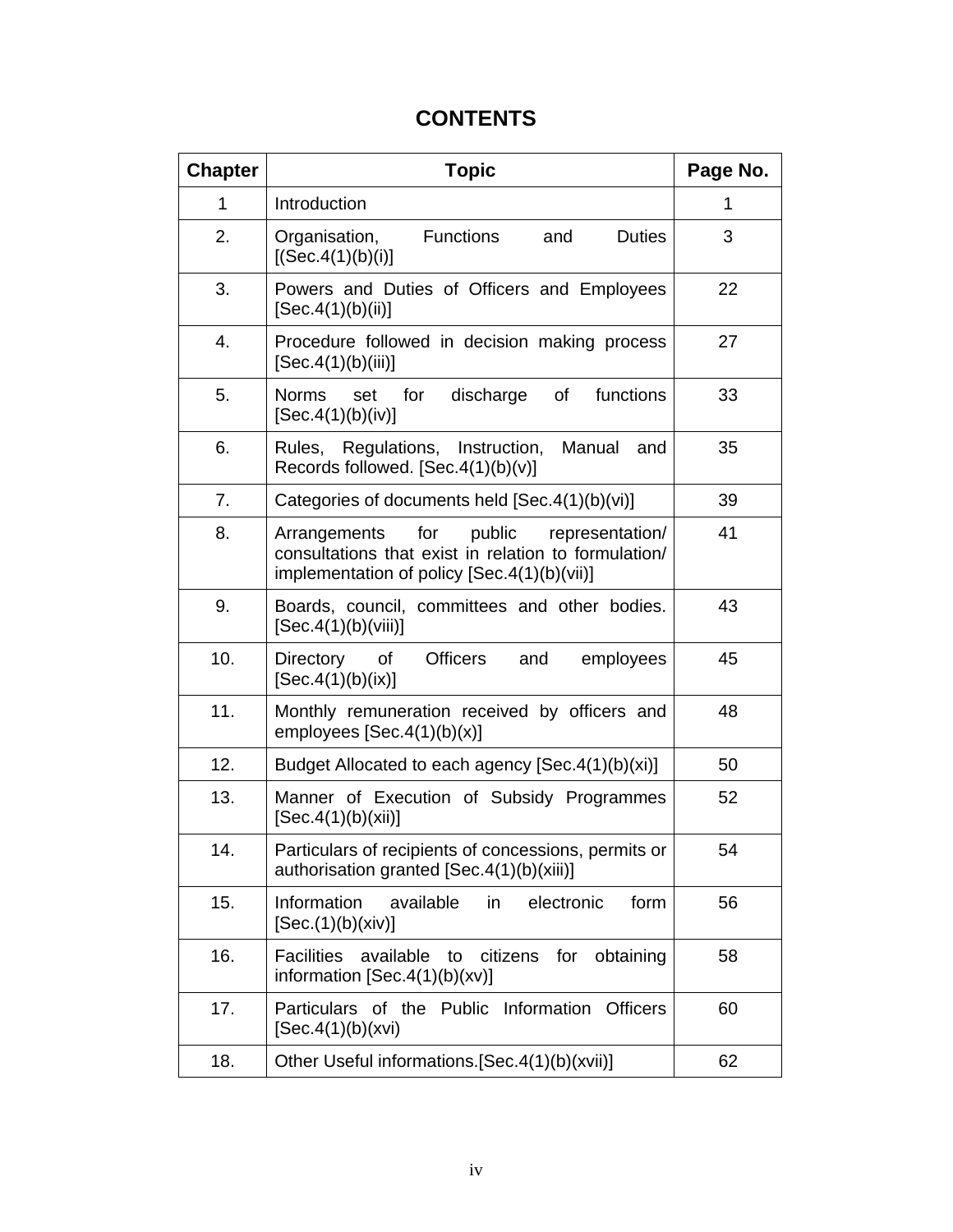### **CHAPTER - 1**

### **INTRODUCTION**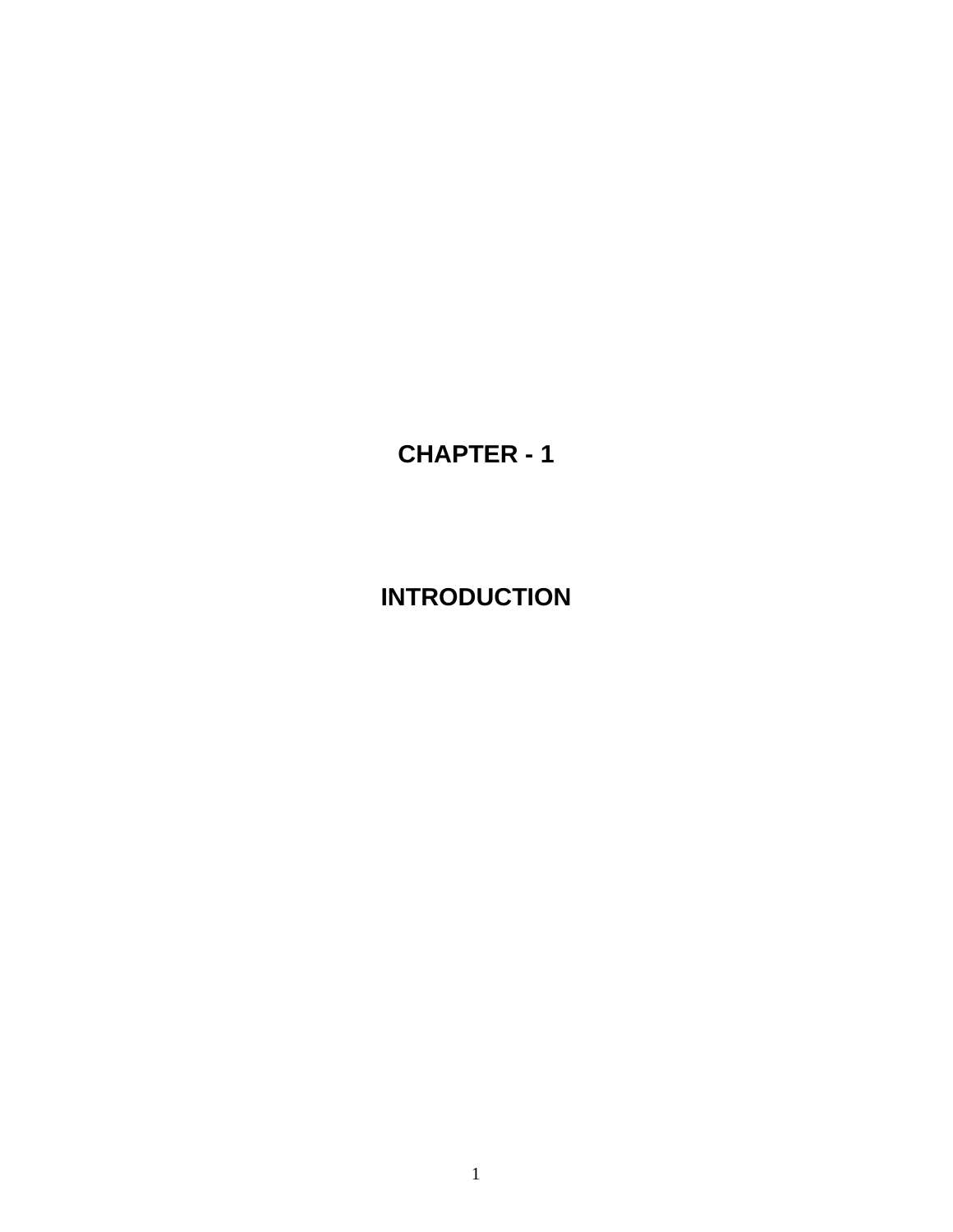In order to promote transparency and accountability in the working of every public authority and to empower the citizens to secure access to information under the control of each public authority, the Government of India have enacted "The Right to Information Act, 2005", (RTI Act) which came into force on 15.06.2005. In accordance with the provisions of section 4(1) (b) of this Act, this manual has been brought out by way of publication of all relevant information as required therein.

The purpose of this manual is to inform the general public about this Department's organisational set-up, functions and duties of its officers and employees, records and documents that are available with the Department.

This manual is aimed at the public in general and users of the services, and provides information about the schemes, projects and programmes being implemented by this Department and the Head of Departments under its administrative control.

A person requiring any information under this Act may contact any of the Public Information Officers as indicated in Chapter 17 hereunder by payment of Fees and other expenses as prescribed from time to time under the Tamil Nadu Right to Information (Fees) Rules, 2005.

2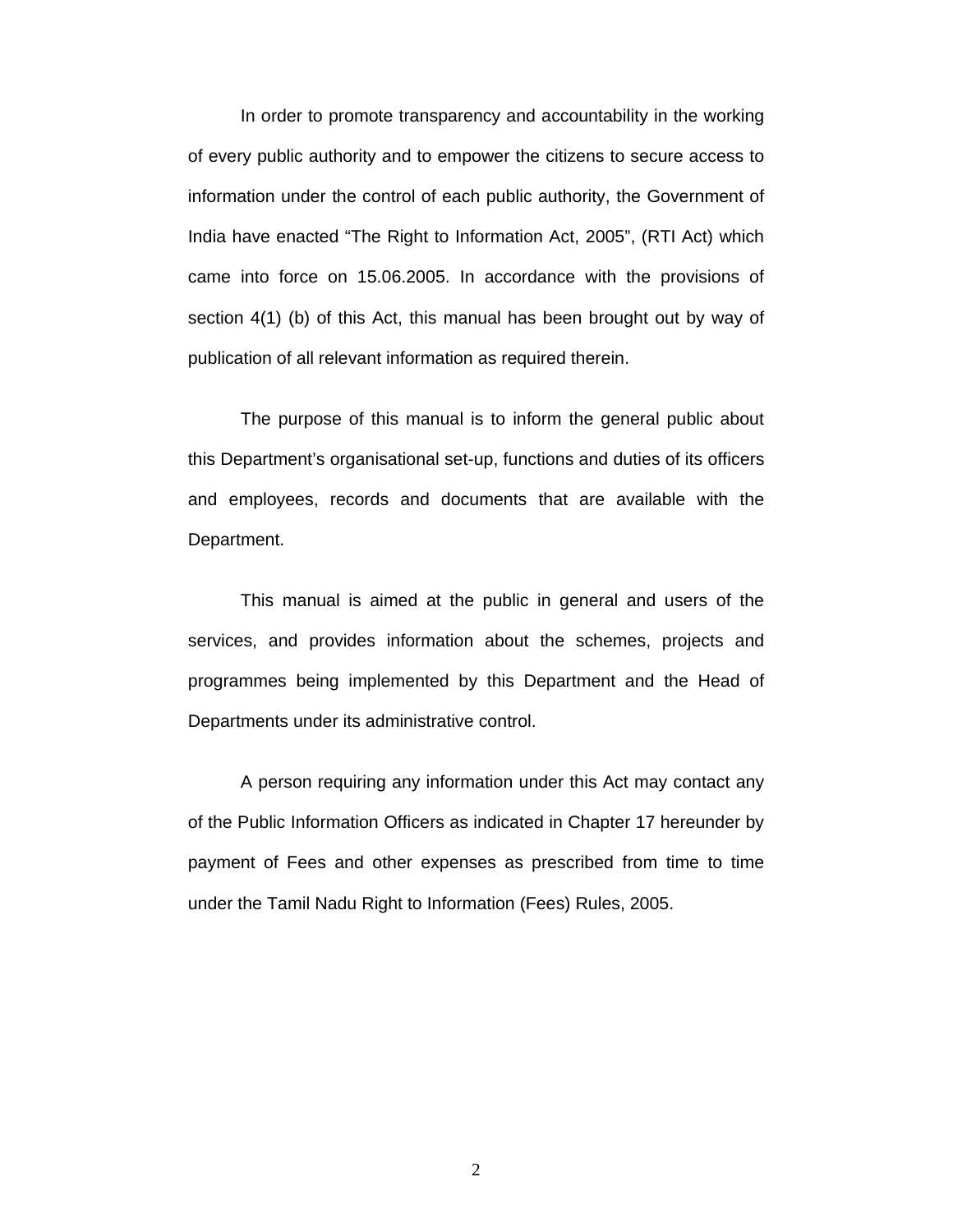### **CHAPTER – 2 (MANUAL – 1) [Sec.4(1)(b)(i) of the Act]**

### **PARTICULARS OF ORGANIZATION, FUNCTIONS AND DUTIES**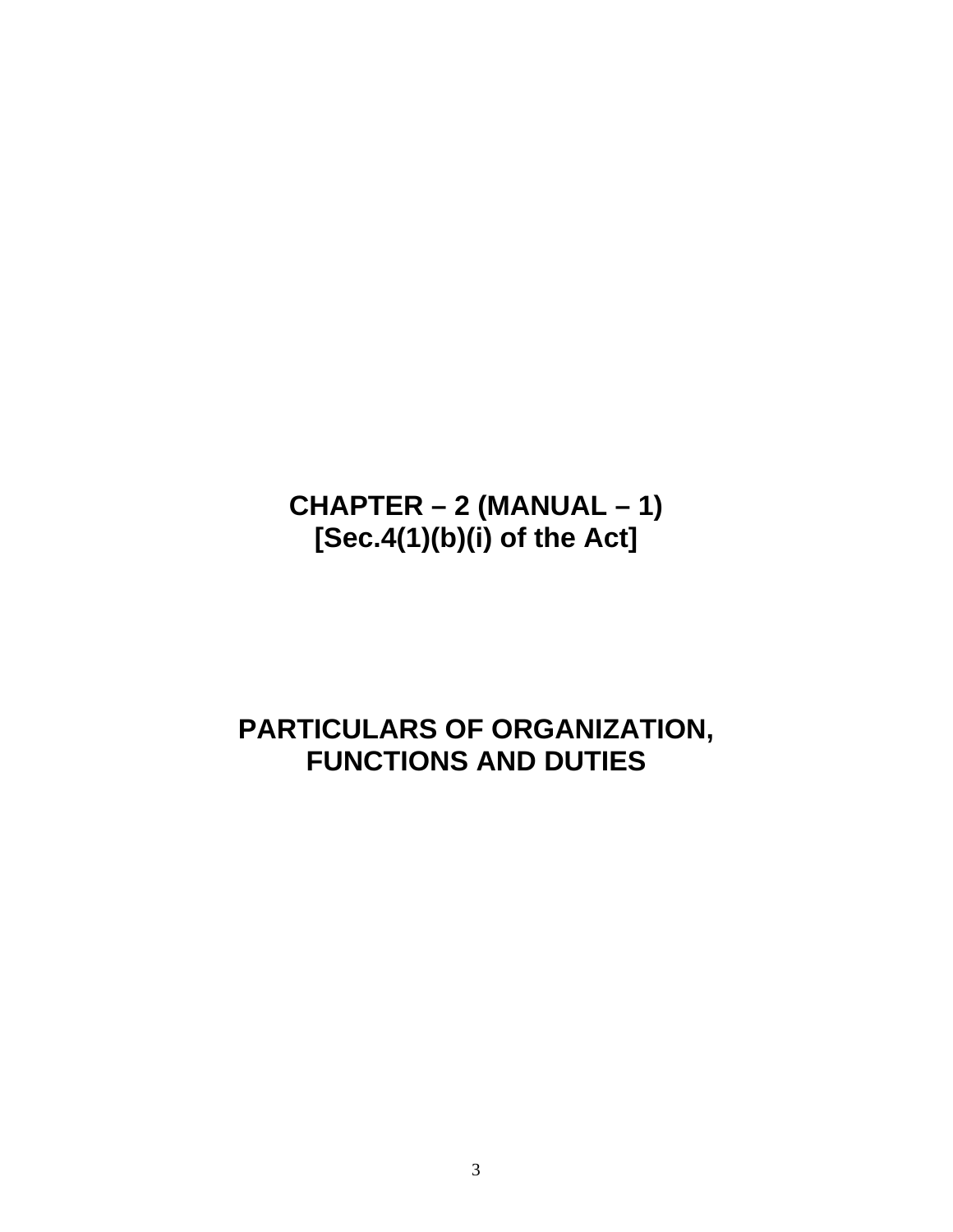#### **Objective / Purpose of the Department**

The basic objective of the Department is to formulate polices, laws, regulations and various programmes based on the needs of the society now and then, for achieving the following goals of the Government in the field of Tamil Development, Religious Endowments and Information in Tamil Nadu.

#### **Duties of the Department**

The Tamil Development, Religious Endowments and Information Department were formed in 2007. As per the Business Rules, the following subjects have been allocated:

- 1. Overall administration and control of the Head of Departments functioning under Tamil Development, Religious Endowments and Information department
- 2. Policy formulation,
- 3. Finalisation of the annual budget relating to the schemes implemented by the heads of the Departments.
- 4. Administrative sanctions for various projects and programmes
- 5. Advice to other departments in Tamil Development, Religious Endowments and Information aspects

This Department coordinates the activities of the following Five Heads of Departments viz. Directorates/Commissionerates under its control.

#### **Name of the Directorate / Commissionerate**

- 1. Tamil Development Department
- 2. Hindu Religious and Charitable Endowments Department
- 3. Information and Public Relations Department
- 4. Stationery and Printing Department
- 5. Tamil Etymological Dictionary Project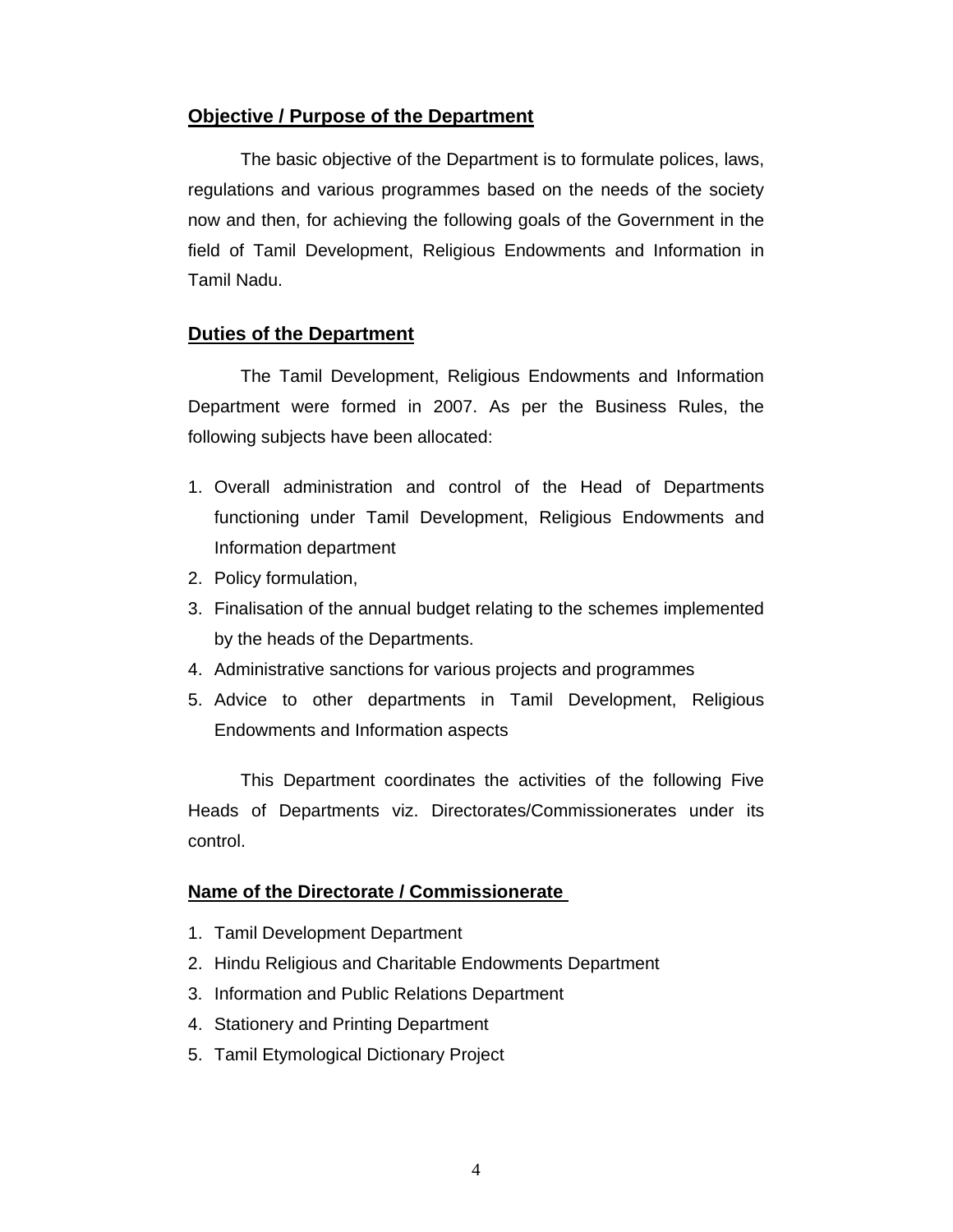### **List of services being provided by the Department with a brief write-up on them**

#### *Administrative Section / Bills Section*

The OP section deals with establishment matters related to the employees of the Tamil Development, Religious Endowments and Information Department as per the rules framed by the nodal departments, the Personnel and Administrative Reforms Department and Public Department of the Government of Tamil Nadu. As far as the claim of the staff of this department like salary, medical reimbursement, etc. is concerned, there is a separate Bills section looking after all payment due to the staff members and also maintains the Service Registers of the staff.

#### *Budget*

Budget Section of this department deals with all Budget / Finance / Assembly related works and reports to Finance Department, Planning, Development and Special Initiatives Department, Legislative Assembly Secretariat, Hon'ble Chief Minister's Secretariat, Assurances Committee and Public Accounts Committee. Besides preparation of Governor's Address, Budget Speech, consolidation of Part – II Schemes, reports on Top Priority Schemes of Chief Minister's Secretariat, preparation of Annual Plan and Five Year Plan, this section has also been vested with the responsibility of keeping track of issuance of G.O.s on all schemes (Part-I and Part-II), announcements relating to this department made by His Excellency The Governor of Tamil Nadu, the Hon'ble Chief Minister, Minister for Finance and Ministers for Tamil Development, Religious Endowments and Information Department.

Besides the Administration and Budget Sections, the remaining sections are dealing with various other subjects, schemes which are implemented by Heads of Departments under the control of Tamil Development, Religious Endowments and Information Department inclusive of the corresponding administrative issues. They are briefly as given below:-

5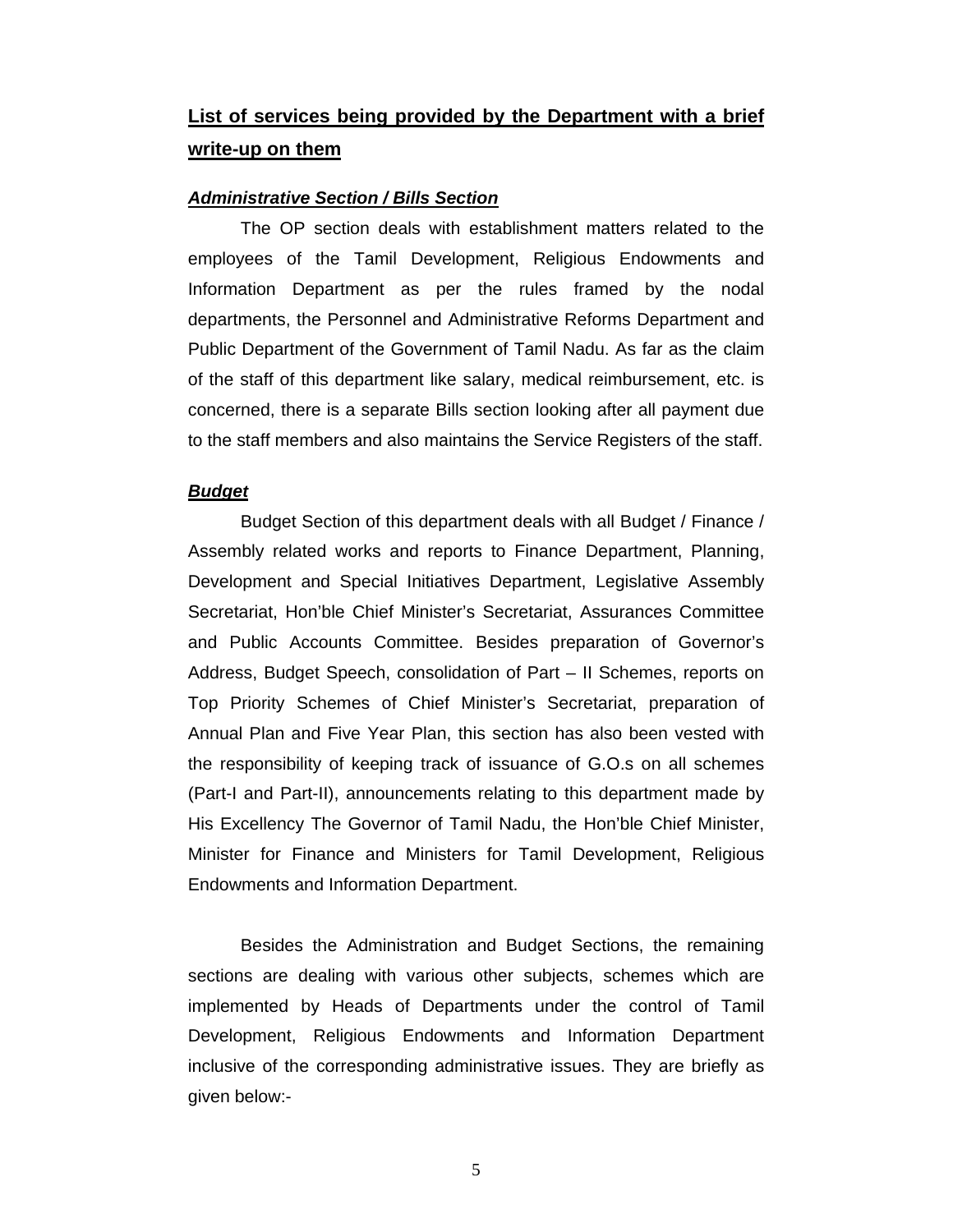#### **Office Proceedings Section – I (ASO–I)**

Establishment - Service matters and Disciplinary action against the Officers, Section Officers, Assistant Section Officers, Private Secretaries and Personal Assistants - Training / District Training of the Officers and Staffs - Providing the matters related to monthly acting arrangements & Establishment of the Staff - Tours of the Secretary - Appointment of Officers and Staff - Confidential report of the Officers - Taking action to provide Pension to the Officers and Staffs - Establishment matters of the Pensioners and Providing arrears to the Pensioners - Further continuance to the Temporary Posts - Allocation of the Subjects - Right to Information Act 2005 - Court Cases.

#### **Office Proceedings Section – I (ASO–II)**

Establishment - Service matters and Disciplinary action against the Assistants, Personal Clerks, Typists, Temporary Assistants, Record Clerks, Drivers, and Office Assistants - Training of the Staffs - Monthly acting arrangements of the Staffs - Providing particulars related to the Establishment / Service matters - Taking action to provide Pension to the Officers and Staffs - Establishment matters of the Pensioners and Providing arrears to the Pensioners - Settling of Telephone Bills – Advance - Receiving Stationeries - Checking of Attendance – Preparation of Panel for Compassionate Ground appointments

#### **Office Proceedings Section – II (ASO–I)**

General Provident Fund Part Final - Temporary Advance - House Building Advance - Vehicle Advance / Motor Advance - Festival Advance - Marriage Advance - Educational Loan - Handloom / Co-op. Tex. Advance - Advance for the purchase of things from the selected companies - Leave Travel Concession - Compensation of Medical Reimbursement bills - Budget proposals for the expenditure of Department Staffs - Buying of Service Stamps - Part II Scheme - Computerisation of the Department - Buying necessary furniture to the Department – Audit of the expenditures.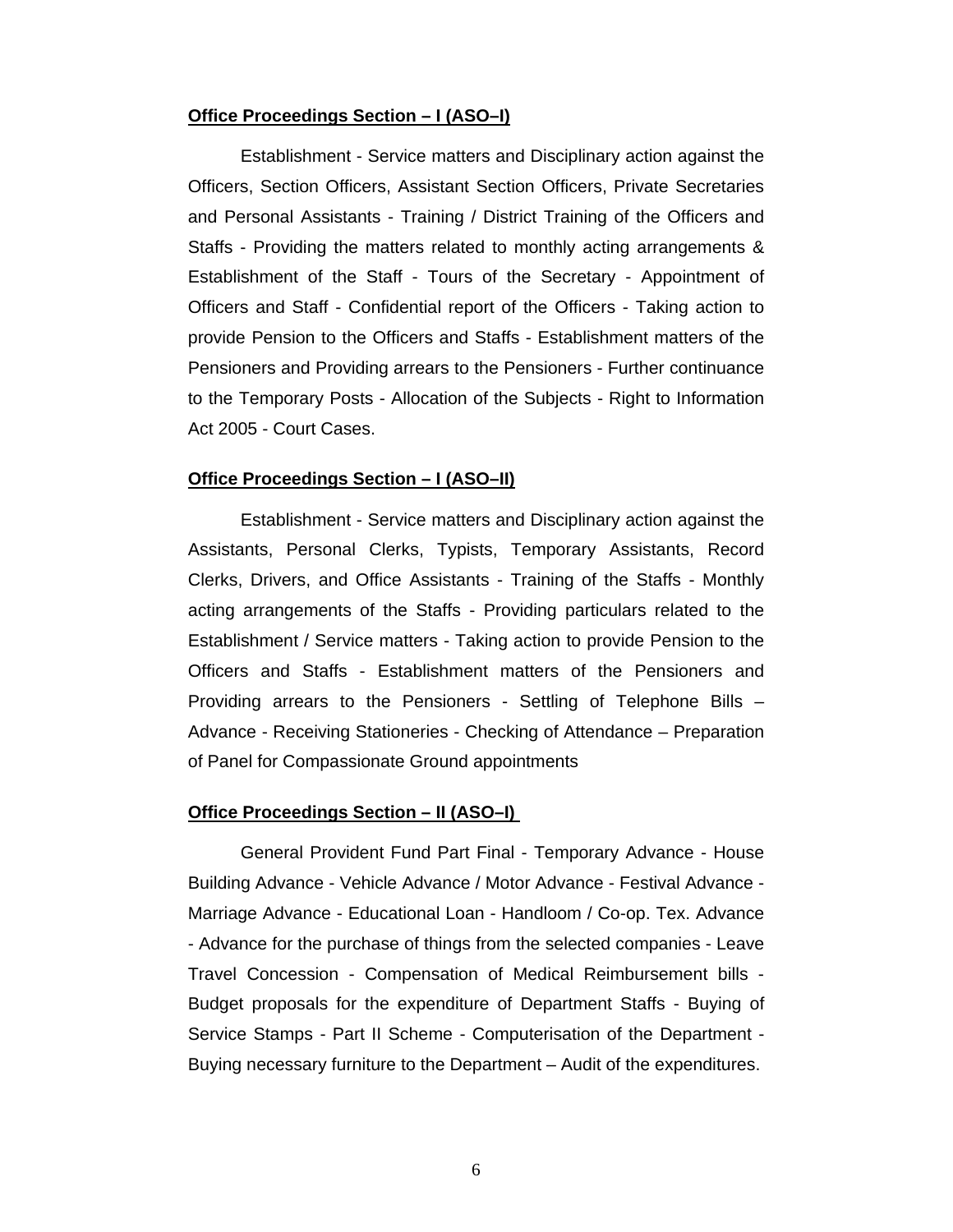#### **Office Proceedings Section – II (ASO–II)**

Compilation of CM Cell petitions and CM Cell petitions meetings - Compilation of the Reports of Assurances / Assurance Committees - Consolidation of Part II Scheme - Compilation of the particulars for the All Secretaries Meetings and Other Meetings - Sending reports related to Vigilance - Compilation of the particulars related to Vacancy Positions and filling of Vacancy Position of the Heads of the Department - Sending reports regarding the Accountant General's Audit in the Heads of the Department - Miscellaneous and general subjects which are not related to other Sections of the Department - Compilation and sending of the reports related to the Reservation of SC / ST / BC / MBC.

#### **Stationary and Printing Department – I (ASO–I)**

All service matters relating to Technical Gazetted Officers (Assistant Works Manager, Deputy Works Manager, Works Manager and General Manager) – All service matters relating to the Technical Staff of the Stationery and Printing Department – Disciplinary cases, Court cases Training, Vigilance Cases, Pay anomaly, Pension, Appeals and pay fixation in respect of above category – Preparation of panel and appointment to the post of Assistant Works Manager, Deputy Works Manager, Works Manager and General Manager – compassionate grounds appointment to the post relating to the Technical staff – Review under FR 56(2) in respect of Stationery and Printing Department (Technical Staff). Framing of Ad-hoc rules / amendment to Special Rules – Post continuance and permanent retention in respect of all the posts under Stationery and Printing Department.

#### **Stationary and Printing Department – I (ASO–II)**

All service matters relating to Non-Technical Gazetted Officers (Assistant Director, Deputy Director, Joint Director and Director) – All service matters relating to the Non-Technical Staff of the Stationery and Printing Department (Record Clerk to Superintendent) – Disciplinary cases, Training, Vigilance Cases, Pay anomaly, Pension Appeal and pay

7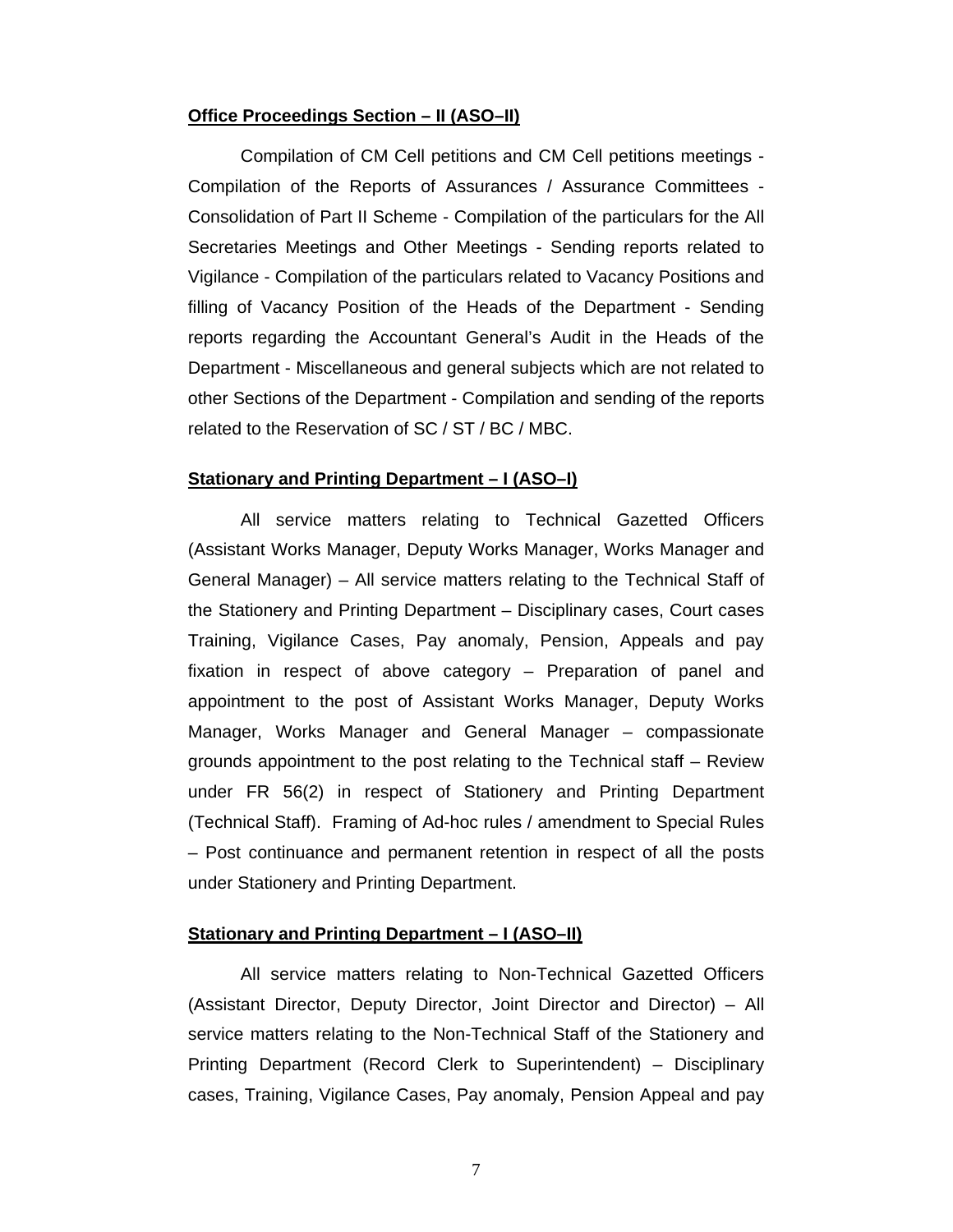fixation in respect of above category – Preparation of panel and appointment to the post of Assistant Director, Deputy Director – Compassionate grounds appointment to the post relating to the Record Clerk, Junior Assistant, Typist and Steno-Typist – All service periodicals – Post continuance and permanent retention in respect of all the posts under Stationery and Printing Department.

#### **Stationary and Printing Department – II (ASO–I)**

Budget – Part-II Schemes – Public Accounts Committee-Legislative Assembly Questions- Government Central Press and other Branch Press related subjects other than Establishment matters.

#### **Stationary and Printing Department – II (ASO–II)**

Purchase of Stationery articles by Government Departments, Purchase and Supply of Typewriter, Duplicator, Electronic Calculators to Government Departments – Matters relating to supply of uniforms to all the officers in the State – Settlement of tenders / tailoring contract – Disposal of Waste Paper in the Government Offices in the State – Printing and Supply of Tamil Nadu Government Gazettes, Calenders Forms, Registers, Books and other Publications to all the offices – Standardisation of forms – Scrutiny of Works done in the Private Presses – Scrutiny of files of the Departments regarding supply of uniforms, forms, Stationery etc. – Amendment to printing manual and Stationery manual.

#### **Information Department – Administration – I (ASO–I)**

All establishment files in respect of Joint Director, Deputy Director, Assistant Director, Assistant Executive Engineer, Accounts Officer of the Information and Public Relations Department including all disciplinary cases.

All establishment files in respect of Principal, Administrative Officer, all Head of Section of M.G.R. Govt. Film and TV Institute including all disciplinary cases

All establishment files in respect of Chief Producer and Assistant Producer of Tamil Nadu Films Division including all disciplinary cases.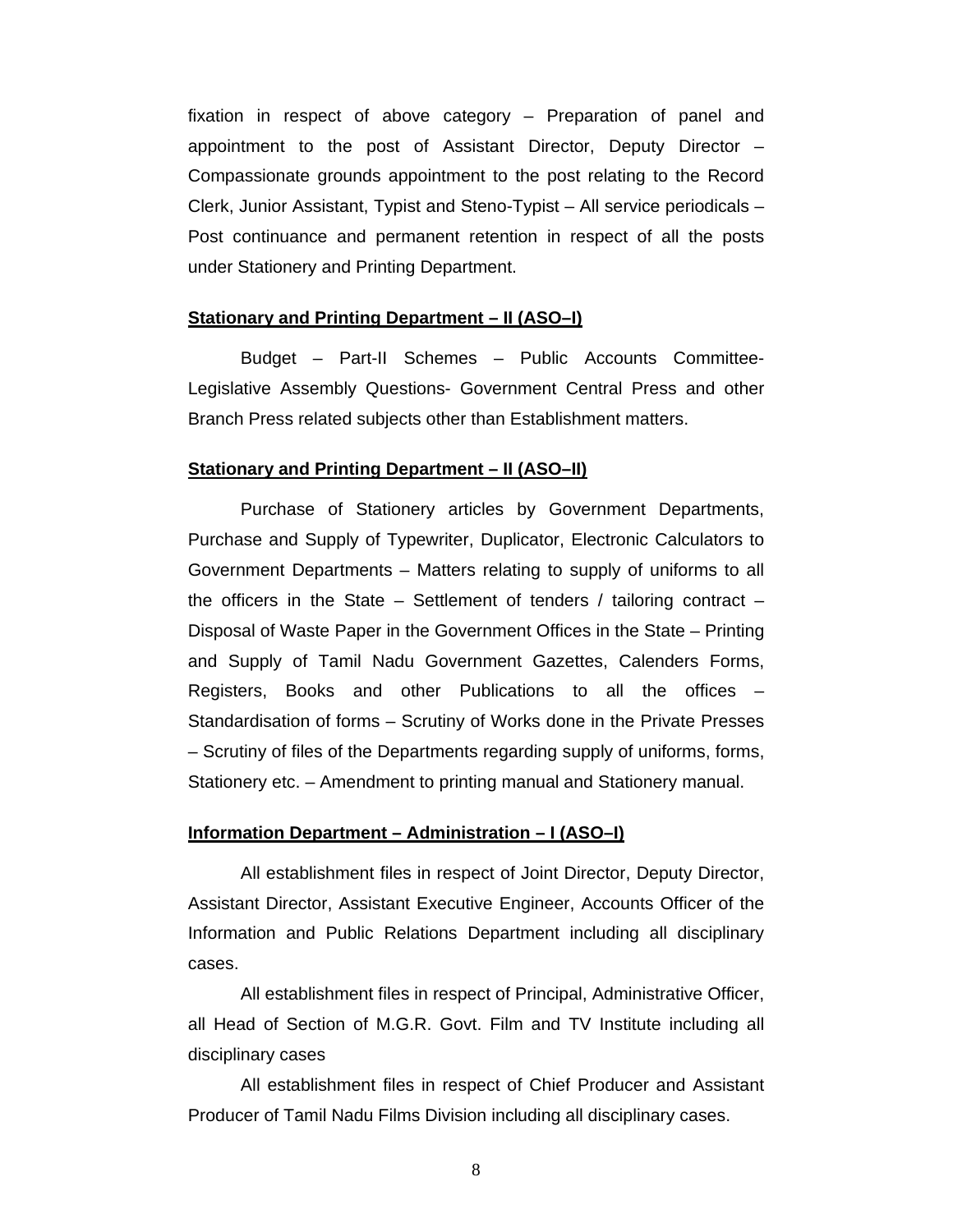All establishment files in respect of Accounts Officer, Assistant Accounts Officer, Assistant Works Manager of Tamil Arasu Office including all disciplinary cases.

Section miscellaneous works, consolidation and reports to Budget, OP-I, OP-II, etc.

#### **Information Department – Administration – I (ASO–II)**

 All establishment files in respect of Information and Public Relations Officers of Information and Public Relations Department including disciplinary cases.

#### **Information Department – Administration – II (ASO–I)**

 Establishment – Information & Public Relations Department – Establishment of Assistant Public Relations Officer (Information) & Reporter's of Head Quarters – Establishment of Technical Assistant of M.G.R. Government Film & Television Institute and Tamil Nadu Film Division – Regarding.

#### **Information Department – Administration– II (ASO–II)**

 Establishment – Information & Public Relations Department – Establishment of Assistant Public Relations Officer (Publicity) of Head Quarters – Establishment of Technical Assistants in Exhibition – Establishment of Technical Staffs of Tamil Arasu Press and Tamil Arasu Office – Establishment of Guide, Caretaker, Receptionist, Sculpture Assistant of Memorials – Miscellaneous – Regarding.

#### **Information Department – Administration – III (ASO–I)**

 All Establishment matters including disciplinary cases of all Accountant-cum-Cashiers U.D. Accountants, Superintendents, Assistants, Accountants (Districts) Chief Photographer, Additional Chief Photographer, Assistant Photographers, Photo Artists, Bromide Printercum-Indexer, Dark Room Assistant, Photographic Attendant, Cinema Operators, Artists including Senior Artists and Store Keeper compilation and issue of consolidated G.O. For the continuance of the Temporary posts for the continuance of the temporary posts of the Directorate of Information and Public Relations and Miscellaneous subjects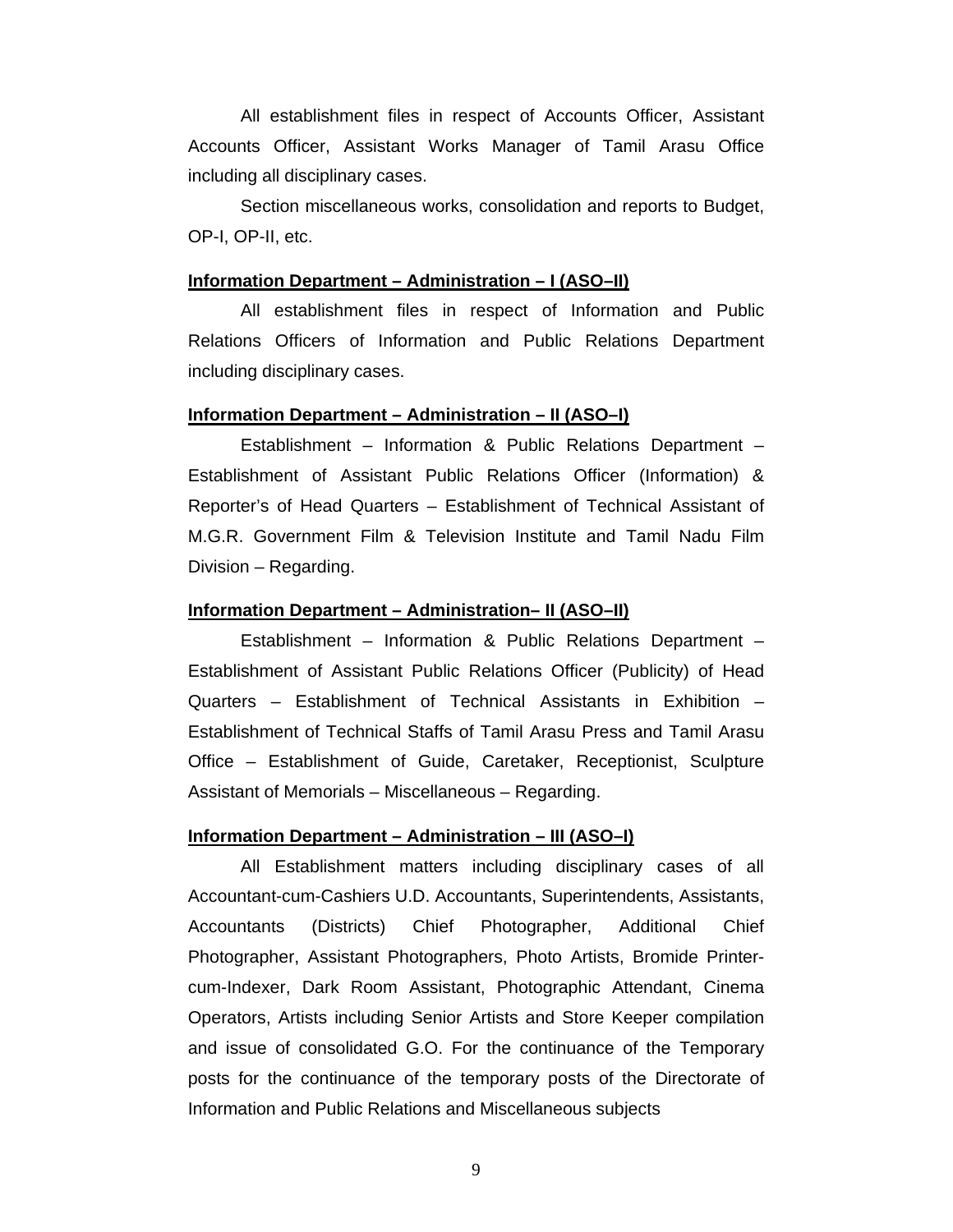#### **Information Department – Administration – III (ASO–II)**

 All Establishment matters including compassionate ground appointment, out sourcing and disciplinary cases of all Junior Assistant, Junior Assistant cum Typist, Steno Typist, Typist, Booking Clerk, Record Clerk, Record Assistant, Adler-type-Operator, Theatre Attender, Packer, Binder, Office Assistant, Gardner, Watchman, Sweeper, Sanitary Worker, Water man and Mazdoor.

#### **Information Department – Administration – IV (ASO–I)**

 Maintenance of all Information and Public Relation Offices – Maintenance of Tamilarasu Office and Tamilarasu Printing Press – Part II Schemes – Review Meeting of Public Relation Officers – Conference of Information Minister – Miscellaneous

#### **Information Department – Administration – IV (ASO–II)**

 Making arrangements to issue or publish all Government Orders relating to Press Release Section – Providing photographic instruments to Photo Section and its maintenance – Settlement of Bills against printing of photographs by the Private Studios – Settlement of monthly Bills of the PTI and UNI – Supply and maintenance of Office Equipments and Furniture's for the State Information Centres – Settlement of Telephone bills for all Officials in the Directorate both for office and residence.

#### **Information Department – Administration – V (ASO–I)**

 Establishment – Establishment of all Drivers, Motor Cycle Messengers, Auto Drivers and Van Cleaners of Information and Public Relations Department – Marriage Advance for all staff of Information and Public Relations Department – Miscellaneous.

#### **Information Department – Administration – V (ASO–II)**

 Maintenance and movement of vehicles in the Head Quarters – Adjustment of fuel bills of the vehicles in Head Quarters – Ratification of fuel bills of vehicles in Head Quarters and Districts – Adjustment of repair bills of vehicles in Head Quarters and Districts – Condemnation / Premature condemnation of vehicles of Information and Public Relations Department – Purchase of new vehicles for Information and Public Relations Department.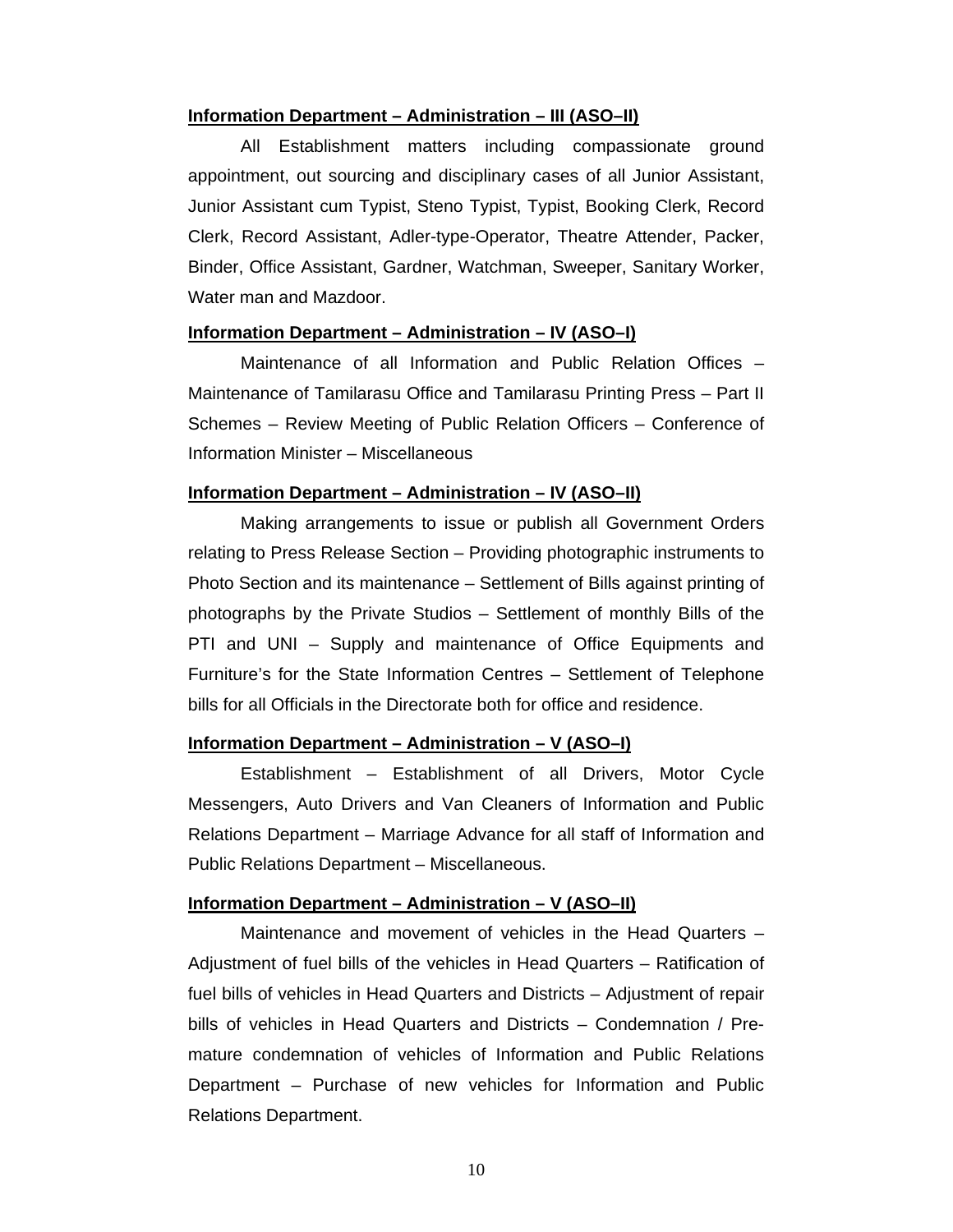#### **Information Department – Exhibition (ASO–I)**

 All matters pertaining to Exhibition including Mini Exhibition – Participation in Republic Day Parades both at Delhi and at Chennai. Exhibition outside the State "Phool-Walon Ki-Sair" Festival at New Delhi, Review of monthly Diaries of all PROs. Supply of Stationery items to the I&PR wing. Action is being taken regarding Chief Minister's Special Petition.

#### **Information Department – Exhibition (ASO–II)**

 Garlanding the Statues of national leaders and statesman – conducting State Level Government Functions and in all districts conducing district organizing committee meeting - Multi Media Exhibitions at districts - other matters relating to functions.

#### **Information Department – Film Technology (ASO–I)**

 Part-II schemes – Public Undertaking Committee – Audit Report – Schemes related to Tamil Nadu Film Division and M.G.R. Government Film & TV Institute – CM Cell Petition – Right to Information Act – Assembly Questions – Assurance.

#### **Information Department – Film Technology (ASO-II)**

Film Shooting Permission – Refunds of Deposits, Miscellaneous currents – Film Festivals – Film Awards – Film Subsidy – Chinna Thirai Awards Announcements – C.M. Cell Petitions – Assembly Questions – Right to Information  $Act - Court$  Cases – All matters relating to film industry including disputes – Chinna Thirai Health Scheme – Film and TV Industry Welfare Board.

#### **Information Department – Memorials (ASO–I)**

 All matters pertaining to maintenance of all Memorials, Arangams (except Memorials at Chennai, Kancheepuram and Vellore). Legislative Assembly Questions, Assurances and Chief Minister Cell Petitions. Construction of New Memorials and Installation of New Statues.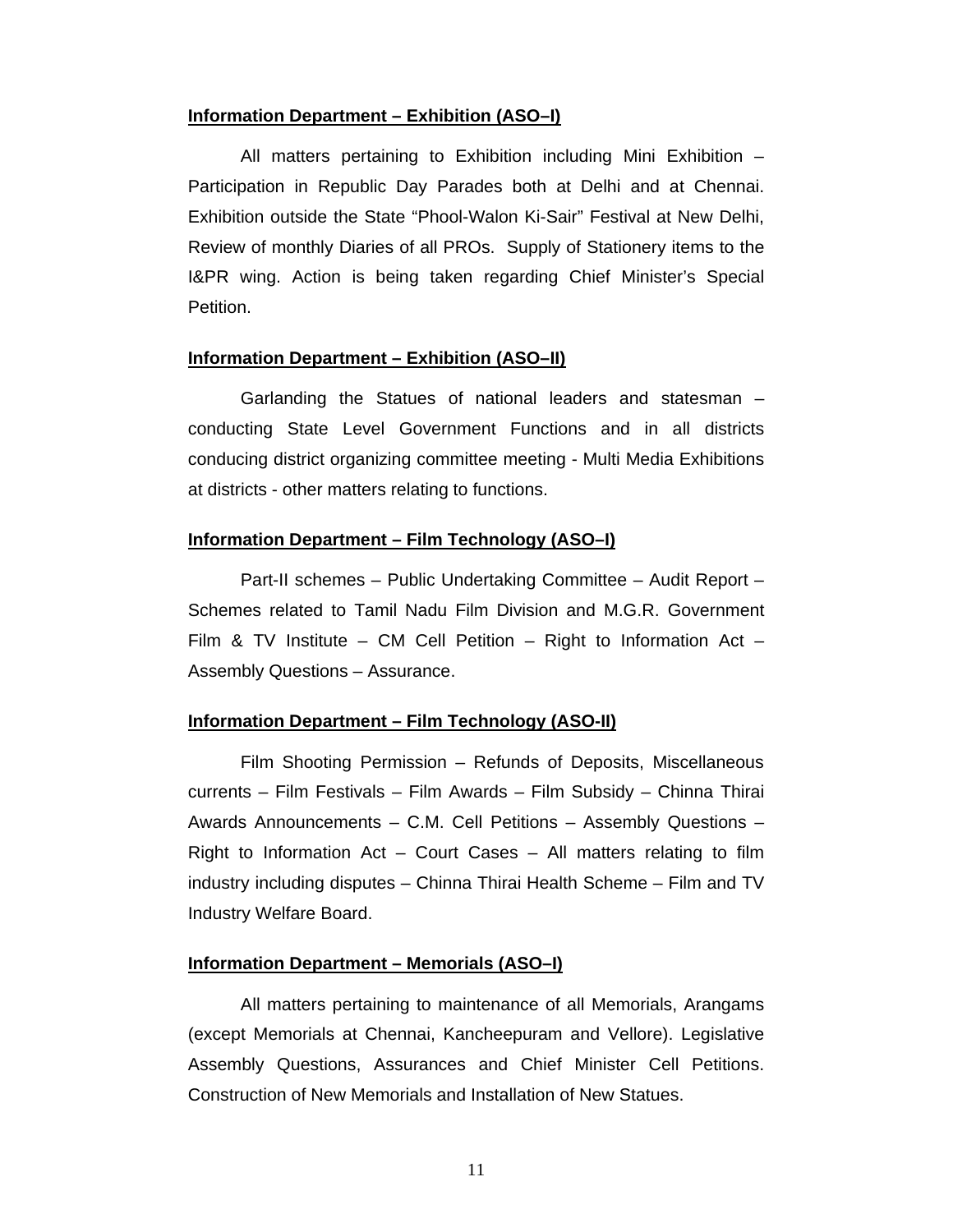#### **Information Department – Memorials (ASO–II)**

 All matters pertaining to maintenance of all Memorials, Arangams at Chennai, Kancheepuram and Vellore. Matters relating to allotment of Gandhi Mandapam, Rajaji Hall, Kalaivanar Arangam, Bharathiyar Illam and Valluvar Kottam, Legislative Assembly Questions, Assurances and Chief Minister Cell Petitions. Construction of New Memorials and Installation of New Statues and Miscellaneous subjects related to this section.

#### **Information Department – Advertisement (ASO–I)**

 All Government Department advertisements, All Government Undertakings, Boards, Corporations and Government Companies display advertisements, Bills settlement, Empanelment of Dailies and Periodicals and Advertisement Agencies and Rate fixation of dailies and rate revision.

#### **Information Department – Advertisement (ASO–II)**

 All Government Department advertisements, All Government Undertakings, Boards, Corporations and Government Companies Tender advertisements.

#### **Information Department – Advertisement (ASO–II)**

 Release of land acquisition advertisement of Government Department, C.M. Cell Petitions and Miscellaneous.

#### **Religious Endowments Department – I (ASO-I)**

Consolidation of particulars related to Public Accounts Committee, Estimates Committee, Assurance Committee, Acts for Delegation of Powers, Petitions Committee - Participation of Hindu Religious and Charitable Endowments Department in Tourism Trade Fair - Awards / Prizes to the best maintained temples - Assistance for Pilgrimage to Thiru Kailayam - Review Meeting of long pending cases - Consolidation of Chief Minister's Special Cell Petitions - Monthly Review Meeting by the Minister for Hindu Religious and Charitable Endowments - Development of temple tanks and rain water harvesting - Consolidation of Assembly questions related to Hindu Religious and Charitable Endowments - Miscellaneous -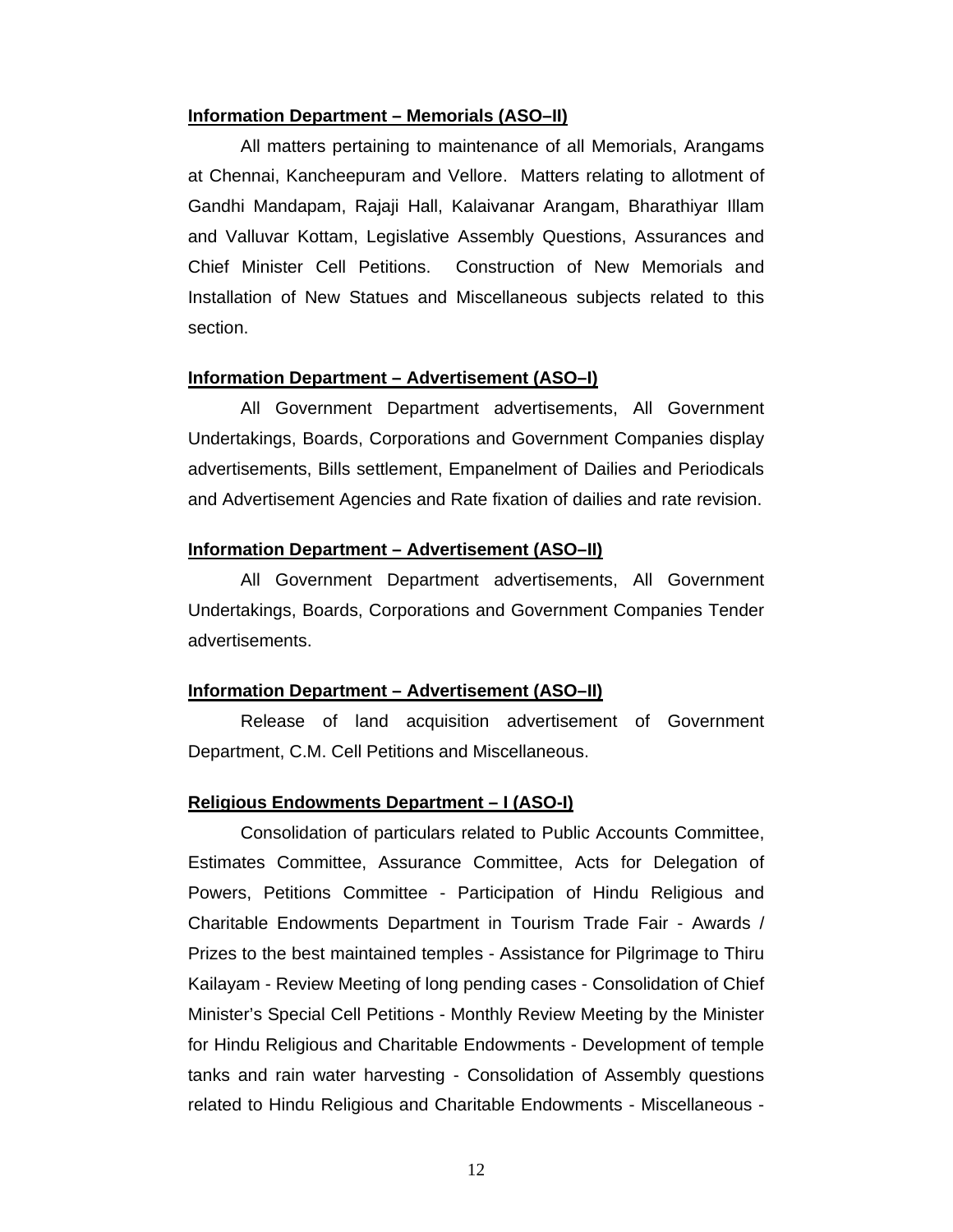Court Cases, Revision of Petitions, temple lands, renovation, repairing works, financial assistance related to temples in Vellore, Pudukkottai and Theni Districts.- Visit of VIPs - Targets and Achievements - Free Marriage - Special health camp for Elephants - Protection of Foot wears - Festival of Saints - Tamil Nadu Tenants Act, 1970 (Amended in 1990) - Committee Meetings held in the Office of the Commissioner for Land Reforms related to exemption of urban land tax - Exemption of urban Land Tax - Appointment of Lecturers in Colleges - Inscriptions - Annadhana Scheme - Devotional Sangams.

#### **Religious Endowments Department – I (ASO-II)**

Theft in Temples and related activities - Consolidation of cut motions - Granting Permission to shoot video in temples related to educational and devotional matters, to live telecast of Kumbhabishekam and for film shooting - Matters related to rights on fish catching in temple tanks - Disciplinary cases under the pension rule relating to retired Executive Officers of Grade 1, 2, 3 & 4 - Distribution of free electricity to poor temples - Telephones / buildings / motor vehicles / stationeries for Commissionerate - Inspection report of Accountant General, Office inspection and surprise visits – Accidents - Insurance of temple jewels

#### **Religious Endowments Department – I (ASO–I)**

Service matters of all Executive Officers in the Hindu Religious and Charitable Endowments Department (except Disciplinary cases related to pension rules) – Service matters related to all ministerial staffs all over the State – Service matters related to Basic Services – Surcharge proceedings against Executive Officers – Sanction of additional staffs and further continuance (except audit wing) – Miscellaneous – Vigilance Cases and Tribunal for disciplinary proceedings cases relating to subordinate service and basic service – Appeals and revision petitions against the orders of Commissioner related to Executive Officers Grade I, II & III.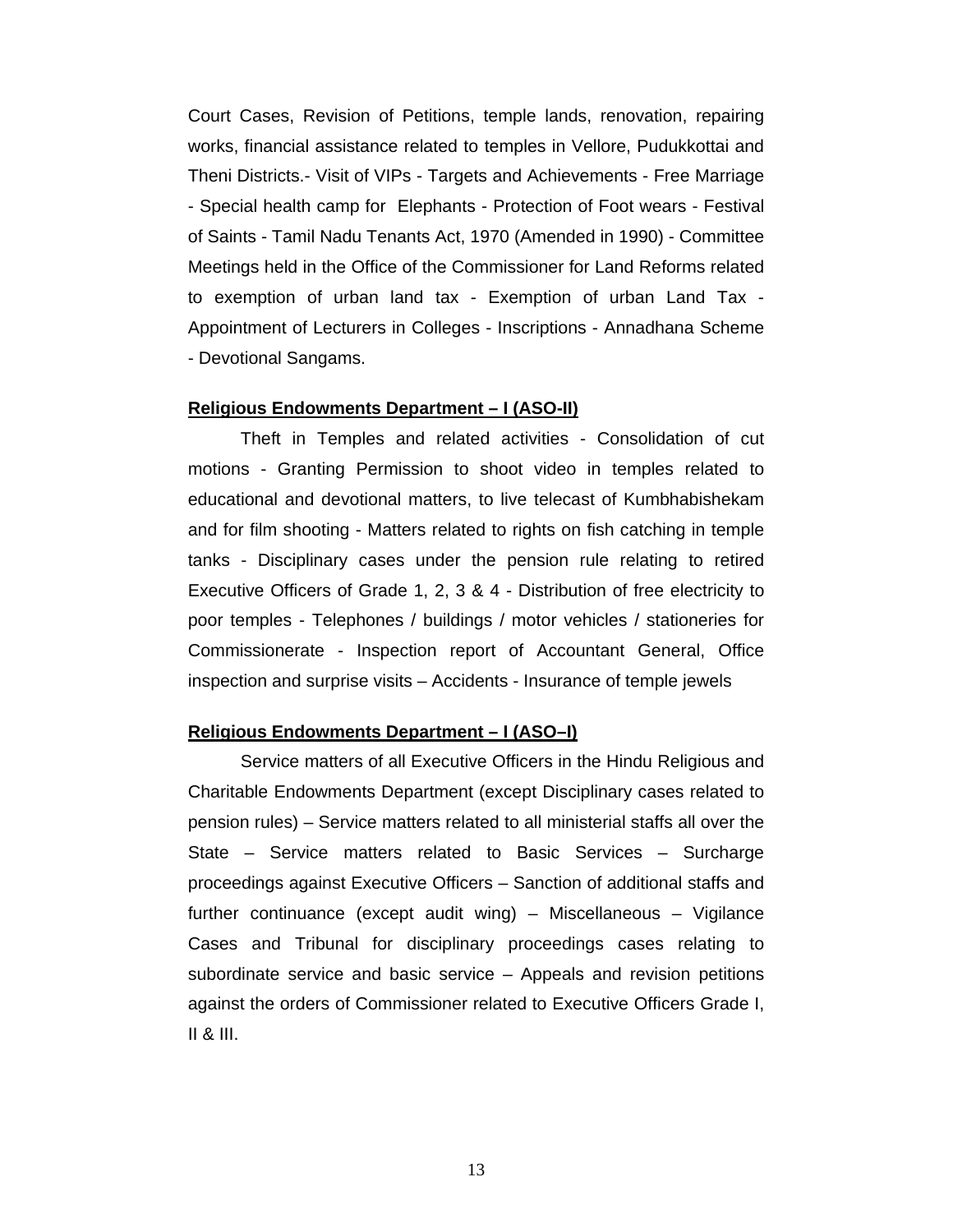#### **Religious Endowments Department – II (ASO–II)**

 Service matters related to State service in the Hindu Religious and Charitable Endowments Department (except disciplinary cases) – Transfer and postings in the State service – Sanction of pension, retirement and DCRG in the State service – Appeals and revision petitions related to State service – Review of confidential reports of the officers in the State service – Preparation of panels – Regularisation – Sending of monthly reports to the Tamil Nadu Public Service Commission – Review of Suspension cases – All matters relating to audit wing of Hindu Religious and Charitable Endowments Department.

#### **Religious Endowments Department – III (ASO–I)**

Appointment of Trustees in all Districts – Miscellaneous – All matters relating to the Temples in Thiruvallur and Chennai Districts

#### **Religious Endowments Department – III (ASO–II)**

Minister's announcements and all matters relating to the temples in Kancheepuram, Cuddalore, Villupuram, Kanniyakumari, Thanjavur, Thiruvarur and Nagappattinam

#### **Religious Endowments Department – IV (ASO–I)**

 Indian Choultries – Administration of Thanjavur Choultries – Legal cases related to Choultries – Budget in respect of Choultries - Taking action against the Trusts which are mismanaged under section 3 of the Hindu Religious and Charitable Endowments Act 1959 – Temple administration and related subjects for the Thiruvannamalai district – Matters related to temple employees – Miscellaneous.

#### **Religious Endowments Department – IV (ASO–II)**

 Tamil Nadu Hindu Religious and Charitable Endowments Department Act 1959 and amendments relating to the act and the rules framed under the Act  $-$  All Establishment matters relating to the Act  $-$ Temple administration and related subjects for the Districts of Thiruchirappalli, Perambalur and Karur – Archanas in Tamil in Hindu Temples – Appointment of Archakars of All Castes – Entry of all religious peoples into Hindu Temples – Tamil Nadu Temple Entry Act 1947.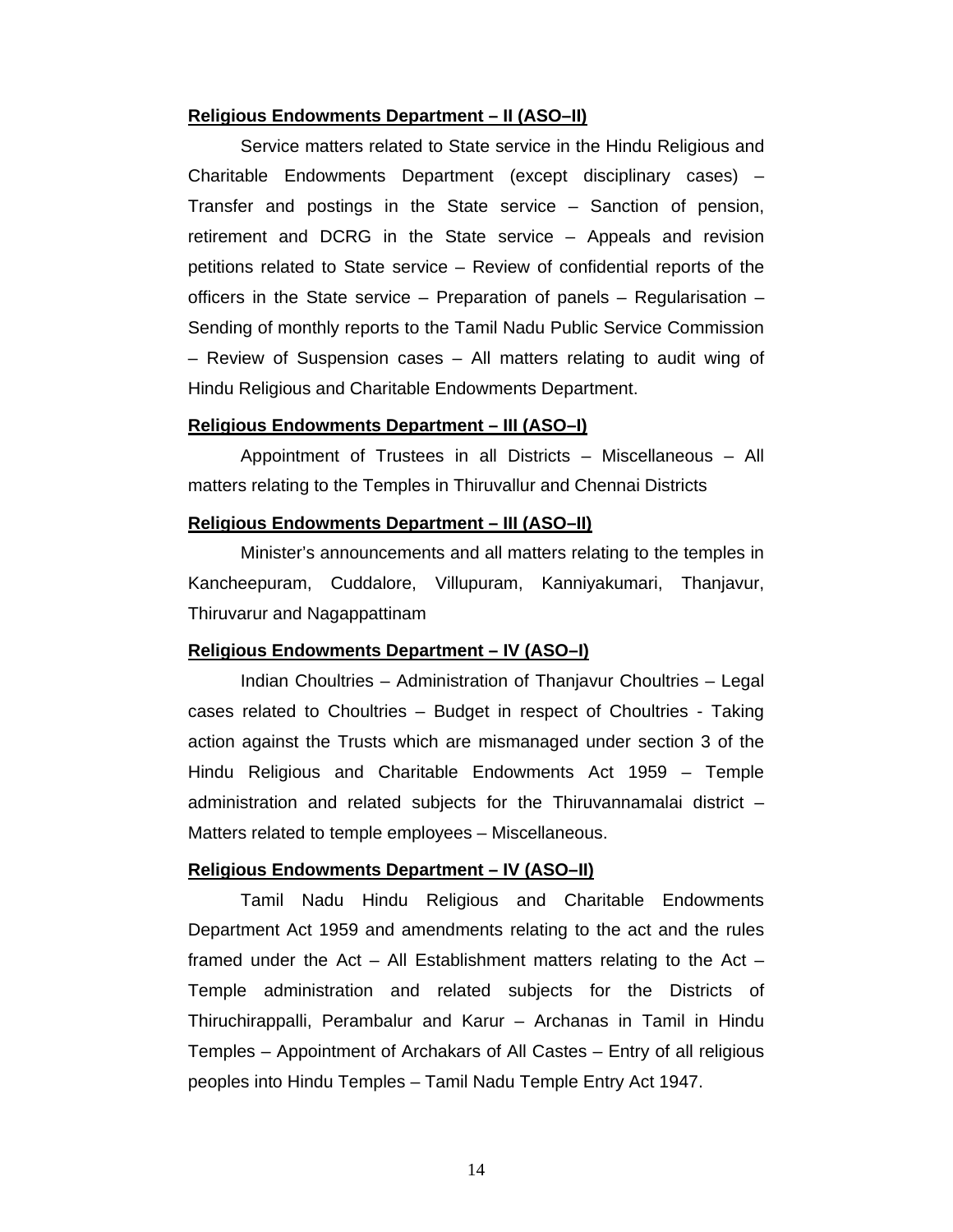Audit reports – Policy decisions and general matters relating to Temple Lands. Karunai Illams – Sanction and scholarships to Archakars – Vedaparanyas, oothuvars, music experts – Financial assistance to village Temple Poosaries.

#### **Religious Endowments Department – V (ASO–I)**

 Court cases – Review Petitions – Temple Lands – Temple renovation – Financial matters in respect of Temples in the Districts of Madurai, Dindigul, Virudhunagar, Ramanathapuram, Sivagangai, Tirunelveli and Tuticorin - Budget Policy Note – Demands – (Except cut Motions) - Temple renovations and financial matters in respect of Temples - Allocation of Funds to Temples from corpus fund - Reports in respect of corpus fund

#### **Religious Endowments Department – V (ASO-II)**

 Court cases – Review Petitions – Temple Lands – Temple Renovations and Financial Matters in respect of Temples in the District of Salem, Dharmapuri, Namakkal, Coimbatore, Erode, The Nilgiris – Part II Scheme – Engineering wing – Thapatis.

#### **Tamil Development Department – I (ASO–I)**

 Implementation of Official Language - Drafting of GOs in Tamil / exemption for drafting in English - Establishment of Tamil Chair - Issue of Certificates to Translators - Nationalization of Tamil Literature - Financial Assistants to propagate Tamil in other States - Activities of Linguistic Institutions - Monthly Progress Report - Accountant General's Audit Reports, Rectification, Remarks - Notes on Tamil Literature - Activities related to writing of Tamil Nadu History - Tamil – in all forms of life Government's policies and implementation on Tamil - Conducting competitions in Tamil at the State and District Level - Translation of best books in Tamil and other languages - Scheme of Financial Assistants to the Tamil Development Activities abroad - Ariviyal Tamil Mandram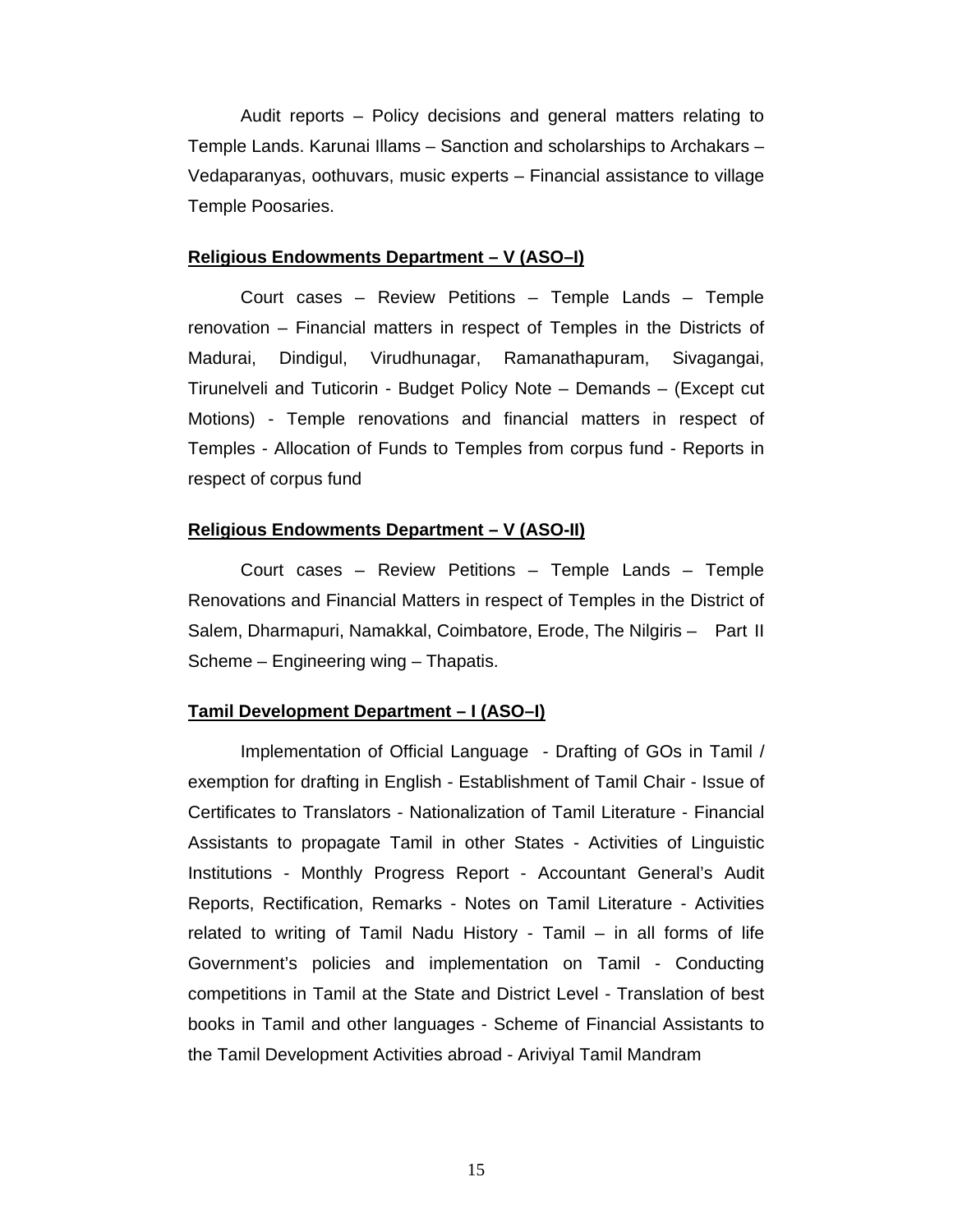#### **Tamil Development Department – I (ASO-II)**

Financial assistance to persons who have taken part in linguistic protection movement - Financial assistance to persons who rendered service to protect the territories of Tamil Nadu - Financial assistance to Aged Tamil Scholars - Awarding of "Kural"prizes and functions - Thiruvalluvar festival - Garlanding of Thiruvalluvar statue - Publication of Encyclopaedia on Tamil Literary Thoughts - UNESCO COURIER - Tamil names to cities, towns, villages and places - High Level Committees - Aged and Linguistic Tamil enthusiasts.

#### **Tamil Development Department – II (ASO-I)**

 Establishment and other activities of Directorate of Tamil Development – All activities of Thanjavur Tamil University (except sanction of grants) – concurrence for providing Tamil and English Typewriters for all Government Offices – Awarding prize for Government Servants for best drafting in Tamil.

#### **Tamil Development Department – II (ASO-II)**

 Sanction of grants to Thanjavur Tamil University – Financial Assistance for publication of Tamil books – Financial Assistance for publication of rare Tamil books – Residuary work of Eight World Tamil Conference – Grants to International Institute of Tamil Studies – All activities of International Institute of Tamil Studies – Selection of best Tamil books – Awarding prize for best Tamil writers – Awarding prize for best Tamil publishers – All activities of World Tamil Conference – All activities of Tamil Etymological Dictionary Project – Grants to Institute of Asian Studies – Miscellaneous.

#### **Translation Wing**

The Translation Wing of Tamil Development, Religious Endowments and Information Department is rendering excellent service for the effective implementation of official language scheme. This wing renders translation for the Government Notifications published in Tamil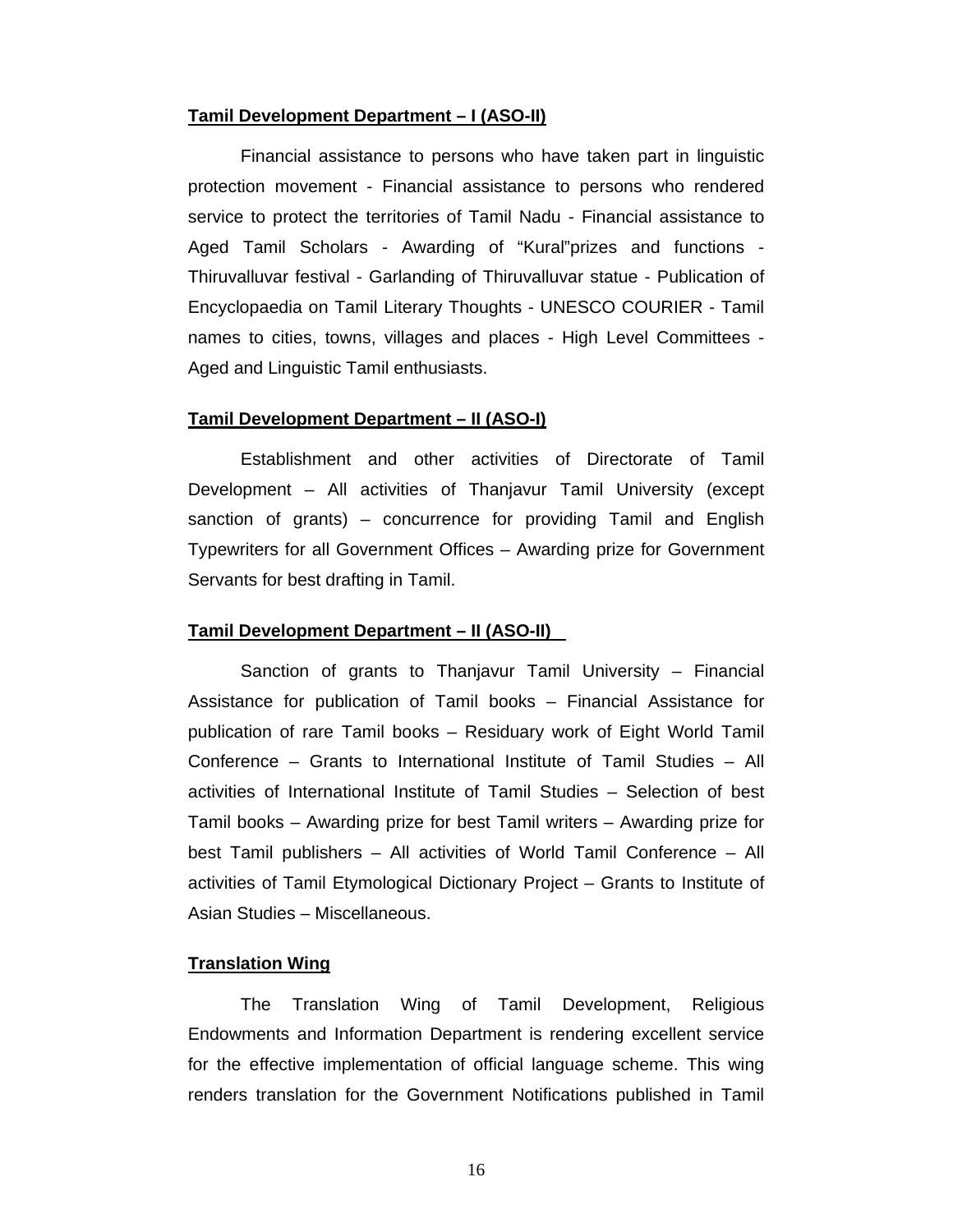Nadu Government Gazettes and all District Gazettes, Note for Circulation, Policy Notes of Various Departments. Reports of Public undertaking and Public Accounts Committees, Police Medal and Prison Service Medal citations, Annual Report of Vigilance Commission Grounds of Detention orders issued under 'COFEPOSA ACT**'** Notes for Cabinet, Speeches of Hon'ble Ministers and Press releases etc. This wing (Hindi) is also rendering English version for the matters received in Hindi from the Government of India. Apart from this, a team headed by an Assistant Director consisting of One section Officer and three Assistant Section Officers is deputed to Finance Department every year to translate Governor's address, the speech delivered by the Hon'ble Minister for Finance presenting the Annual Budget and the documents connected with the Budget and supplementary Estimates. Likewise, one Assistant Section officer from the wing is deputed to TamilNadu Legislative Assembly Secretariat for attending to urgent translation works during the Assembly Sessions. One team is deputed to Public (Protocol) Department to attend to translation work connected with the Collectors and Police Officials Conference.

#### **Organisational Structure**

This Department is headed by the Secretary to Government of Tamil Nadu. The Secretary is the administrative head of the Department and principal adviser to the Ministers (Tamil Development, Religious Endowments and Information) on all matters of policy and administration relating to this Department. He is assisted by a Joint Secretary, one Ex-Officio Deputy Secretary, two Deputy Secretaries and six Under Secretaries, as shown in the organisational chart below.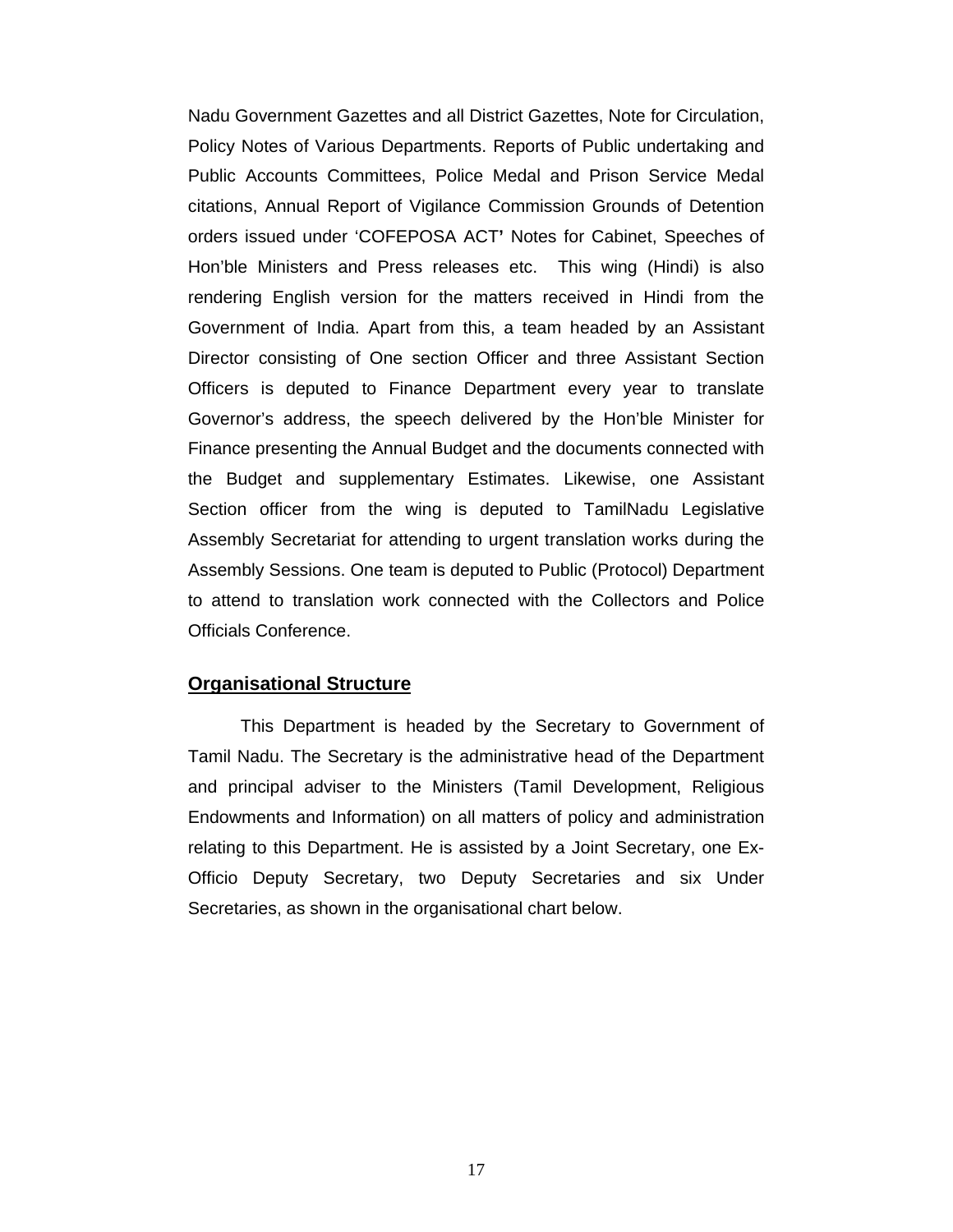

- **US Under Secretary**
- **DD Deputy Director**
- **AD Assistant Director**
- **RE Religious Endowments**
- **TD Tamil Development**
- **OP Office Proceedings**
- **S&P Stationary & Printing**
- **Trans Translation**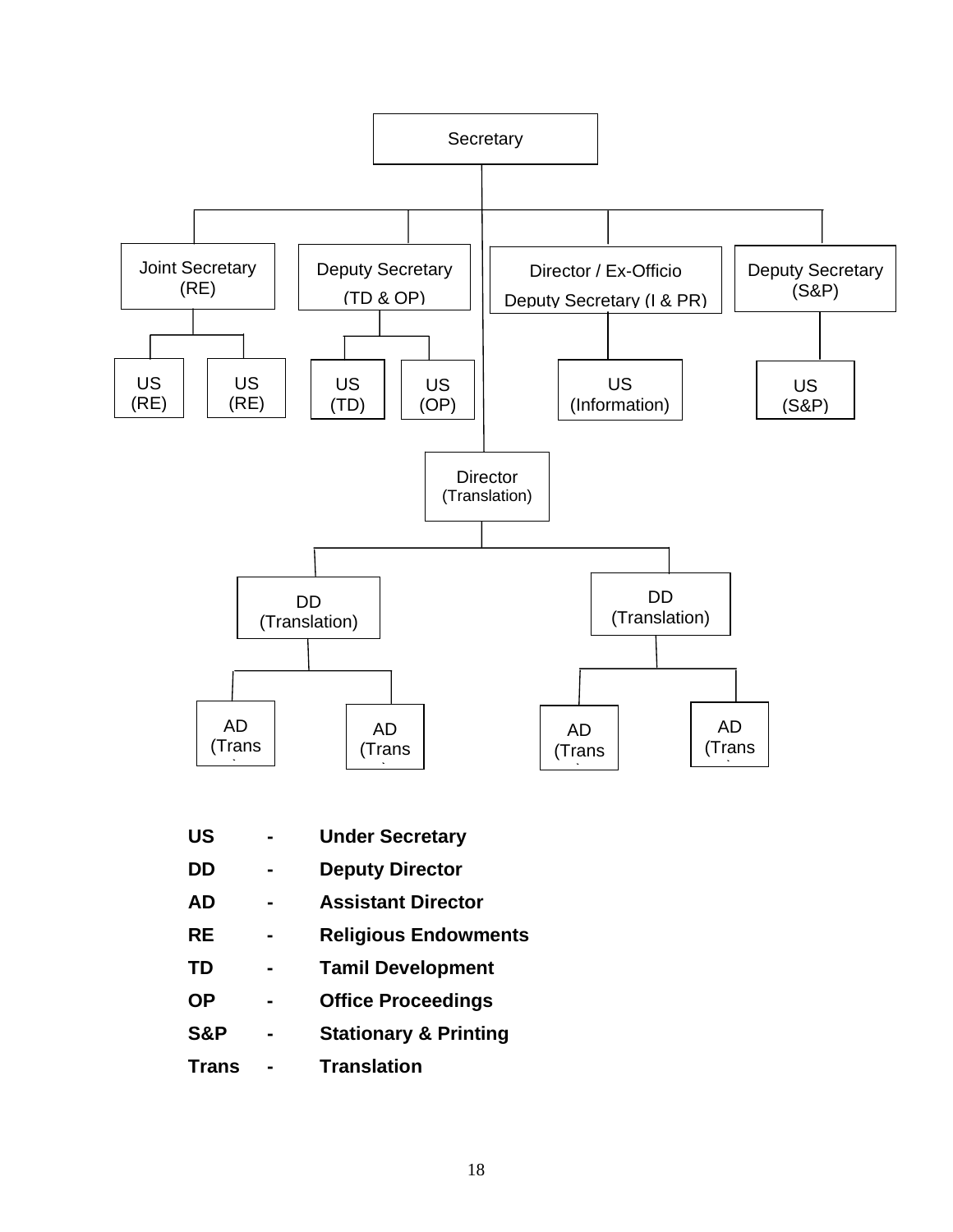### **Mechanism available for monitoring the service delivery and public grievance resolution.**

Each programme implemented by the department has an in built monitoring mechanism. Periodical meetings are conducted by Secretary of the department to review the progress of the implementation of the Scheme. Sanction of amount for the schemes are done in consultation with the advisory department and the Finance Department and monitoring of the scheme is made regularly and depending on the necessity. Higher Officials from the Government are deputed for verification/inspection of the schemes implemented by the Heads of Departments/Nongovernmental Organisations, whenever considered necessary.

**Addresses of the Directorates/Commissionerates under the control of this Department.** 

| Name of the<br>Directorate/Commissionerate                     | <b>Address</b>                                                                                                                                                                                                     |
|----------------------------------------------------------------|--------------------------------------------------------------------------------------------------------------------------------------------------------------------------------------------------------------------|
| <b>Tamil Development Department</b>                            | The Director,<br>Tamil Valarchi Valagam,<br>1 <sup>st</sup> Floor, Halls Road,<br>(Near Children's Hospital)<br>Chennai - 600 008.<br>Fax: 2819 0410<br>Phone: 2819 0412 & 2819 0413<br>E-mail: tamildev@tn.nic.in |
| Hindu Religious and Charitable<br><b>Endowments Department</b> | The Commissioner,<br>119, Uthamar Gandhi Salai,<br>Nungambakkam, Chennai - 600 034<br>Fax: 2833 4816, Phone: 2833 4811<br>E-mail: endowments@sancharnet.in                                                         |
| Information and Public Relations<br>Department                 | The Director,<br>VIII Floor,<br>Namakkal Kavingnar Maaligai<br>Secretariat, Chennai - 600 009<br>Fax: 2567 7777<br>Phone: 2567 5300, 2479 9995<br>E-mail: infprest@tn.gov.in                                       |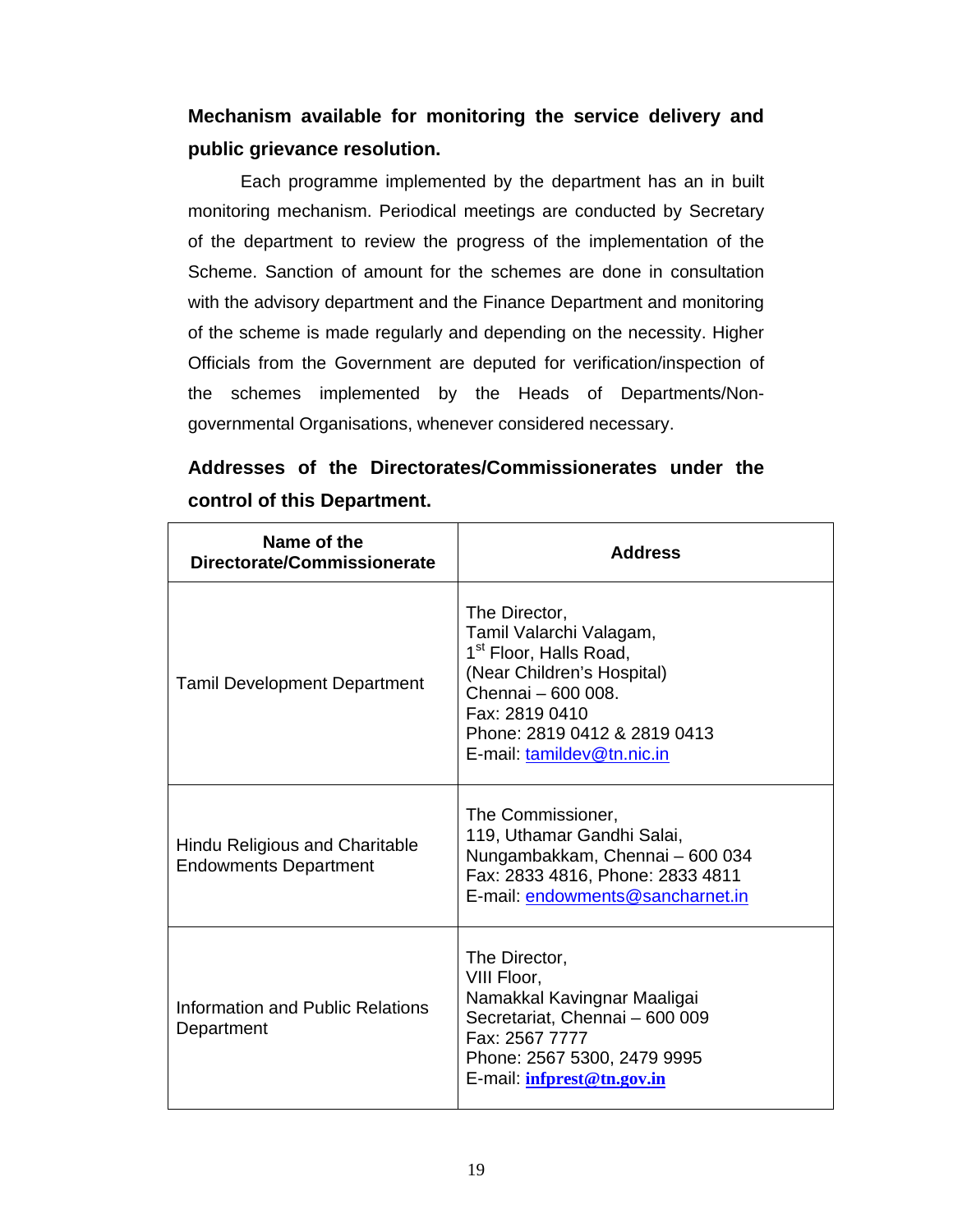| <b>Stationery and Printing</b><br>Department       | The Director,<br>110, Anna Salai, Chennai - 600 002<br>Fax: 2852 1318<br>Phone: 2852 0038 / 2852 0039 /<br>2852 0041<br>E-mail: gmtnsp@tn.gov.in                                                                                                                                                                                      |
|----------------------------------------------------|---------------------------------------------------------------------------------------------------------------------------------------------------------------------------------------------------------------------------------------------------------------------------------------------------------------------------------------|
| <b>Tamil Etymological Dictionary</b><br>Project    | Honorary Director,<br>C-48, First Floor, Tamil Nadu Housing Board<br>Complex, II Avenue,<br>Anna Nagar, Chennai - 600 040<br>Fax: 2621 4824, Phone: 2621 5023<br>E-mail: tedproject@sancharnet.in                                                                                                                                     |
| International Institute of Tamil<br><b>Studies</b> | The Director,<br>C I T Campus, II Main Road,<br>Taramani Post,<br>Chennai-600 113<br>Fax: 2254 1436<br>Phone: 2254 2992 / 2254 2781<br>E-mail: <i>its@tn.nic.in</i>                                                                                                                                                                   |
| Ariviyal Tamil Mandram                             | Member Secretary,<br>C-48, First Floor, Tamil Nadu Housing Board<br>Complex, Il Avenue, Anna Nagar, Chennai -<br>600 040<br>Fax: 2621 4093, Phone: 2621 3965                                                                                                                                                                          |
| Tamil University, Tanjavur                         | The Registrar (I/C)<br>Tamil University,<br>Thanjavur $-613010$<br>Fax: 04362 - 226159<br>Phone: 04362 - 226720                                                                                                                                                                                                                       |
| <b>World Classical Tamil Conference</b>            | Special Officer, WCTC<br>Ex-Officio Principal Secretary,<br>Tamil Development, Religious Endowments<br>and Information Department<br>7 <sup>th</sup><br>Floor, Namakkal Kavingnar<br>Maaligai,<br>Secretariat, Chennai - 600 009.<br>Telefax: 25671233<br>Email: chemmozhimaanadu2010@gmail.com<br>Web: www.ulakathamizhchemmozhi.org |

### **Working hours of the Department**

Opening Hours: 10.00 A.M.

Closing Hours: 05.45 P.M.

From Monday through Friday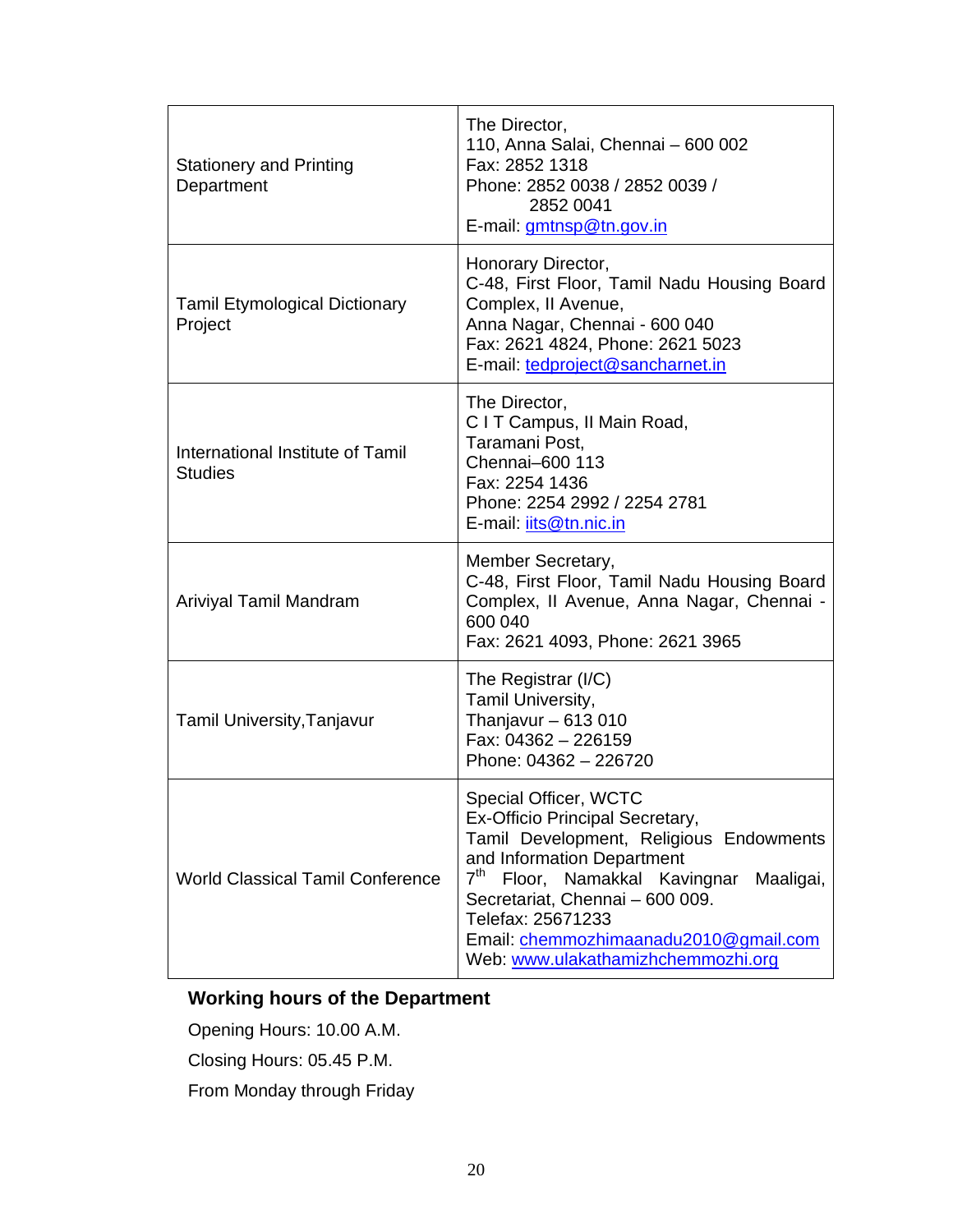#### **General**

In tune with the changing needs of the society, the nature of duties and functions of this Department, in the field of Tamil Development, Religious Endowments and Information may undergo slight changes with regard to the types/numbers of schemes / programmes taken up for consideration / approval prior to their implementation by the Head of Departments. These details are incorporated in the "POLICY NOTE" of the Department prepared and placed before the Legislature each year, seeking budget provision of funds to meet out the expenditure involved.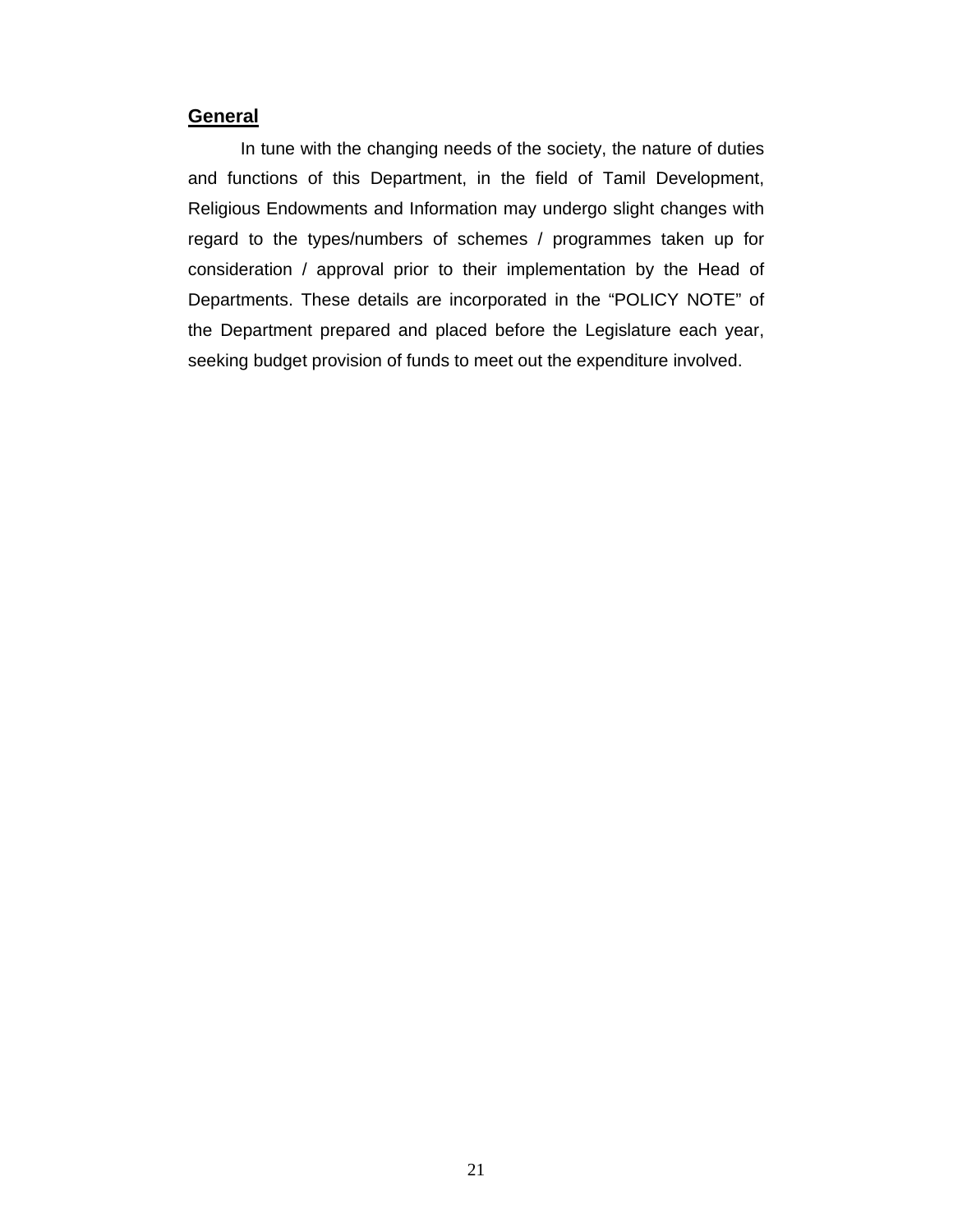### **CHAPTER –3 [Sec.4(1)(b)(ii) of the Act]**

### **POWERS AND DUTIES OF OFFICERS AND EMPLOYEES**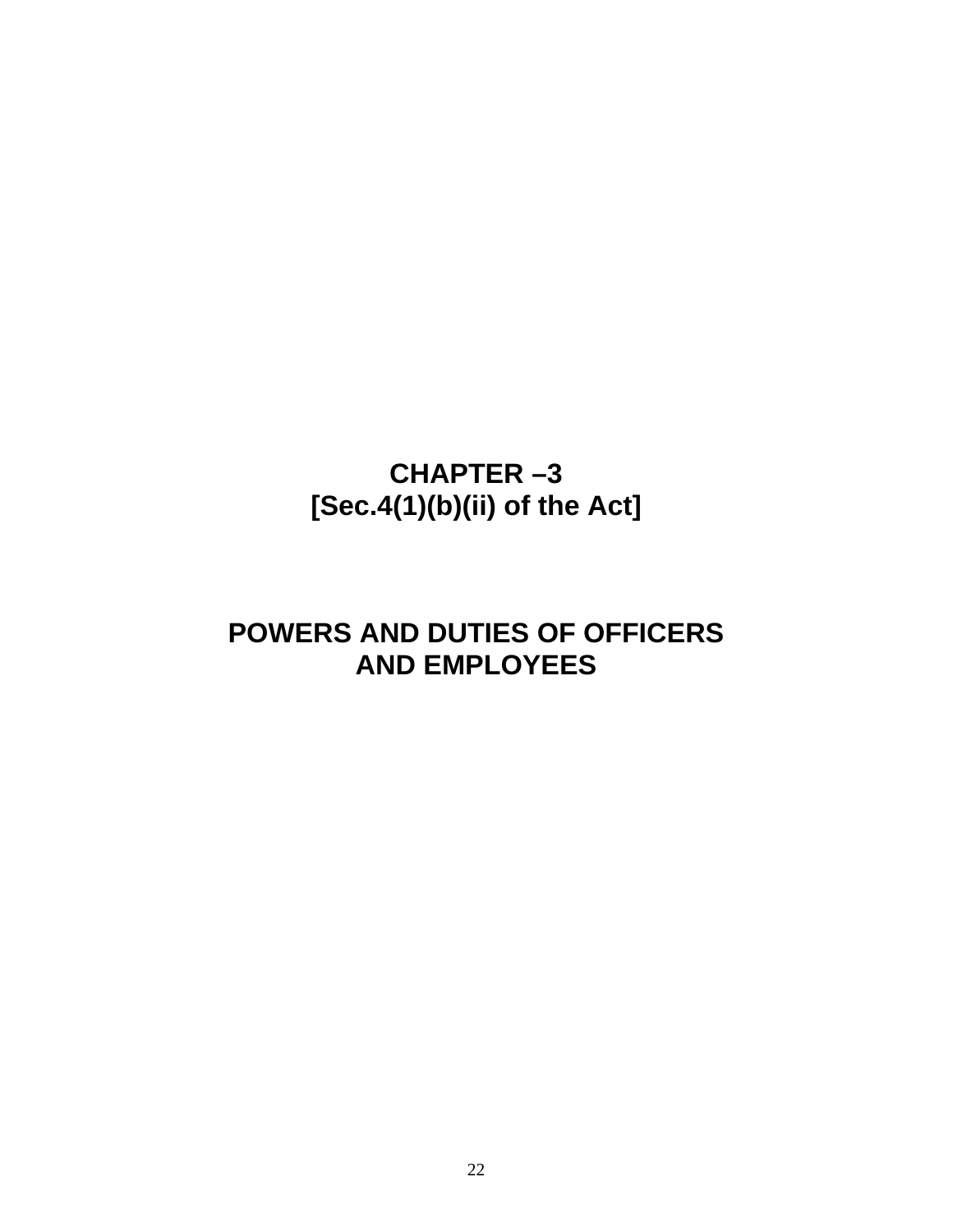The following are the powers and duties of officers and employees of this Department who are involved in the core activities

#### **Secretary to Government**

This department is headed by the Secretary to Government of Tamil Nadu, who is a senior IAS Officer. The Secretary is the administrative head of the Department and principal adviser to the Ministers (Tamil Development, Religious Endowments and Information) on all matters of policy and administration relating to this department. The Secretary is responsible for the careful observance of the Business Rules and Secretariat Instructions in the transaction of the business in the department. He exercises general supervision and control over the staff under him including Joint Secretary, Deputy Secretary and Under Secretary and is responsible for seeing that the members of the staff do the work allotted to them efficiently and expeditiously. The Secretary is to take steps for the prompt despatch of business in the department. Policy matters and all important matters should be dealt with in consultation with the Secretary who will be over all in charge of the Department.

Secretary exercises the financial powers which are given in detail in the Delegation of financial powers issued by Finance Department from time to time.

#### **Additional Secretary to Government**

Additional Secretary has been delegated to co-ordinate and oversee all the schemes/ sections excluding. He is designated as circulating officer to send cases direct to the Minister with reference to the general direction of the Secretary. He is an officer who acts on behalf of the Secretary.

#### **Joint Secretary to Government**

The Joint Secretary to Government will deal with cases relating to the subjects allotted and submit to Secretary such cases as may be specified. He is the circulating officer to send cases direct to the Minister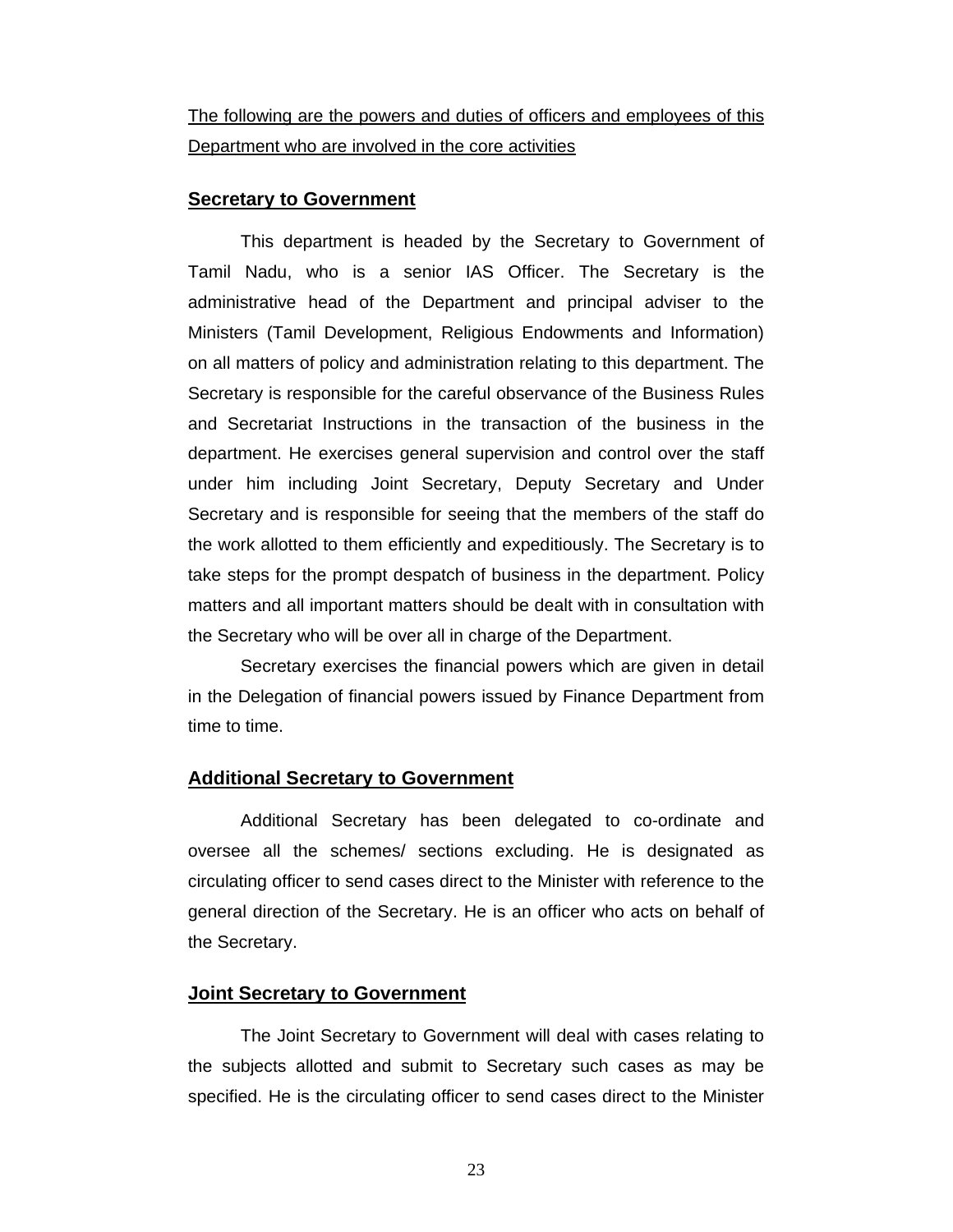with reference to the general directions of the Secretary. He is also in charge of maintenance of discipline of staff. He disposes as many cases as possible at his own level and takes the orders of Secretary on important cases. He can sign and convey the orders in the name of Governor of Tamil Nadu involving financial implication after the approval of competent authority has been obtained.

#### **Deputy Secretary to Government**

The Deputy Secretary will deal with cases relating to the subjects allotted and submit to Secretary such cases as may be specified. They can send cases for orders direct to the Minister with reference to the general directions of the Secretary. The Deputy Secretary also exercises control over the sections placed in his/her charge. He is entrusted with the disposal of majority of cases coming up to him. He uses his discretion in taking orders of Additional Secretary/Joint Secretary on more important cases. He can sign and convey the orders in the name of Governor of Tamil Nadu involving financial implication after the approval of competent authority has been obtained.

#### **Under Secretary to Government**

The Under Secretary exercises control over the sections placed in his charge generally consisting of 3 and 4 section and in respect thereto exercises control both in regard to the despatch of business and maintenance of discipline. Work come to him from the section under his charge. He disposes as many cases as possible at his own level and takes the orders of the higher officers on important cases. He can sign and convey the orders in the name of Governor of Tamil Nadu involving financial implication after the approval of competent authority has been obtained.

#### **Section Officer**

Section Officer is in-charge of a section of a Secretariat Department. He will be assisted by Assistant Section Officers who work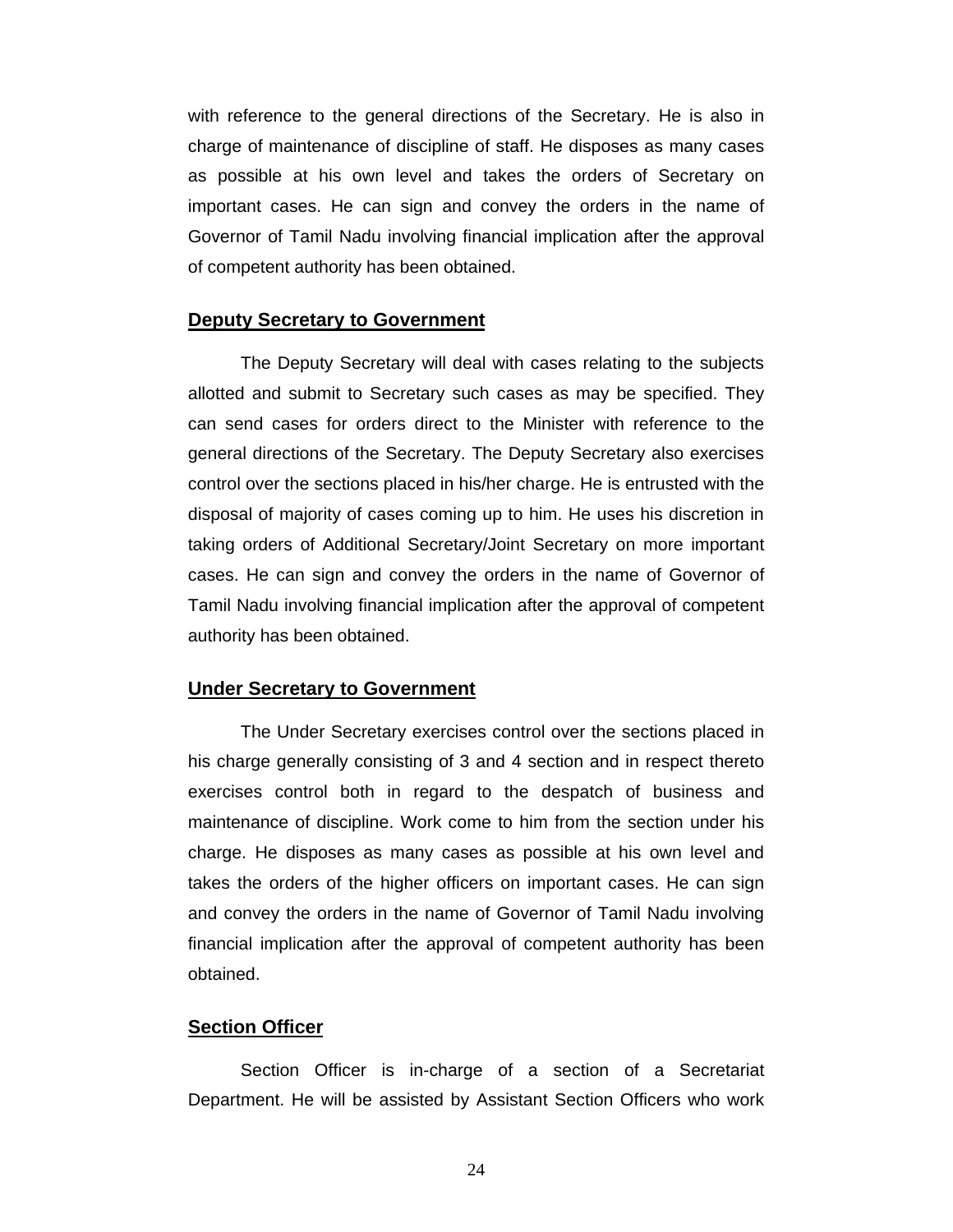under his direction and control. The training of Assistant Section Officers under him is one of his principal functions. He will manage and Coordinate the work relating to the section. He will scrutinize the files submitted by the Assistant Section Officers. He will guide the Assistant Section Officers in all aspect of work and see that they do not waste time and paper on needless noting or correspondence. He will have a keen watch on receipt of tappals and disposals of the same. He will not simply supervise but will undertake himself in dealing the difficult or important papers whenever necessary. He will be responsible for the despatch of all communications of the section and Section Officer should take independent actions on issuing reminders, obtaining or supplying factual information of a non-classified nature. He will ensure proper maintenance of registers, Office orders etc. keeping them up to date. He will ensure the neatness and tidiness of the Section.

#### **Assistant Section Officer**

The main duties of Assistant Section Officer in a section are to put up notes, drafts, maintain the Personal Registers and also to assist the Section Officer. He will maintain the Periodical Registers, reference books stock files etc. keeping them up to date. He will act according to the orders and direction of the Section Officer in imparting official duties. He will dispose off the tappals received by him without any delay. He will keep his seat neat and tidy.

#### **Assistant**

Assistants are expected to attend the routine work such as comparing, despatching, indexing and docketing of closed papers. They will also maintain the prescribed Periodical Registers and put up reminders.

#### **Typist**

Typist will type note and drafts and make fair copy of all communications to be despatched.

25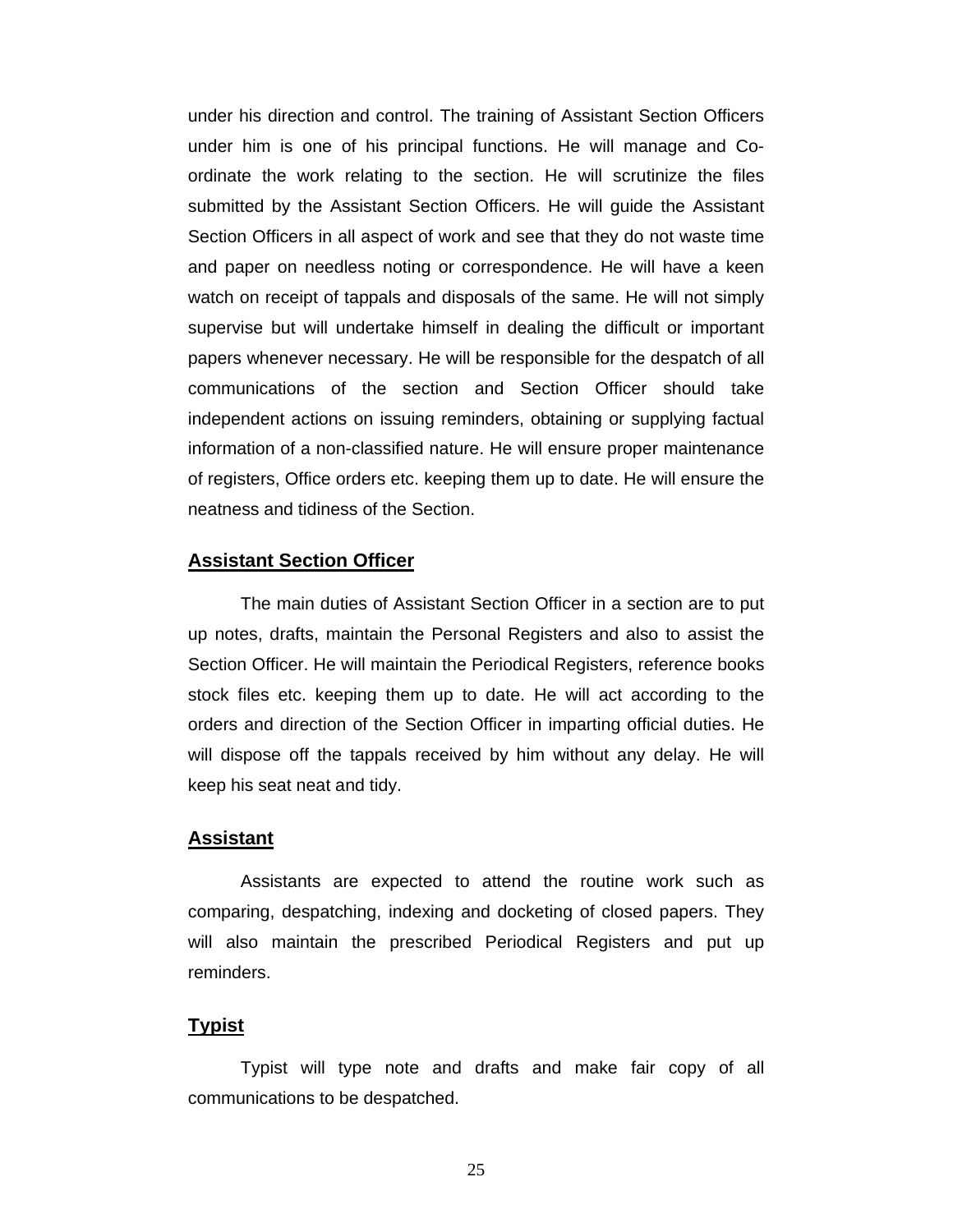#### **Private Secretary / Personal Assistant / Personal Clerk**

He/she should keep the officer free from the worries of a routine nature and mailing correspondence, filing papers, making appointments, arranging meetings and collecting information. He/she should be skilled in human relations. An officer has to depend on his Personal Assistant for routine jobs so as to have more time to involve himself to the work in which he has specialised. The Personal Assistant should earn the confidence of his officer for being entrusted with confidential and secret papers. He/she should be familiar with the persons who come in contact with his officer and to interact as per the directions of the officer. He/she will perform the liason work between the officer and the subordinates for smooth functioning of the office.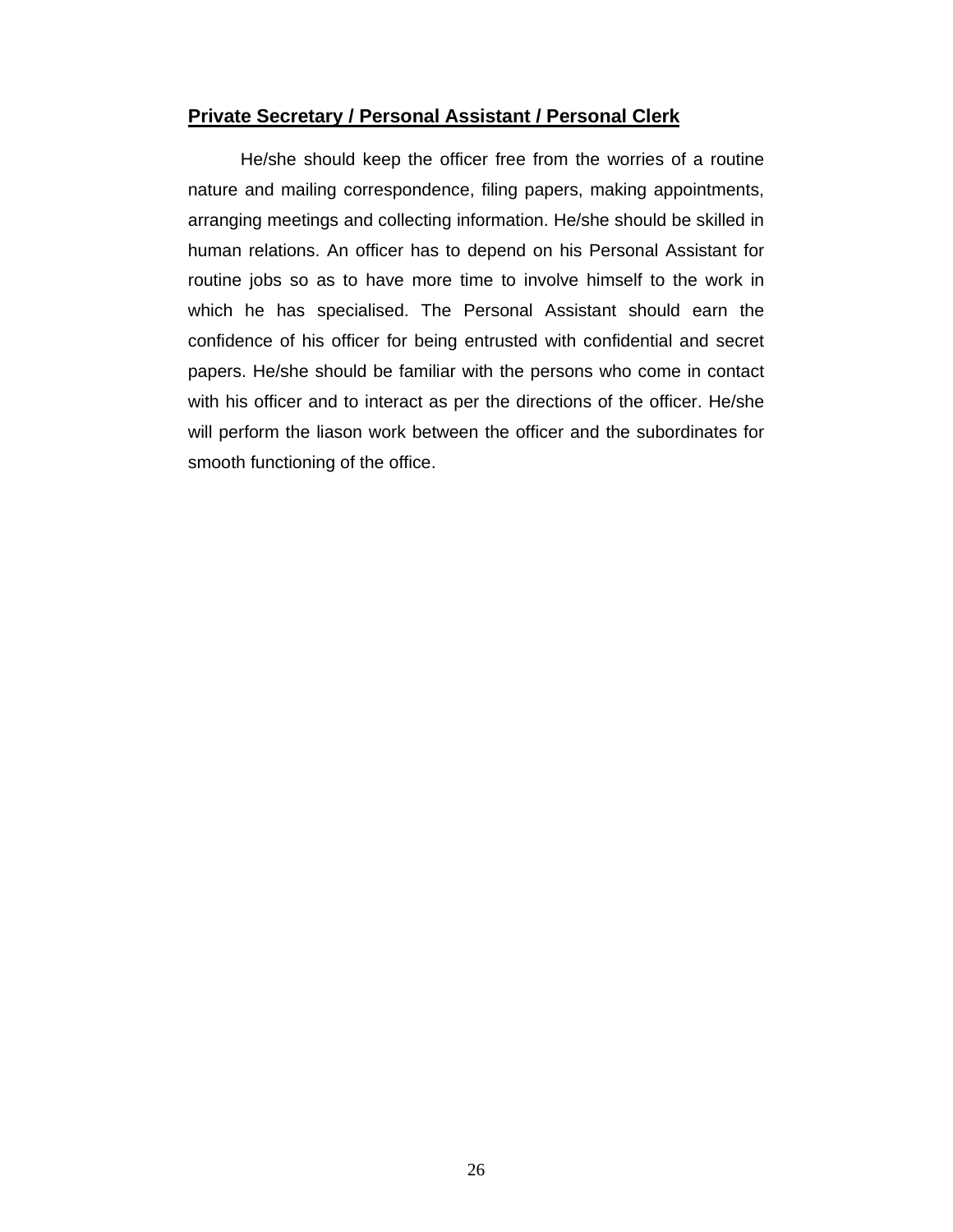### **CHAPTER – 4 [Sec. 4(1)(b)(iii) of the Act.]**

### **PROCEDURE FOLLOWED IN DECISION MAKING PROCESS**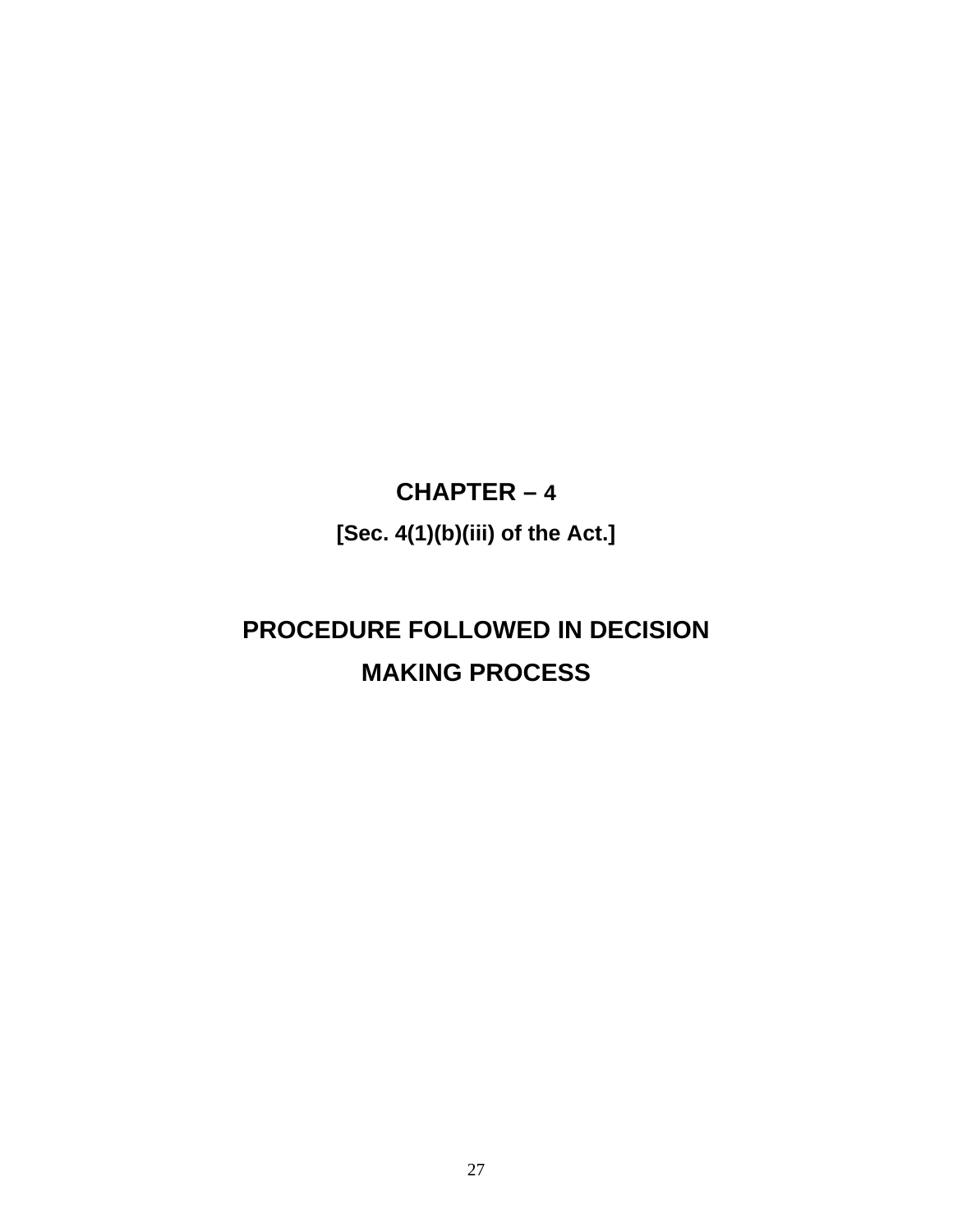All the Departments of Secretariat follow the same procedure in the process of decision making. The procedure to be followed in this regard is set out in detail in the Secretariat Office Manual and the Business Rules and Secretariat Instructions. Further, the process of decision making requires the participation of many officials – from ASO to Ministers including Chief Minister and the Governor at a few instances – depending on the nature of the issue involved. The procedure is elucidated in the following paragraphs.

The tappal / letter is opened in the presence of the Section Officer in-charge of the tappal section, sorted out section-wise., numbered and sent to the Under Secretaries concerned. The tappals are then stamped with the date of its receipt. Envelopes addressed to officers by name and those marked 'Secret' or 'Strictly Confidential' or Confidential' are opened by the Officers to whom they are addressed in the absence of the Officer concerned on leave or otherwise, such envelopes as are marked immediate is opened by an officers of equal or immediately lower rank in the department but now below the rank of Deputy Secretary to Government. Important communications are sent by the Under Secretary to the Secretary or to the Deputy Secretary as the case may be for perusal. After perusal by the officers (who enter on them any instruction they wish to give), the papers are sorted by the Assistant Section Officers / Assistants in charge of tappals, numbered (if it has not already been numbered) and sent to the respective Section Officers. The papers are then registered in his Personal Register by the subject Assistant Section Officer attached to the section. In case the subject Assistant Section Officer is away the Assistant, registers the currents.

If any paper relates to an unclosed case, the Assistant Section Officer adds the paper to the current or note file of the case, Otherwise, he puts each paper, in an appropriate pad and the paper thus becomes a 'Case'. He then obtains previous papers, if any, in the secretariat, referred to in the current or note file and, unless the case is taken over by the Section Officer, takes the necessary further action. Such action may be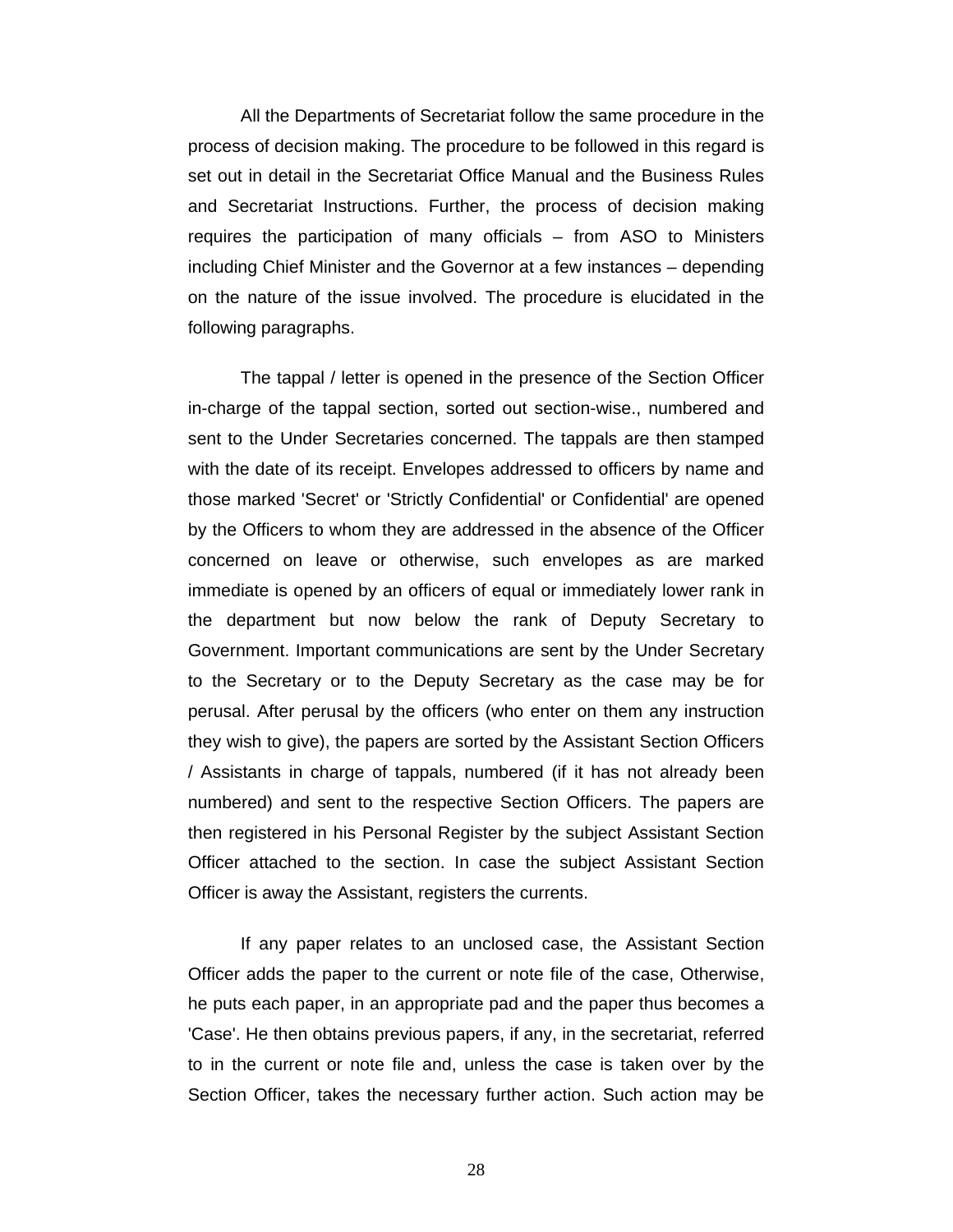obtaining of further previous papers or precedents, the preparation of precis, the writing of a brief note stating the points for orders and, the drafting of an order, endorsement etc., in accordance with an established precedent. The Section Officer after making any revision of, or addition to, the Assistant Section Officer's note or draft or putting up a fresh one, submits the case to the secretary or Deputy Secretary or Under Secretary. The Section Officer shall himself attend to important cases which involve interpretation of Acts and Rules, preparation of notes for Public Accounts Committee etc. When submitting a case for orders, the note may suggest references for further information or remarks to other Departments of the Secretariat or to outside officers but should not suggest the orders to be passed except in simple cases and in cases where there are precedents, he may however, submit a draft answer to a Legislative Assembly question relating to facts and not to the opinion or policy of Government. The Officers to whom the case submitted should direct further action to be taken or suggest clearly the nature of the disposal to be make or the orders to be passed in each case and it is the Secretary or Deputy secretary or Deputy Secretary who decides whether any Minister or the Governor should see the case at that stage. Specific orders of the Chief Minister should be taken if any case requires discussion at a meeting of the Council of Ministers with reference to the provisions of the Business Rules. The case is circulated, if so directed, and on return is submitted to the Secretary or Deputy Secretary for perusal. It is then sent to the Section Officer, being seen first by the Under Secretary if it belongs to a section under him. The section Officer passes it on with instructions to his Assistant Section Officers or keeps it himself for further action, if necessary, if further information is called for from the secretariat in the notes of Officers or of Ministers or the Governor this process is repeated, until final orders are passed. If a case in which a draft has been put up and circulated to the Ministers or the Governor and is received back with final orders, the draft will be issued with such modifications as may be necessary with reference to the final orders. If however, the case in circulation did not contain a draft and is received back with final orders, a draft is prepared in ordinary cases by the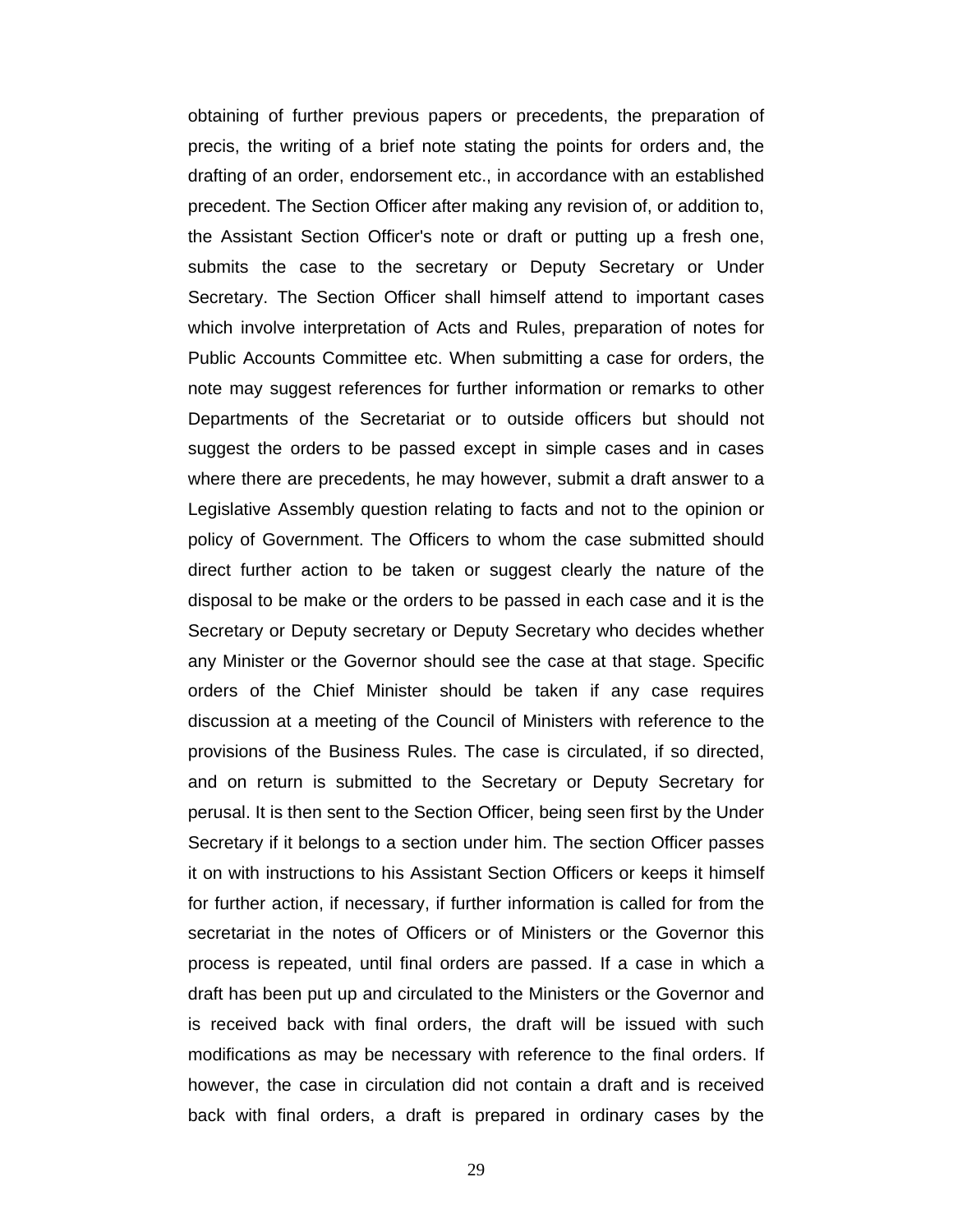Assistant Section Officer and the file is resubmitted through Section Officer to Under secretary, the Deputy Secretary or the Secretary, as the case may be, who revises or passed the draft, circulating it again if he thinks this desirable. Drafts in important cases and Drafts of letters to the Government of India are prepared by the Under Secretary. The disposal as approved takes the form of an orders, letter, endorsement, telegram, demi-official or unofficial references or reply or 'lodged' paper. It is numbered and dated by the Assistant Section Officer of the concerned section. In the case of order, letters, etc., to be indexed, the typist prepares a tabling slip. The Assistant Section Officer makes necessary entries in the Personal Register and closes the current in the register, if the disposal is final. In the case of intermediate references or orders calling for information, he enters the date of the first reminder in his reminder diary. He then passes on the draft and is enclosures (but not the whole file) to the typist concerned for making out fair copy. Confidential papers are sealed in the section concerned and sent to the Central Despatch Branch for despatch, while the rest are des patched by the Central Despatch Branch, direct U.O. files to their departments are sent by the section concerned direct to the departments through Office Assistants.

Fair copies are signed by the Secretary, Additional or Joint or Deputy or Under Secretary or Section Officer. The Section Officers also attest copies or orders or proceedings of the government (excluding those intended for audit officers) endorsements and telegrams. Copies of communications which are confidential or secret in nature are, however authenticated by Under Secretaries. In the case of final disposals, the Assistant Section Officer concerned or the Assistant of the Section prepares dockets. Government orders which are received from other Departments of the Secretariat and are 'lodged' will not however be docketed. On the return of the drafts from the Central Despatch Branch after issue, the Section, Assistant Section Officer makes sure that the papers have been properly despatched puts the drafts back in the respective files, and when the case has been finally disposed of, sends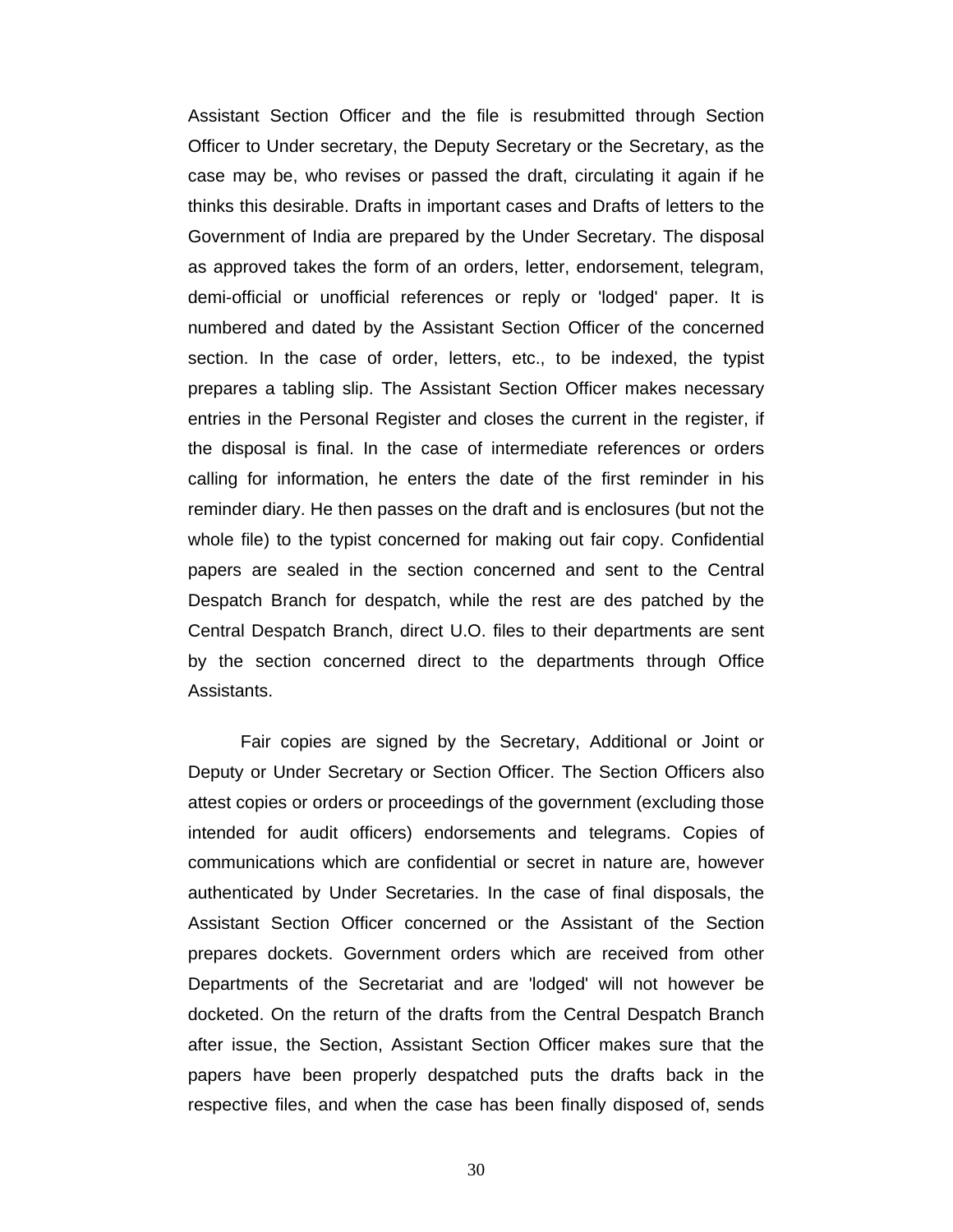them to the Central Record Branch under the orders of the Section Officer who satisfies himself that there is no further action to be take n and gives pass order in each case in writing which should be in red ink on the face of the docket sheet . Papers which do not carry a pass order will not be accepted by the Central record Branch. All references to which replies are due are kept intact in the section with the connected papers. Records are handed over to the Record-Clerk, posted for this purpose, after obtaining his signature in the last column of the Personal Register. Then Record Clerk should then send them to the Central record Branch. Final disposals are stitched up in the Central Record Branch and then put in their proper places in the bundles on the record racks or almirahs. The indexer collects at the end of every month the tabling slips of proceedings in the 'Manuscript series, 4 Decennium series, 3 Decennium series, 2 Decennium series and Decennium series" prepared by the Assistants and prepares monthly indexes for submission in print to the Secretary, Ministers and the Secretary to the Governor. From the monthly indexes, annual indexes are prepared and printed up. The indexer collects also at the end of every month the tabling slips of proceedings of routine series, prepares monthly indexes and gets them typed or roneoeed for submission to officers and sections. Orders and letters in routine series are numbered in a separate register. These as also endorsements, etc. are indexed in some departments.

The Department, as part of the Government Secretariat, follows the procedure laid down in the Secretariat Office Manual and the Tamil Nadu Government Business Rules and Secretariat Instructions. Apart from this, the provisions in the Tamil Nadu Financial Code, Tamil Nadu State and Subordinate Service Rules and the Tamil Nadu Government Servants' Conduct Rules, 1973 are also followed wherever applicable.

The decisions are taken based on the merits of the issues, relative priorities and availability of funds etc. in accordance with the documented procedures / laid down procedures / defined criteria / rules detailed above. The process of examination is initiated by the Assistant Section Officers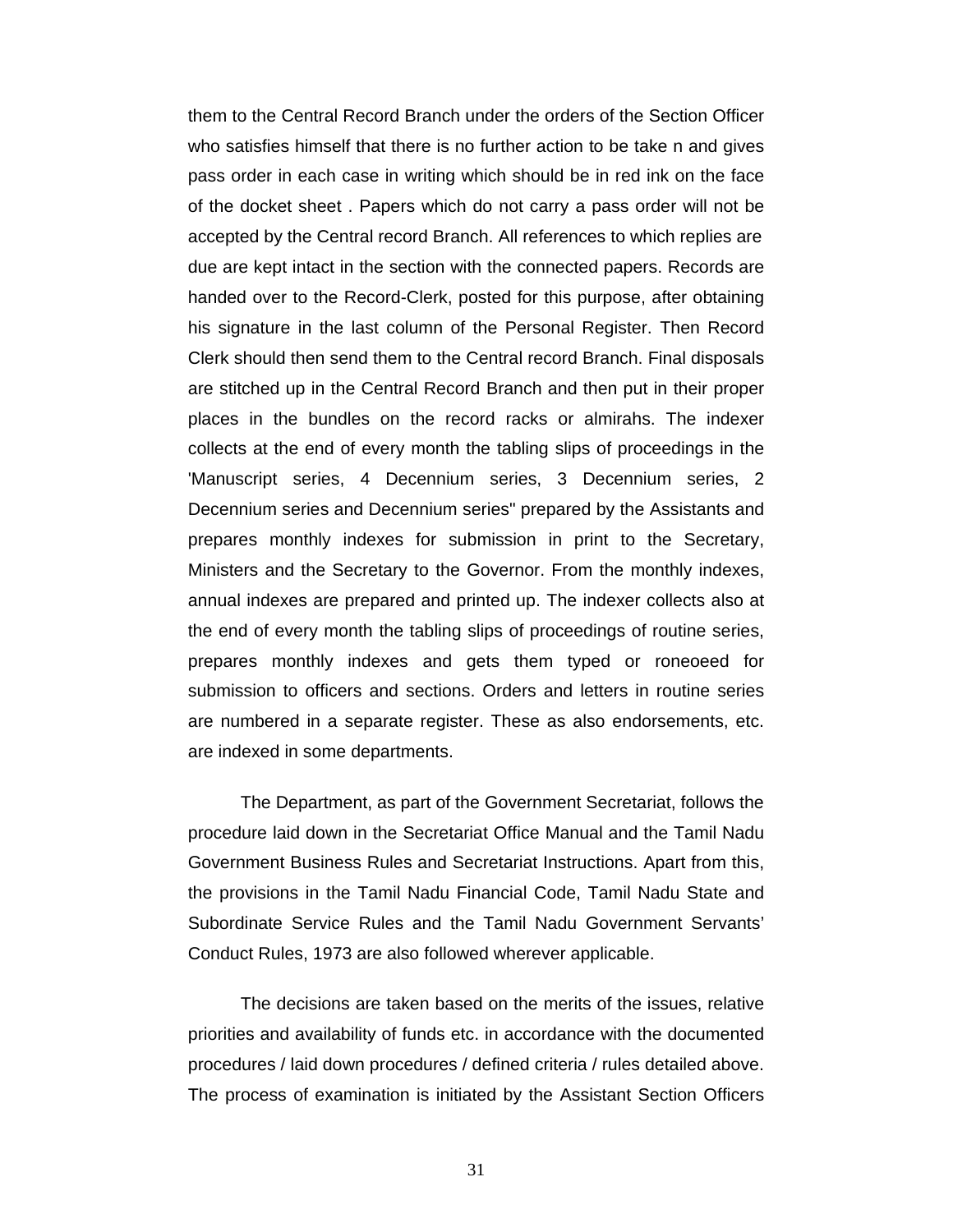and passes through the Section Officer, Under Secretaries and Deputy Secretary/Joint Secretary/Special Secretary to the Secretary. If need be, other departments are consulted. In case of matters involving funds, Finance Department is invariably consulted. Wherever the Business Rules require circulation of files to the Minister or Chief Minister or Governor, orders are obtained in circulation.

If a reply is required to be made on any representations, the decisions are communicated to the petitioner.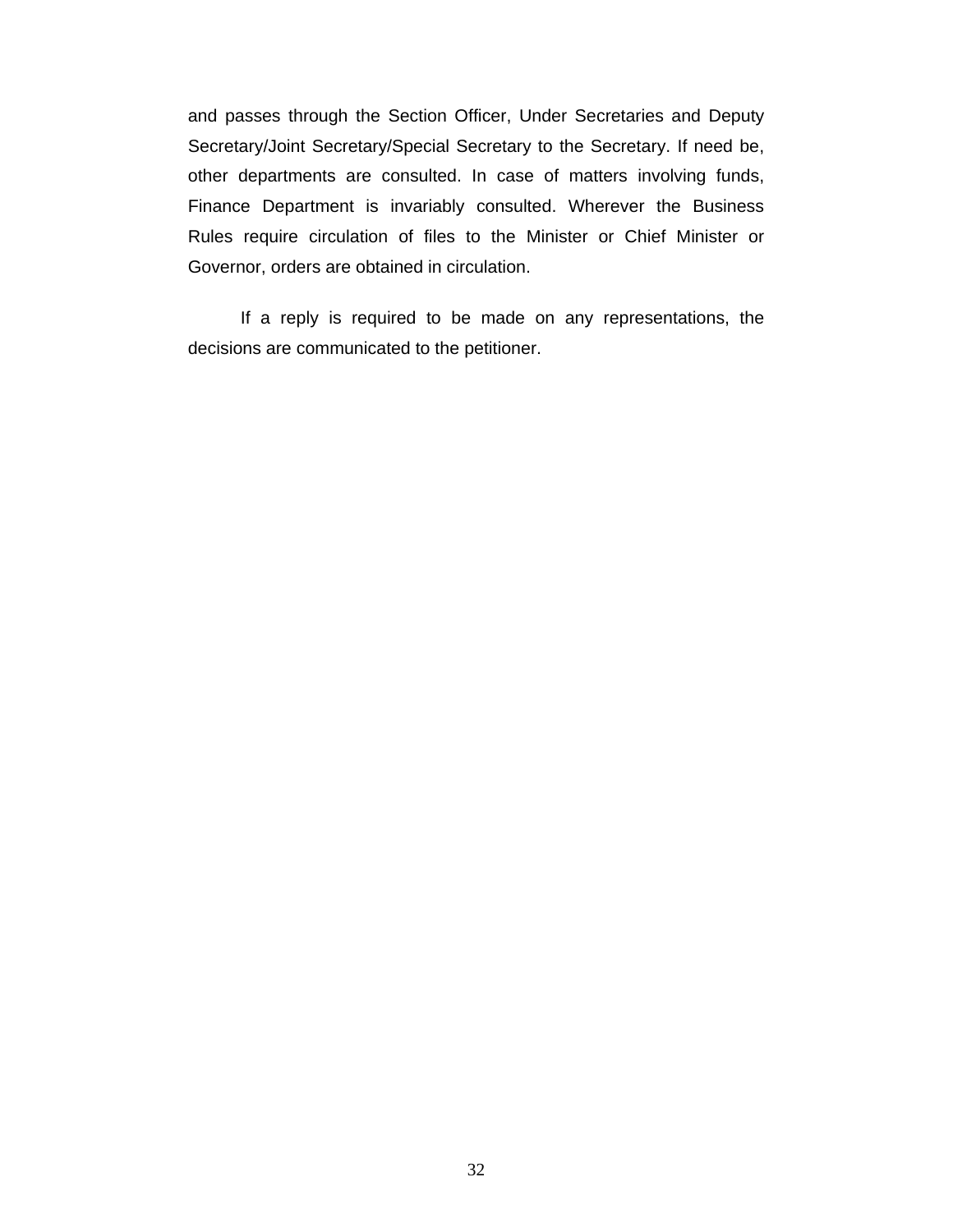## **CHAPTER – 5 [Sec.4(1)(b)(iv) of the Act]**

## **NORMS SET FOR THE DISCHARGE OF FUNCTIONS**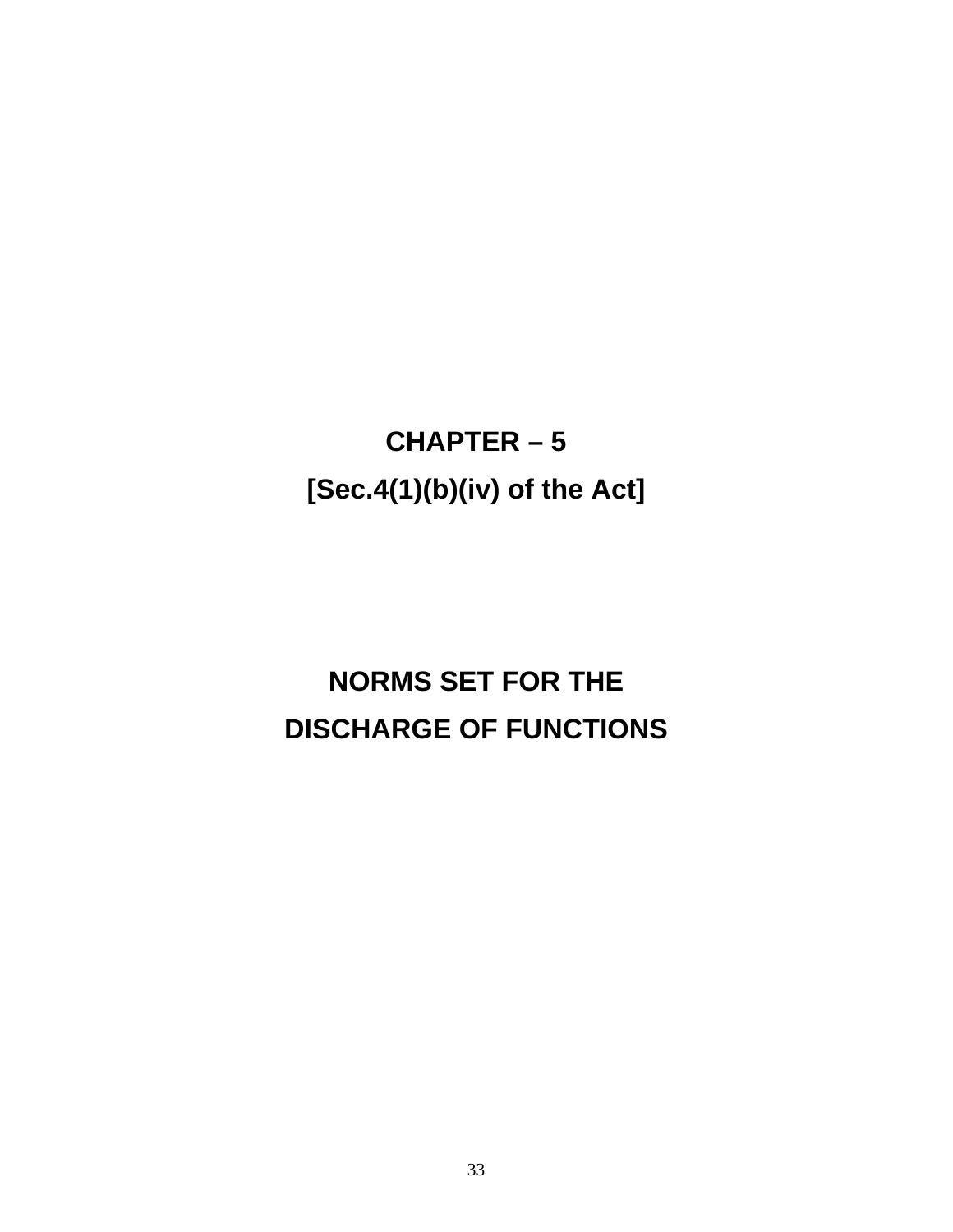This Department has not set any separate norms for the discharge of its functions. However, the norms and guidelines set out in the Secretariat Office Manual and other Manuals / Codes / Rules (Administered mostly by the Personnel and Administrative Reforms and Finance Departments) applicable to all the Departments of the Secretariat, are adhered to by this Department also.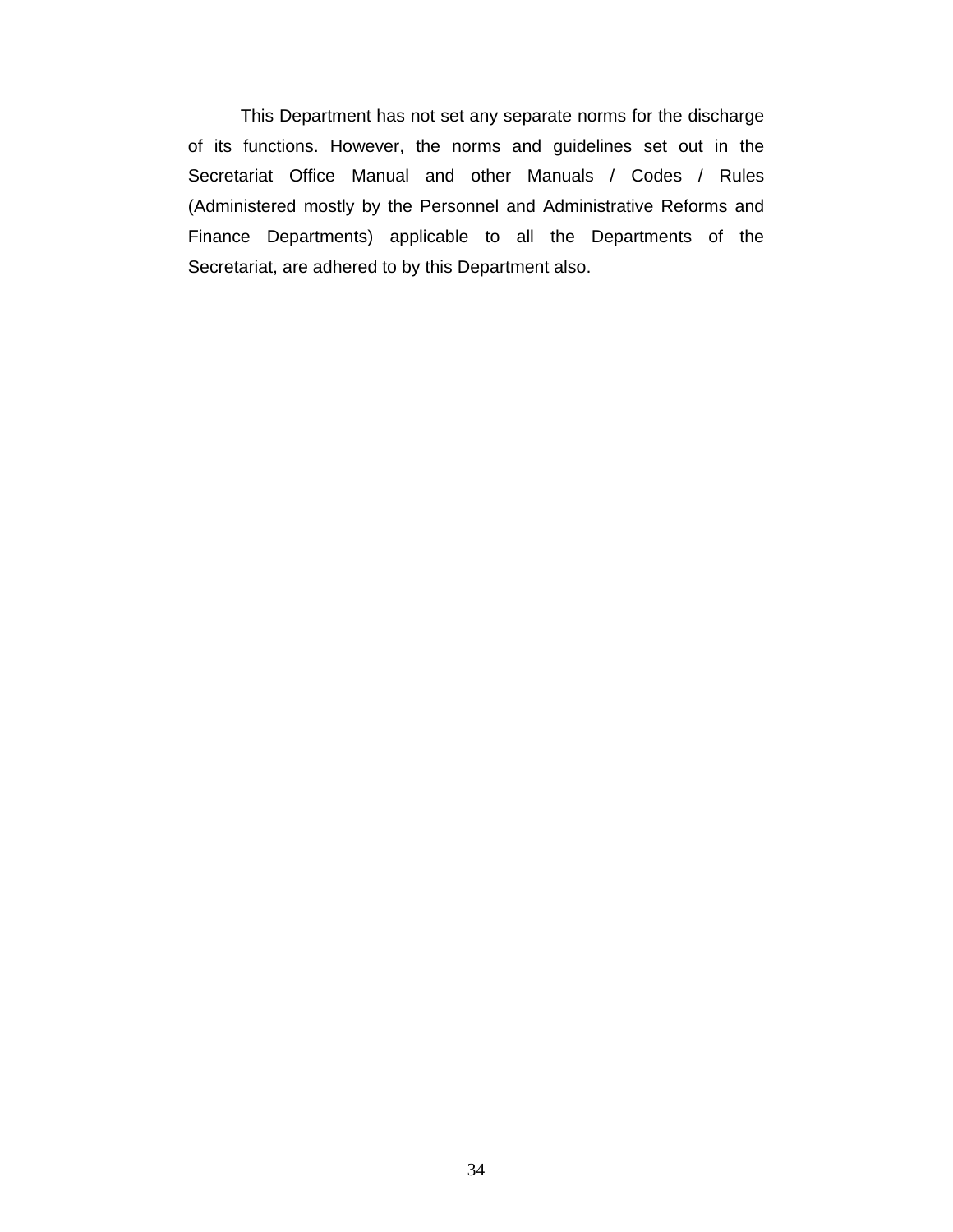## **CHAPTER – 6 [Sec. 4(1)(b)(v) of the Act]**

## **RULES, REGULATIONS, INSTRUCTIONS, MANUAL AND RECORDS FOLLOWED.**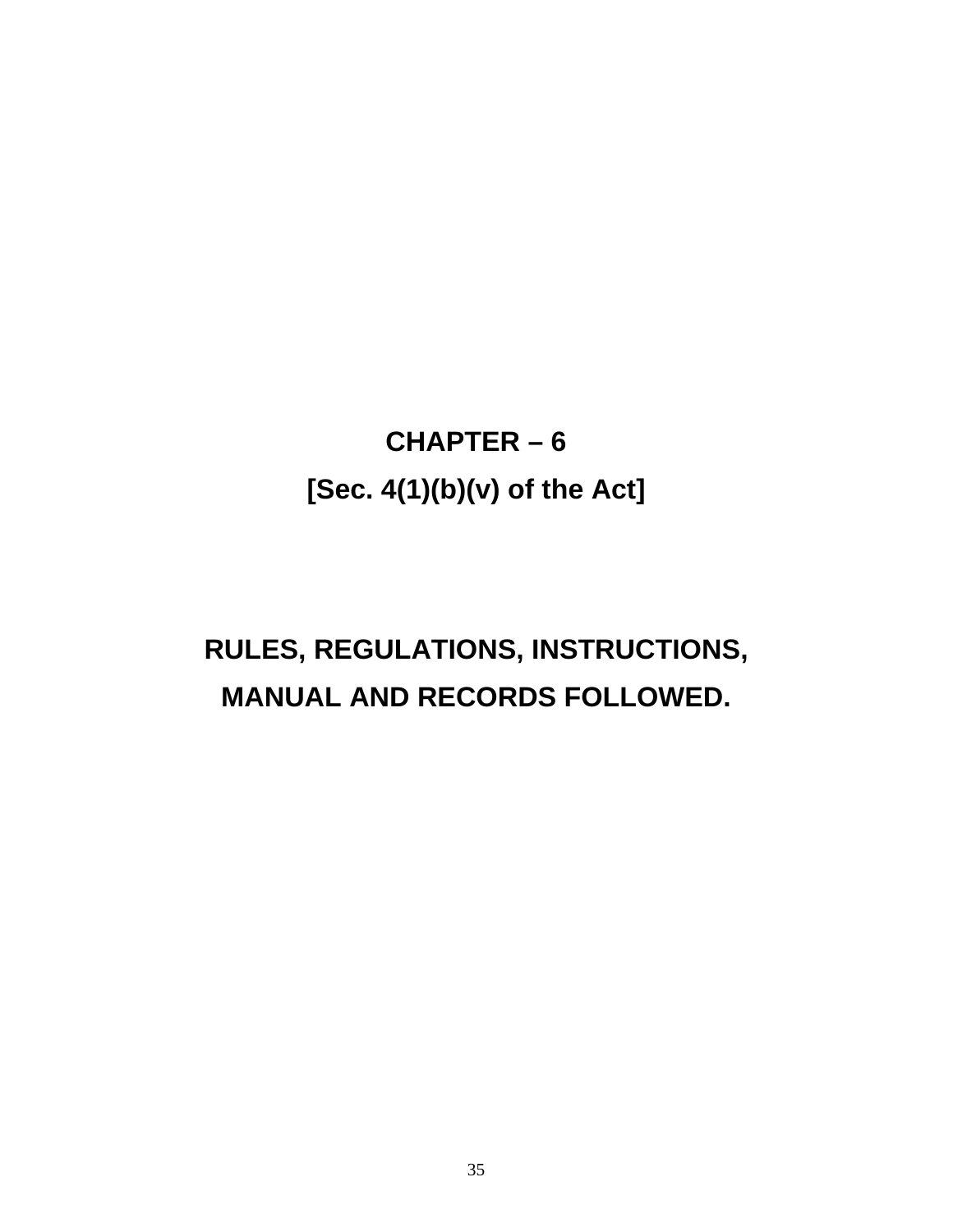The official business of this department is carried out mostly in accordance with the provisions contained in the following rules, regulations and manuals.

- i) Tamil Nadu Government Business Rules and Secretariat **Instructions**
- ii) Tamil Nadu Legislative Assembly Rules
- iii) The Tamil Nadu Secretariat Office Manual
- iv) Tamil Nadu Budget Manual
- v) Tamil Nadu State and Subordinate Service Rules
- vi) Tamil Nadu Civil Services (Classification, Control and Appeal) Rules
- vii) Tamil Nadu Government Servants Conduct Rules
- viii)Tamil Nadu Pension Rules
- ix) Fundamental Rules of the Tamil Nadu Government

The description of the above listed rules, manuals and acts are furnished below:

| <b>Name</b>                                                                         | <b>Type of Document</b>                                                                                                                                                                                                                                                                                           |  |
|-------------------------------------------------------------------------------------|-------------------------------------------------------------------------------------------------------------------------------------------------------------------------------------------------------------------------------------------------------------------------------------------------------------------|--|
| <b>Tamil Nadu Government Business</b><br><b>Rules and Secretariat Instructions.</b> | In exercise of the powers conferred<br>by clauses $(2)$ and $(3)$ of Article 166<br>of the Constitution of India.                                                                                                                                                                                                 |  |
| The Tamil Nadu Legislative<br>Assembly Rules.                                       | The Rules are made under clause<br>(1) of Article 208 of the Constitution<br>of India. The Rules describe the<br>conduct of the Business of the<br>Legislative Assembly. The Rules<br>book can be referred in the<br>Assembly Library.                                                                            |  |
| The Tamil Nadu Secretariat Office<br>Manual.                                        | The manual describes the system<br>and procedures to be followed in<br>conducting the office work in the<br>departments of Secretariat.<br>The book is available for sale in the<br>publication depots of<br>the<br>Government under the control of<br>Director of Stationery and Printing<br>on payment of cost. |  |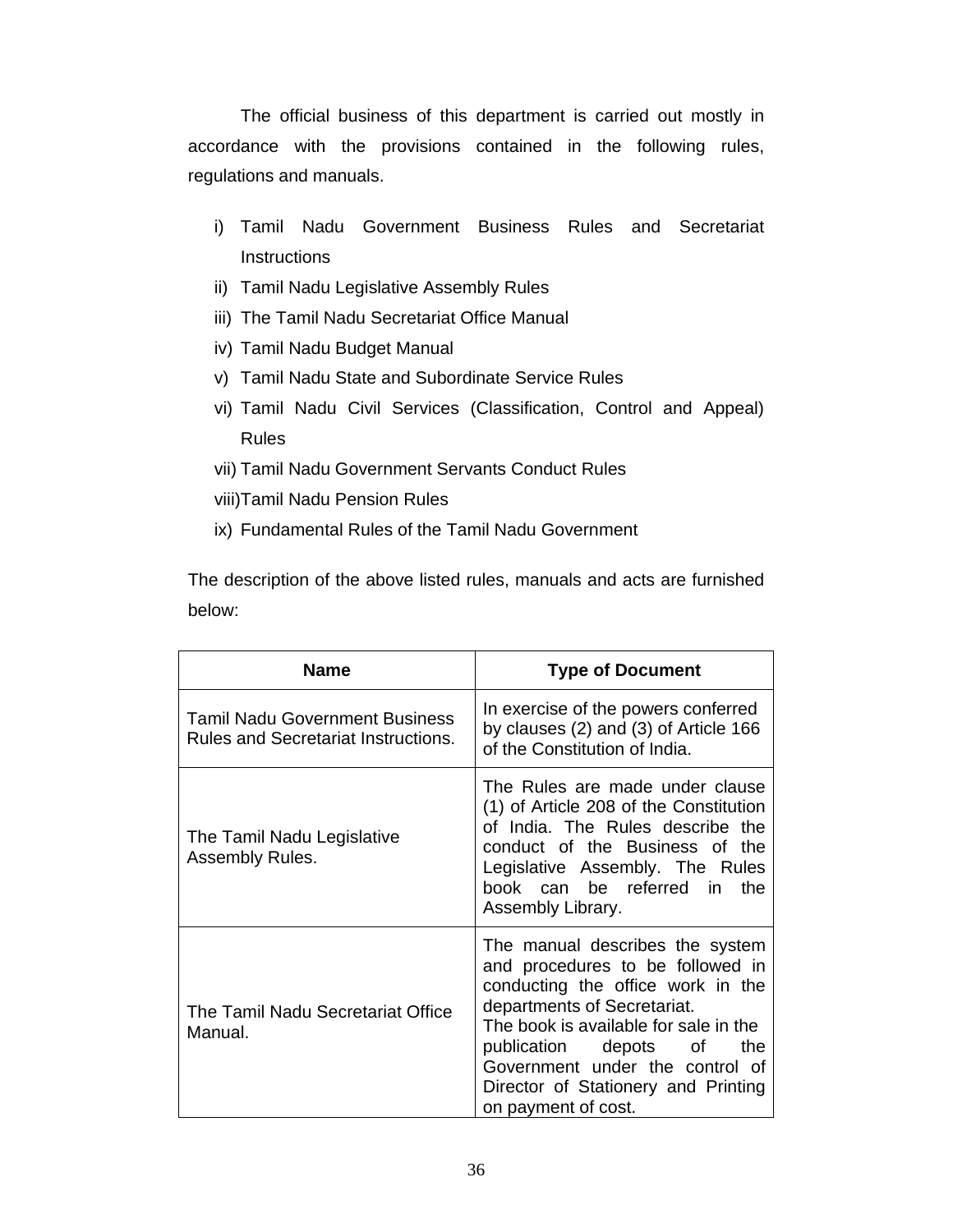| The Tamil Nadu Budget Manual.                                                      | This manual contains the rules<br>framed by the Finance Department<br>the guidance of estimating<br>for<br>and departments<br>officers<br>οf<br>Secretariat in regard to the budget<br>procedure in general and to the<br>preparation and examination of the<br>annual budget estimates and the<br>subsequent<br>control<br>over<br>expenditure in particular to ensure<br>that it is kept within the authorised<br>grants or appropriation. |
|------------------------------------------------------------------------------------|----------------------------------------------------------------------------------------------------------------------------------------------------------------------------------------------------------------------------------------------------------------------------------------------------------------------------------------------------------------------------------------------------------------------------------------------|
| <b>Tamil Nadu State and Subordinate</b><br>Service Rules.                          | The Rules is made under the<br>proviso to article 309 of Constitution<br>India governing the<br>of<br>service<br>conditions of members of State and<br>Subordinate Services. The book is<br>available for sale in the publication<br>depots of the Government under the<br>control of Director of Stationery and<br>Printing on payment of cost.                                                                                             |
| <b>Tamil Nadu Civil Services</b><br>(Classification, Control and Appeal)<br>Rules. | The rules are made under the<br>proviso to article 309 of Constitution<br>of India in relation to the discipline,<br>penalty and appeal against penalty<br>imposed on the members of civil<br>service of the State. The book is<br>available for sale in the publication<br>depots of the Government under the<br>control of Director of Stationery and<br>Printing on payment of cost.                                                      |
| <b>Tamil Nadu Government Servants</b><br><b>Conduct Rules.</b>                     | The rules are made under the<br>proviso to article 309 of Constitution<br>of India in relation to the conduct of<br>the members of civil service of the<br>State. It is a priced publication.                                                                                                                                                                                                                                                |
| <b>Tamil Nadu Pension Rules.</b>                                                   | The rules are made under the<br>proviso to article 309 of Constitution<br>of India in relation to the pensionary<br>benefits to the members of civil<br>service of the State. The book is<br>available for sale in the publication<br>depots of the Government under the<br>control of Director of Stationery and<br>Printing on payment of cost.                                                                                            |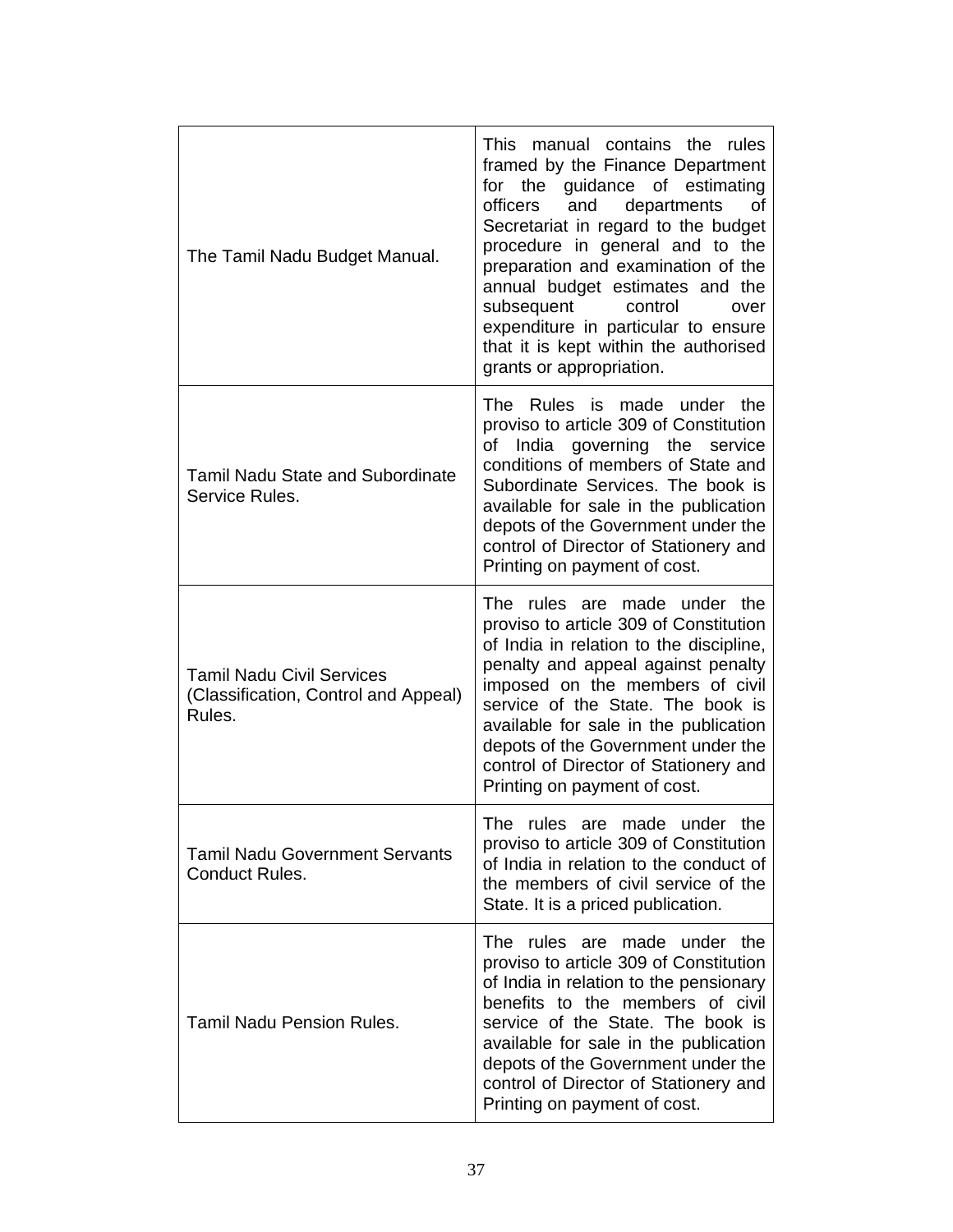| Fundamental Rules of the<br>Government of Tamil Nadu. | The rules are made under the<br>proviso to article 309 of Constitution<br>of India in relation to the pay,<br>allowances, leave, joining time,<br>foreign service, etc. of the members<br>of civil service of the State. The<br>book is available for sale in the<br>publication depots of<br>the<br>Government under the control of<br>Director of Stationery and Printing<br>on payment of cost. |
|-------------------------------------------------------|----------------------------------------------------------------------------------------------------------------------------------------------------------------------------------------------------------------------------------------------------------------------------------------------------------------------------------------------------------------------------------------------------|
|-------------------------------------------------------|----------------------------------------------------------------------------------------------------------------------------------------------------------------------------------------------------------------------------------------------------------------------------------------------------------------------------------------------------------------------------------------------------|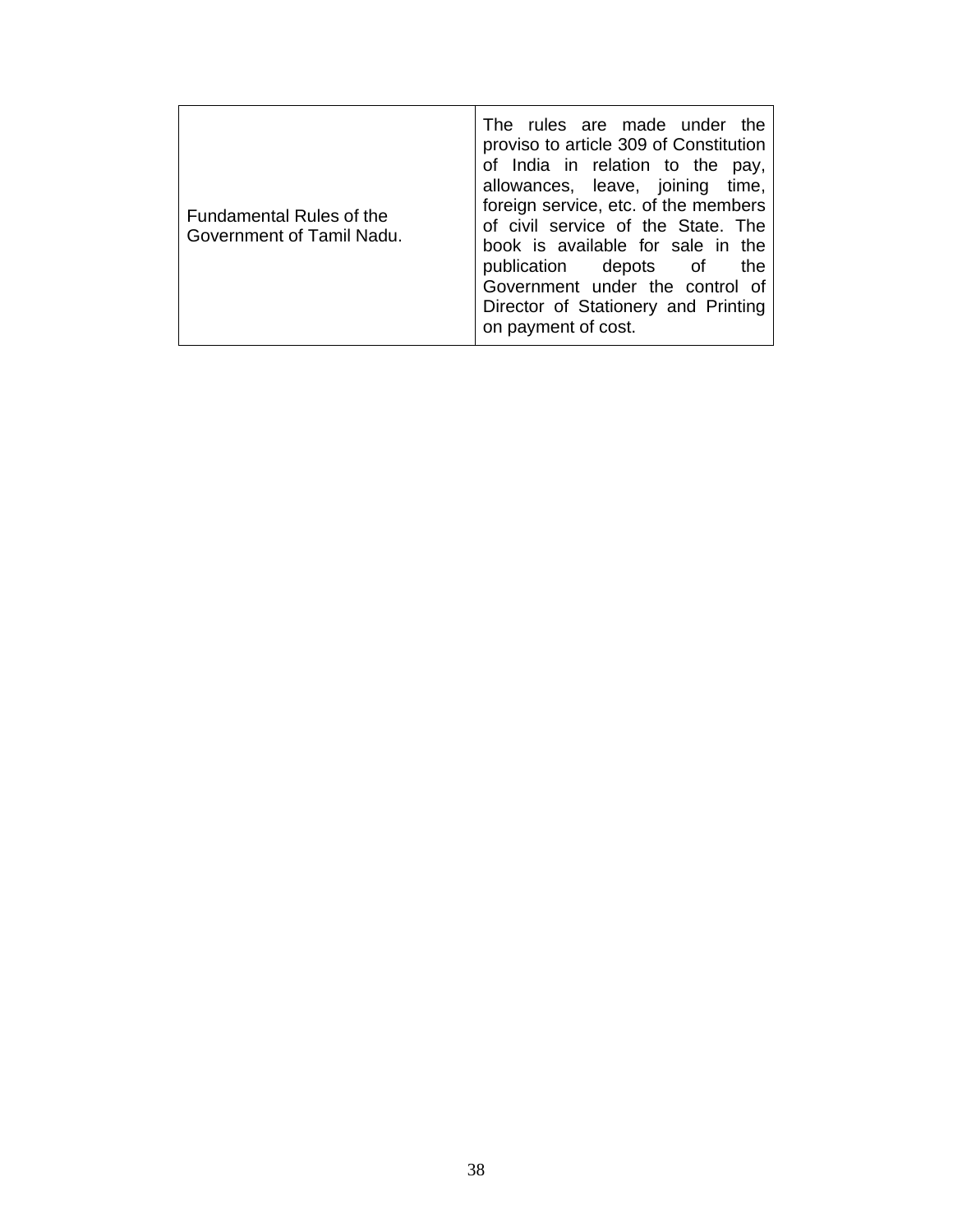### **CHAPTER – 7**

### **[Sec. 4(1)(b)(vi) of the Act]**

### **CATEGORIES OF DOCUMENTS HELD**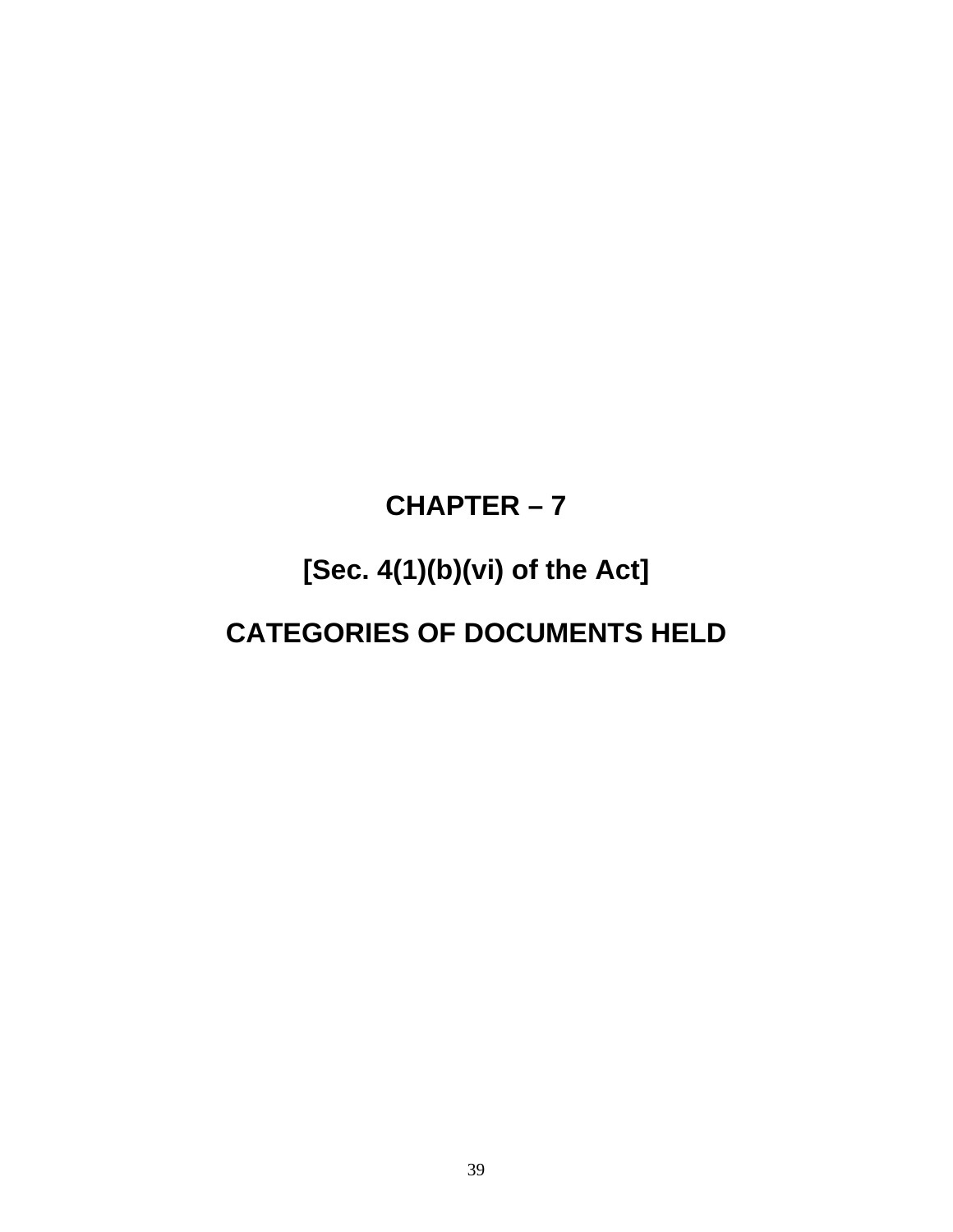The details of various documents held by this Department are as furnished below.

| SI.<br>No | Category of<br>the document       | Name of the<br>document and<br>its<br>introduction in<br>one line                                          | <b>Procedure to</b><br>obtain the<br>document                                                                                             | Held by /<br>under<br>control of                                                                                                             |
|-----------|-----------------------------------|------------------------------------------------------------------------------------------------------------|-------------------------------------------------------------------------------------------------------------------------------------------|----------------------------------------------------------------------------------------------------------------------------------------------|
| 1.        | <b>Policy Note</b>                | the<br>Contains<br>Policy<br>pronouncements<br>οf<br>the<br>for<br>Department<br>the<br>concerned<br>year. | Application to Public<br>Information Officer.<br>(or) Download from<br>website<br>www.tn.gov.in/depart<br>ments/tamil.html                | Tamil<br>Development,<br>Religious Endowments<br>Information<br>and<br>Department, Chennai-9.<br>Heads<br>All<br>οf<br>Departments           |
| 2.        | Important<br>Government<br>Orders | Issued by this<br>Department from<br>time to time in<br>various sections.                                  | Application to<br>Public<br>Information<br>Officer.<br>$($ or $)$<br>Download from<br>website<br>www.tn.gov.in/depart<br>ments/tamil.html | Tamil<br>Development,<br>Endowments<br>Religious<br>Information<br>and<br>Department, Chennai-9<br><b>Heads of Departments</b><br>concerned. |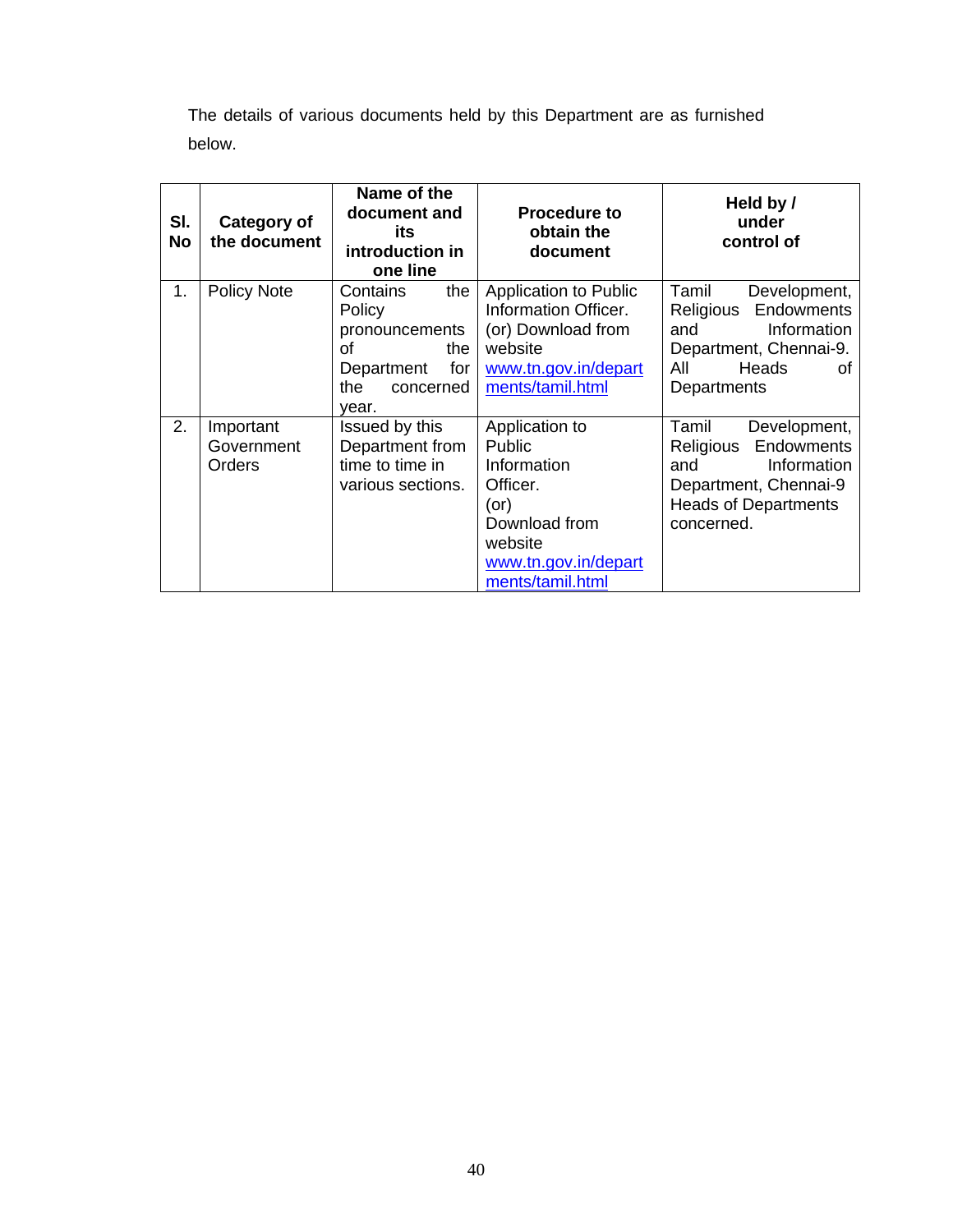**CHAPTER – 8 [Sec.4(1)(b)(vii) of the Act.]** 

# **ARRANGEMENTS FOR PUBLIC REPRESENTATION / CONSULTATIONS THAT EXIST IN RELATION TO FORMULATION / IMPLEMENTATION OF POLICY**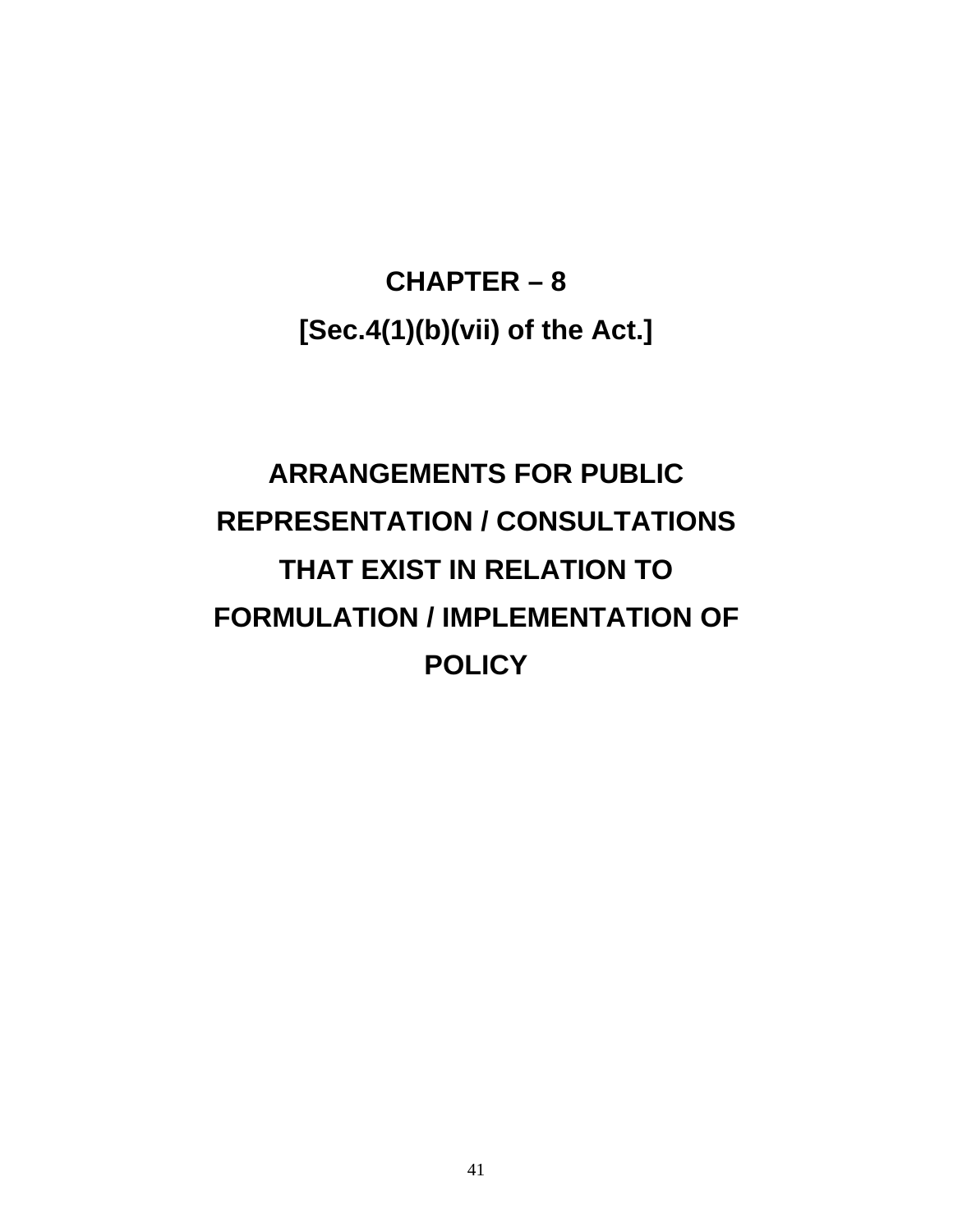At present there is no formal mechanism to seek consultation / participation of public in formulation of policies of this Department. However, the participation of non-officials is there in certain committees constituted by this Department. The suggestions and views on policy matters and programmes received from the public/Non-Governmental Organisations are given due weightage by this department in formulating policies and programmes. The recommendations /observations made by the Public Accounts Committee / Public Undertakings Committee / Assurance Committee / petitions Committee etc. of the Legislative Assembly where elected representatives of Public are involved are also acted upon by this Department.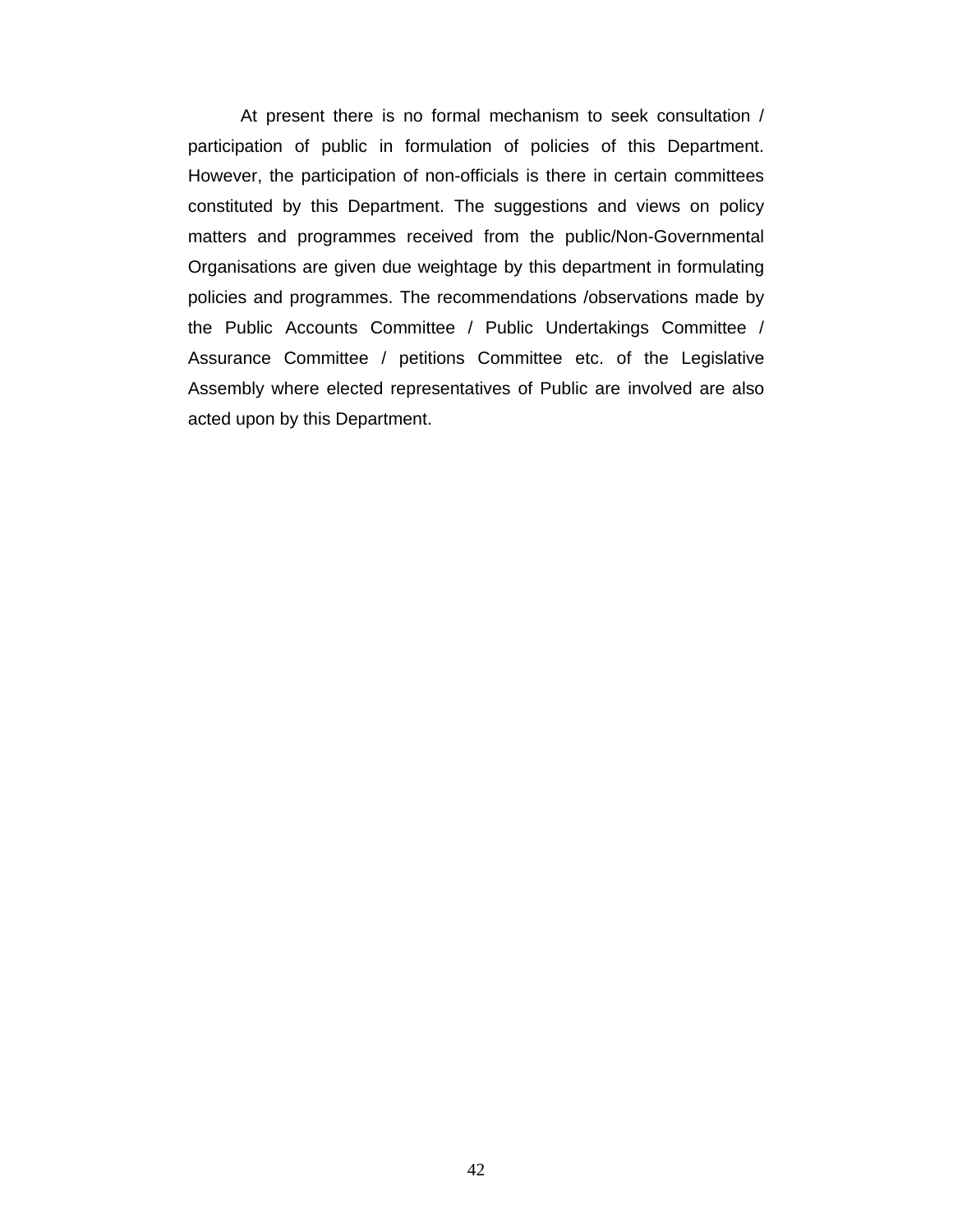## **CHAPTER – 9 [Sec.4(1)(b)(viii) of the Act]**

## **BOARDS, COUNCIL, COMMITTEES AND OTHER BODIES**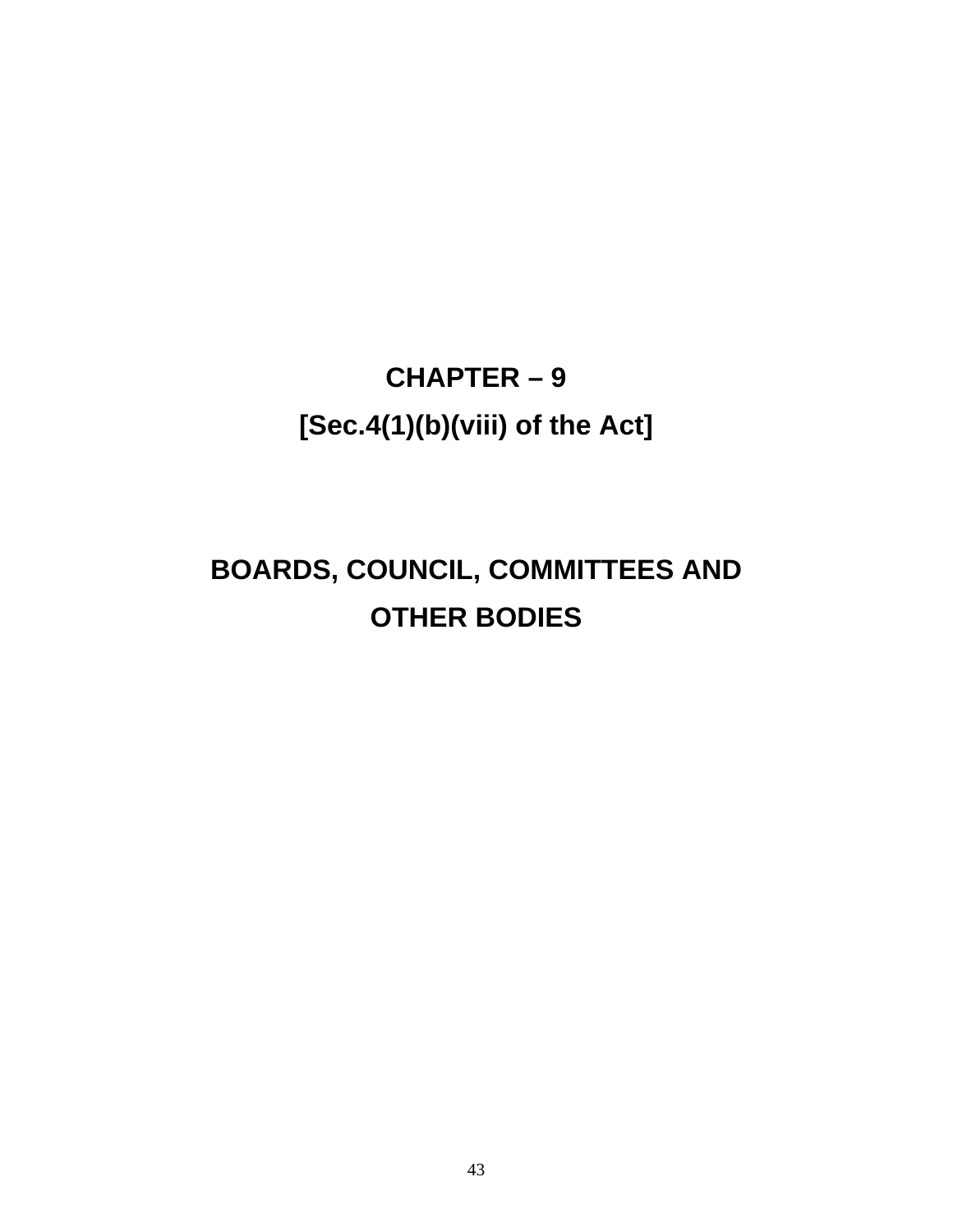This Department has no Boards, Councils, Committees, etc. for the purpose of seeking advices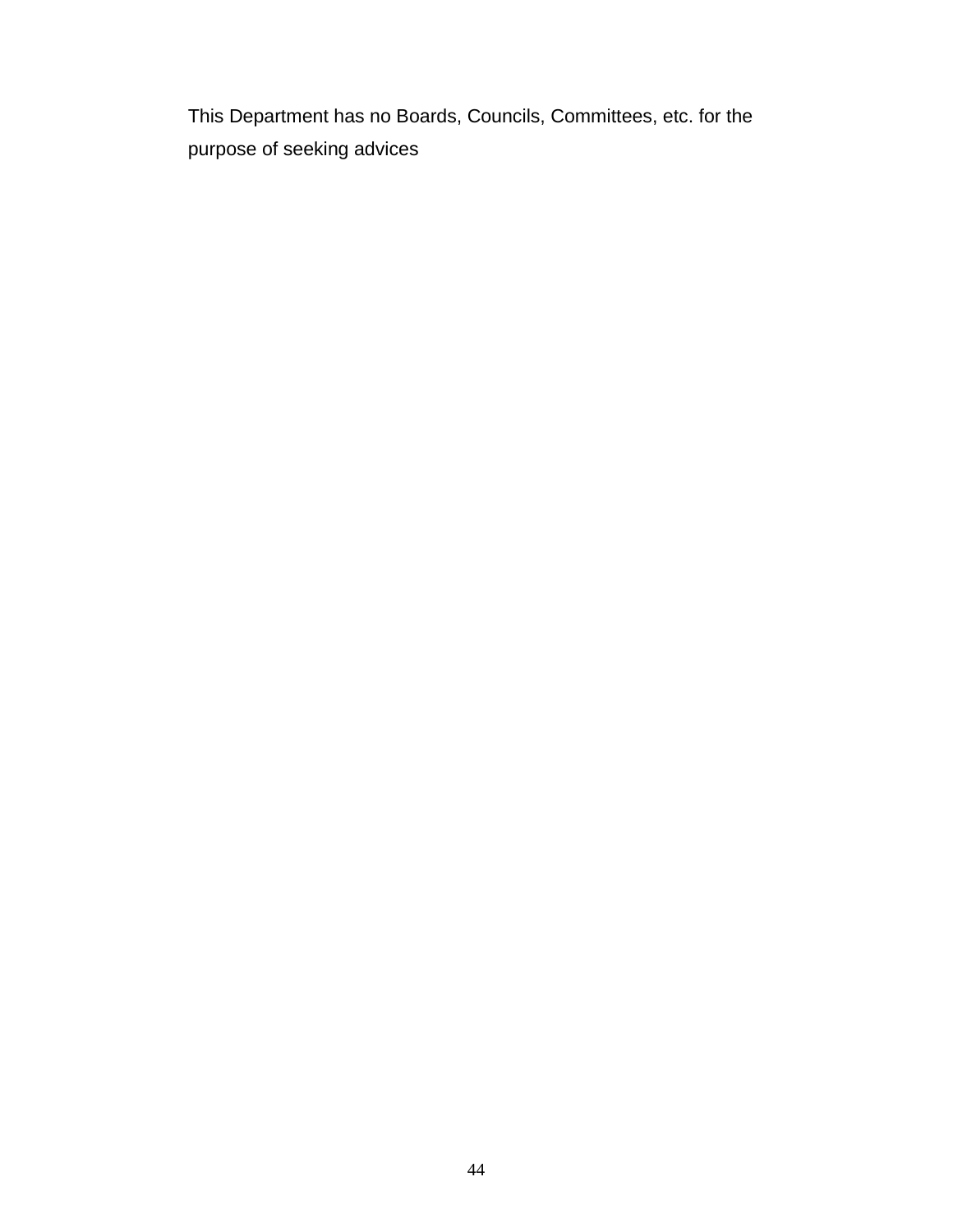**CHAPTER – 10** 

### **[Sec.4(1)(b)(ix) of the Act]**

### **DIRECTORY OF OFFICERS AND**

### **EMPLOYEES**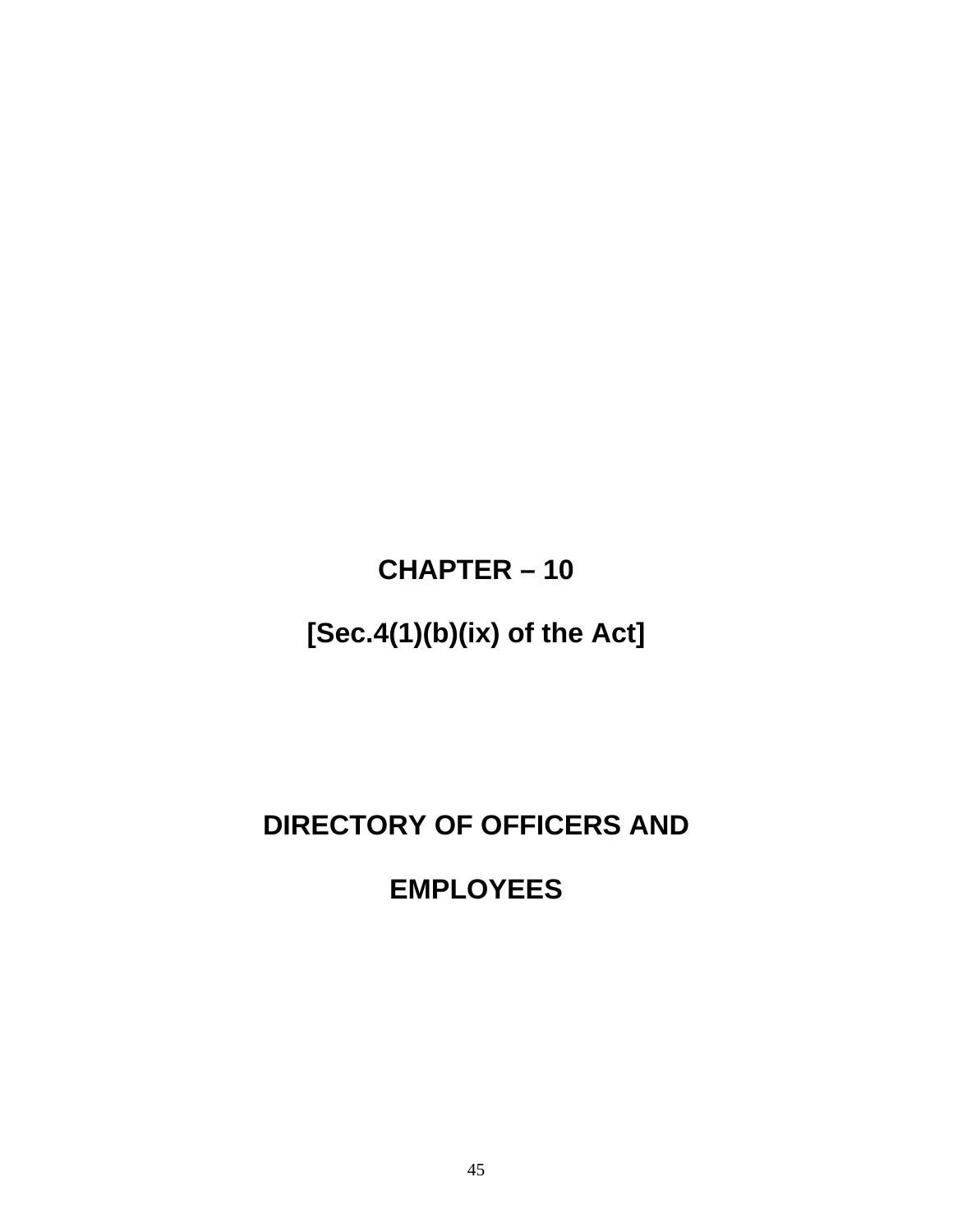| <b>Name and Designation</b>            | Phone No. |  |
|----------------------------------------|-----------|--|
| <b>Secretary to Government</b>         |           |  |
| Thiru.G.Muthusamy, IAS                 | 25672887  |  |
| <b>Joint Secretary to Government</b>   |           |  |
| Thiru.V.Muthukumaraguruswamy           | 2567 7484 |  |
| <b>Deputy Secretary to Government</b>  |           |  |
| Tmt.S.M.Revathy                        | 25670969  |  |
| <b>Under Secretary to Government</b>   |           |  |
| Thiru.R.Sundaramahalingam              | 25675988  |  |
| Thiru.V. Kooluchamy                    | 2566 5138 |  |
| Thiru.A.Rajendran                      | 2566 5706 |  |
| Thiru.K.Sathiya Pillai                 | 2566 5715 |  |
| Tmt.K.Annai                            | 2566 5105 |  |
| Director(Translation)                  |           |  |
| Thiru.N.Arul                           | 25671722  |  |
| <b>Deputy Director(Translation)</b>    |           |  |
| Tmt.C.Geetha Palani                    | 25665513  |  |
| Tmt.S.Hemelatha                        | 25665876  |  |
| <b>Assistant Director(Translation)</b> |           |  |
| Thiru.R.Velumani                       | 25665562  |  |
| Tmt.G.Ajantha                          | 25665562  |  |
| <b>Sections</b>                        |           |  |
| Office Proceedings --- 1               | 25665707  |  |
| Office Proceedings---2                 | 25665707  |  |
| <b>Bills</b>                           | 25665707  |  |

The names, designation and Telephone Numbers of all the Officers and Employees on the roll of this Department are as furnished below:-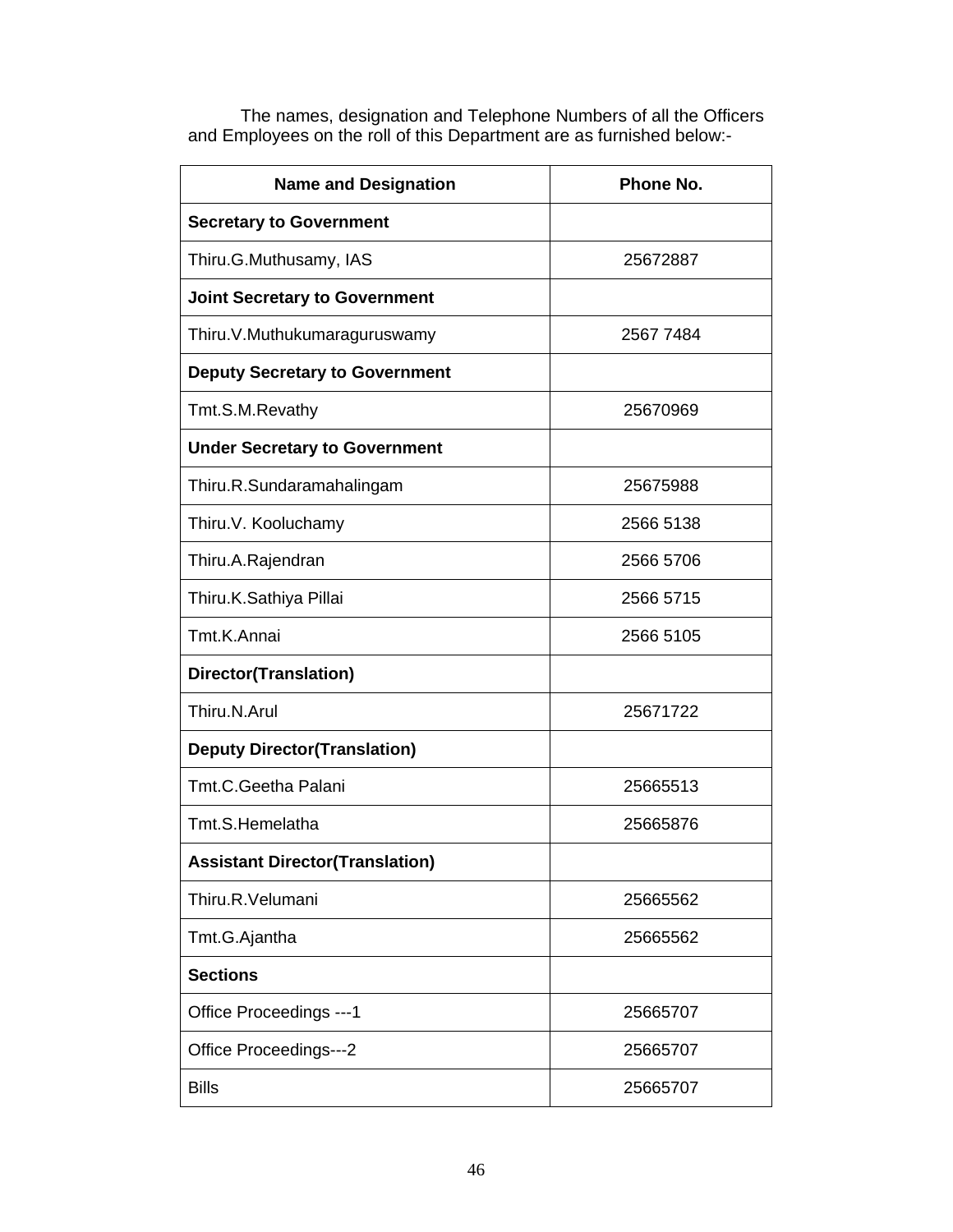| <b>Stationary and Printing-1</b> | 25665221 |
|----------------------------------|----------|
| Stationary and printing-2        | 25665221 |
| <b>Religious Endowments-1</b>    | 25665137 |
| <b>Religious Endowments-2</b>    | 25665772 |
| <b>Religious Endowments-3</b>    | 25665137 |
| <b>Religious Endowments-4</b>    | 25665772 |
| Religious Endowments-5           | 25665137 |
| Administration-1                 | 25665356 |
| Administration-2                 | 25665984 |
| Administration-3                 | 25665908 |
| Administration-4                 | 25665552 |
| Administration-5                 | 25665984 |
| <b>Memorials</b>                 | 25665552 |
| Exhibition                       | 25665567 |
| Film Technology                  | 25665507 |
| <b>Budget &amp; Accounts</b>     | 25665454 |
| Advertisements                   | 25665177 |
| <b>Press Release</b>             | 25665453 |
| <b>Photo Section</b>             | 25665413 |
| Reference                        | 25665447 |
| <b>Computer Room</b>             | 25665017 |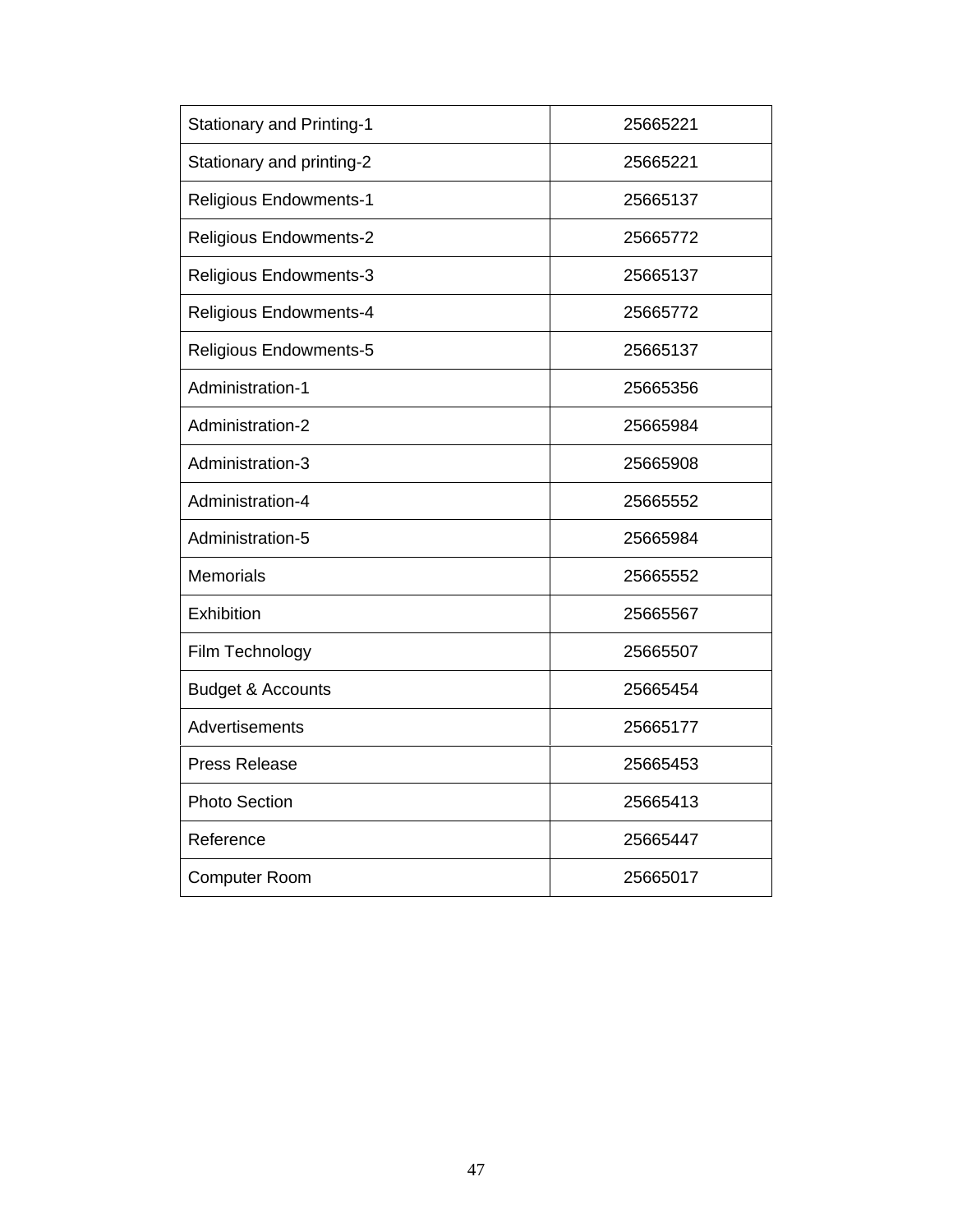**CHAPTER - 11 [Sec. 4(1)(b)(x) of the Act]** 

## **MONTHLY REMUNERATION RECEIVED BY OFFICERS AND EMPLOYEES**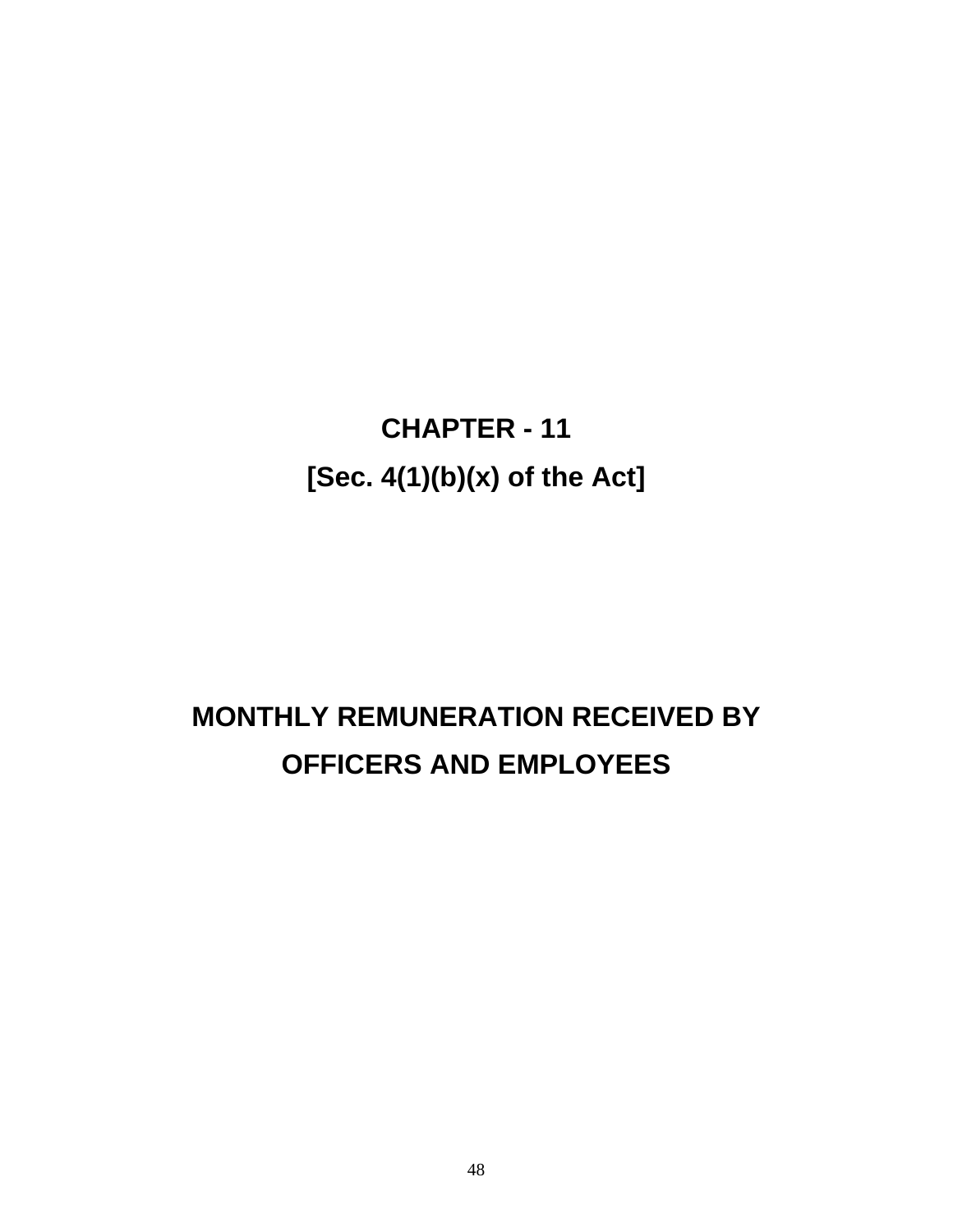The monthly remuneration received by the Officers and Employees of this Department in the form of Pay and Allowances are decided by the Finance Department in the Government based on the recommendations of various Pay Commissions constituted whenever considered necessary. The present details of the same are as given below:

| <b>Designation</b>                       | No. of<br><b>Persons</b> | <b>Scale of Pay applicable</b><br>to the post |
|------------------------------------------|--------------------------|-----------------------------------------------|
| Secretary to Government                  | 1                        | 37400-67000 + GP 10000                        |
| Joint Secretary to Government            | 1                        | 37400-67000 + GP 8900                         |
| Deputy Secretary to Government           | 2                        | 15600-39100 + GP 7600                         |
| <b>Under Secretary to Government</b>     | 6                        | 15600-39100 + GP 6600                         |
| <b>Sections Officers</b>                 | 22                       | 15600-39100 + GP 5400                         |
| <b>Asst. Section Officers</b>            | 44                       | $9300 - 34800 + GP$ 4600                      |
| <b>Private Secretary</b>                 | $\overline{2}$           | 15600-39100 + GP 5400                         |
| <b>Personal Assistant</b>                | 7                        | 9300-34800 + GP 4600                          |
| <b>Personal Clerk</b>                    | 10                       | 5200-20200 + GP 2800                          |
| Assistants                               | 16                       | 5200-20200 + GP 2200                          |
| <b>Typist</b>                            | 16                       | 5200-20200 + GP 2000                          |
| <b>Record Clerks</b>                     | 6                        | 4800-10000 + GP 1650                          |
| Office Assistants (Duffadar)             | $\mathbf 1$              | 4800-10000 + GP 1300                          |
| <b>Office Assistants</b>                 | 40                       | 4800-10000 + GP 1800                          |
| Driver                                   | $\mathbf 1$              | $9300 - 34800 + GP$ 4200                      |
| Director (Translation)                   | 1                        | 15600-39100 + GP 7600                         |
| Deputy Director (Translation)            | 2                        | 15600-39100 + GP 6600                         |
| <b>Assistant Director (Translation)</b>  | 4                        | 15600-39100 + GP 5700                         |
| Section Officer (Translation)            | 4                        | 15600-39100 + GP 5400                         |
| <b>Assistant Section Officer (Trans)</b> | 16                       | 9300-34800 + GP 4600                          |
| Assistant (Trans)                        | $\overline{2}$           | 5200-20200 + GP 2200                          |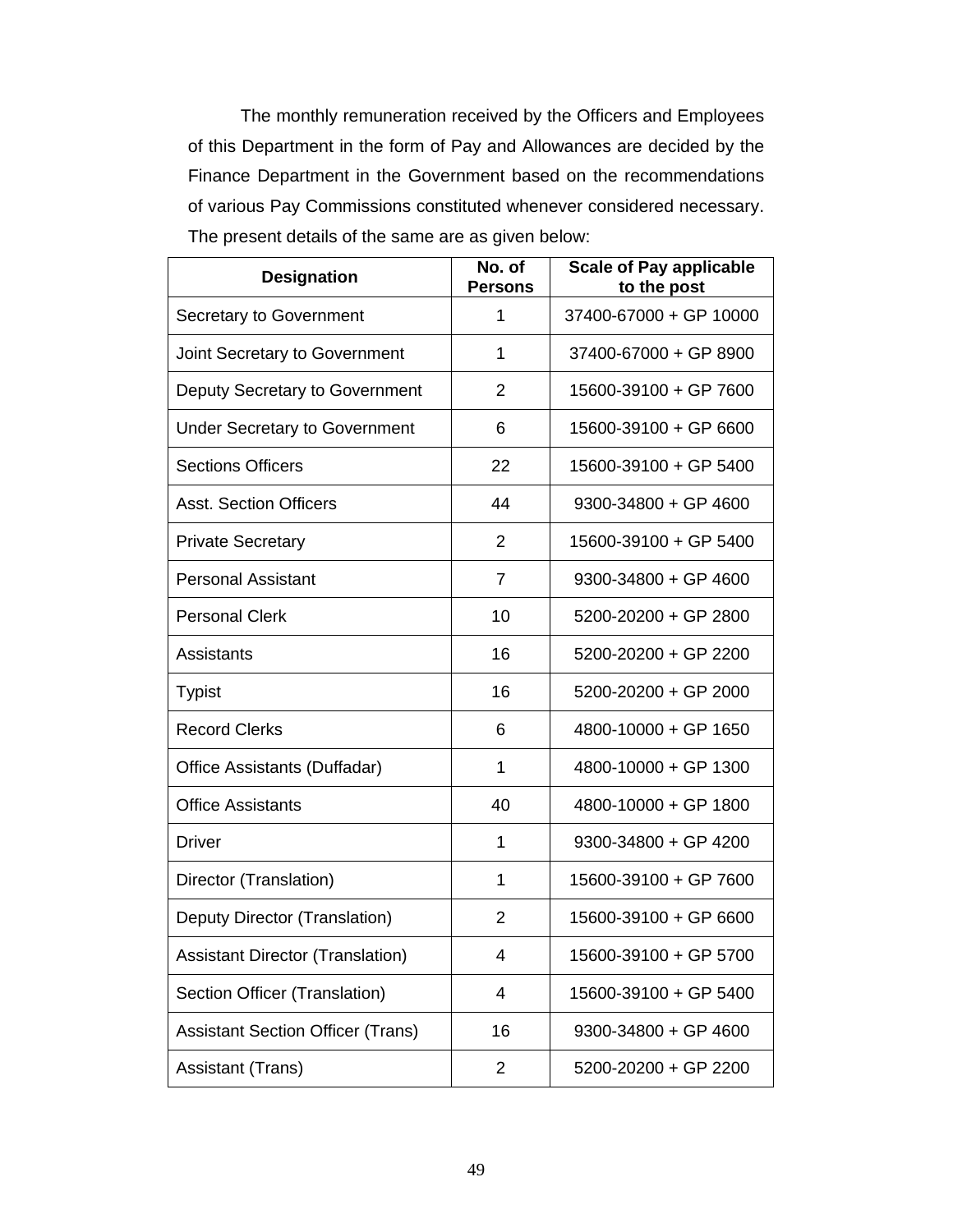# **CHAPTER – 12 [Sec.4(1)(b)(xi) of the Act]**

## **THE BUDGET ALLOCATED TO EACH AGENCY**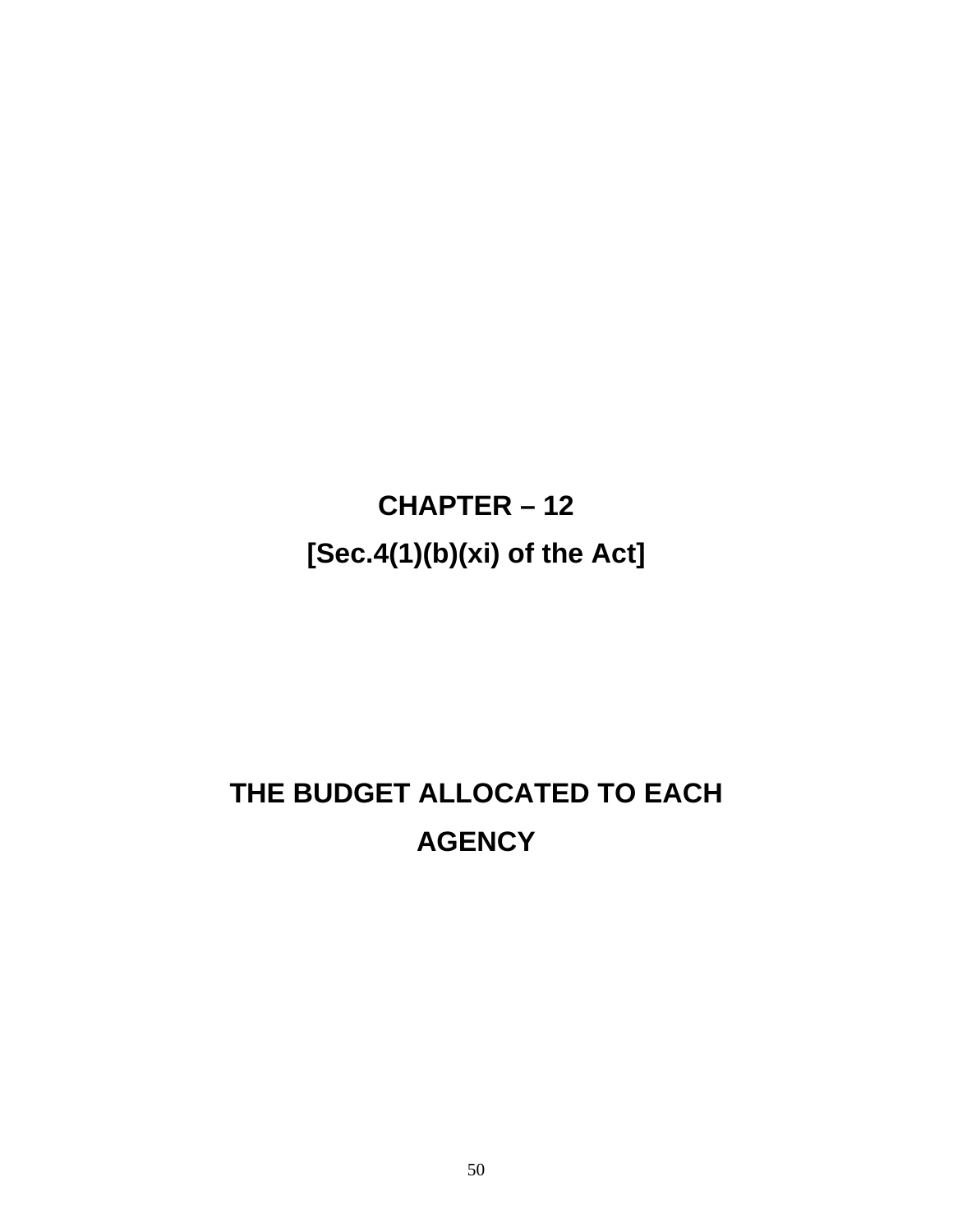Various schemes of the Department which are approved for implementation each year – both plan and Non-plan – through the Heads of departments require funds to meet out the expenditure involved. Their details are required to be placed before the Legislature for final approval, by means of a Policy Note of the Department under Demand No. 46 (Tamil Development), Demand No.47 (Religious Endowments), Demand No.28(Information) and Demand No.30 (Stationary and Printing) before they are published or put to information of the General Public. This exercise is to be carried out for each financial year.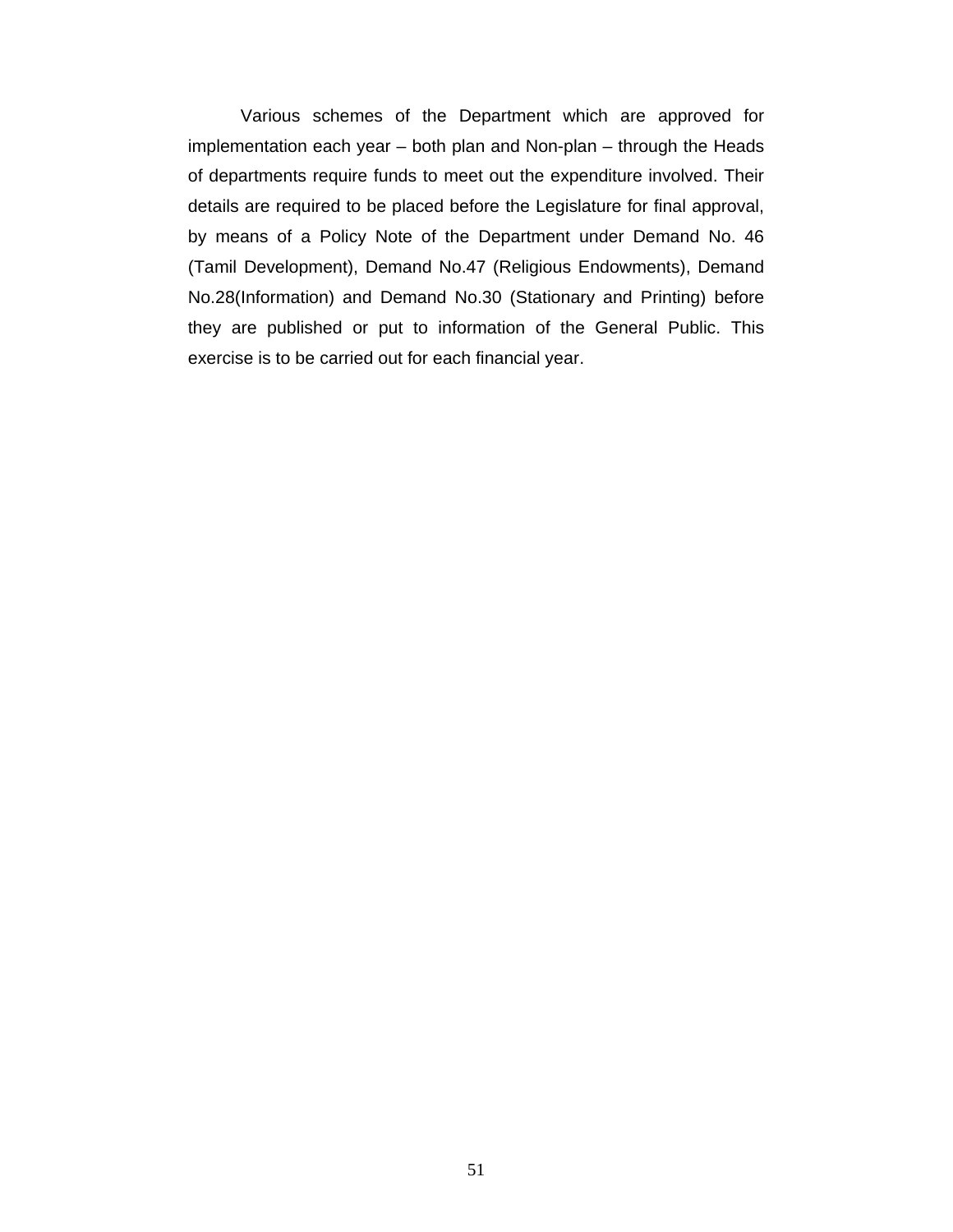# **CHAPTER – 13 [Sec. 4(1)(b)(xii) of the Act]**

## **MANNER OF EXECUTION OF SUBSIDY PROGRAMMES**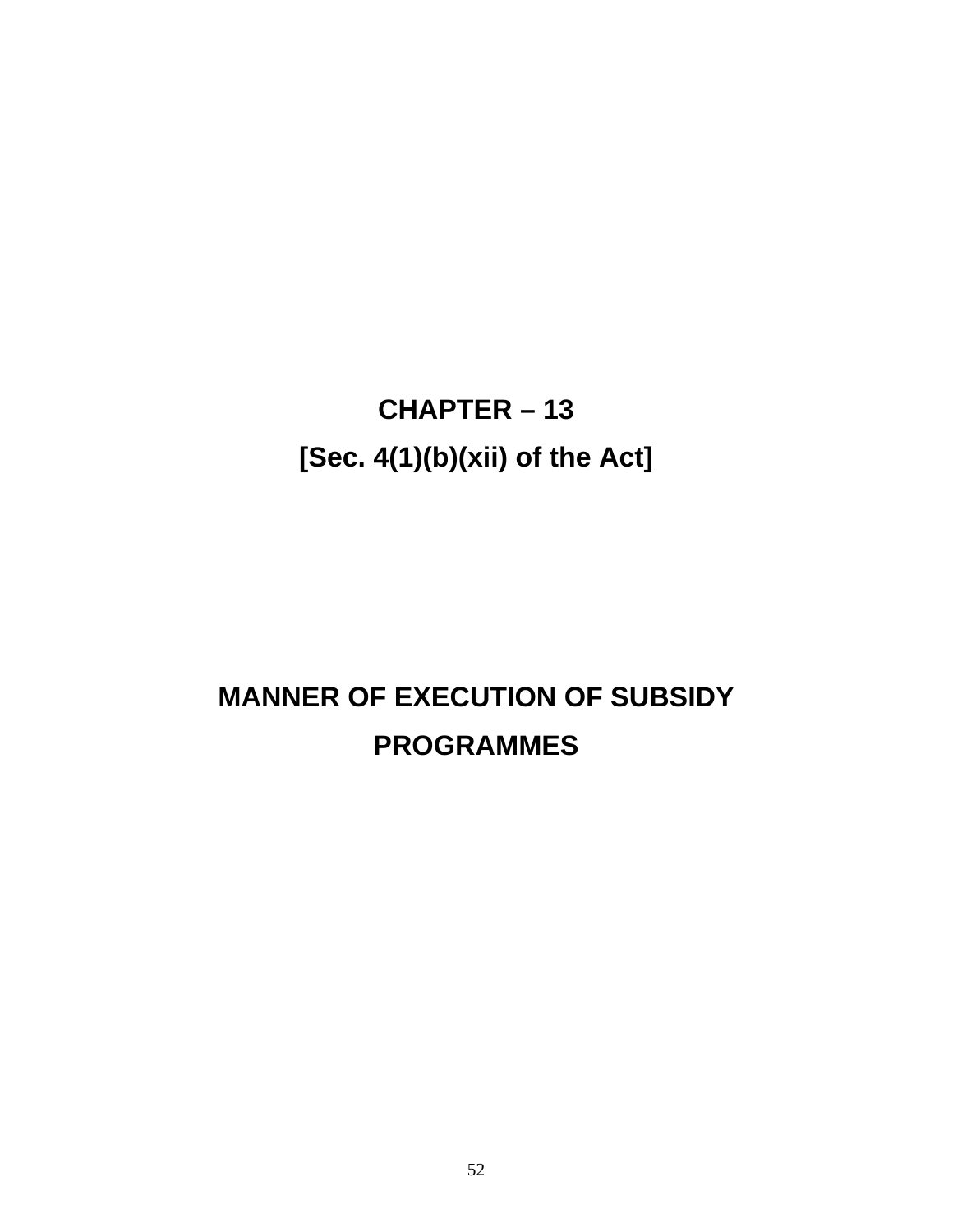In so far as this Department is concerned no subsidy programmes are being administrated.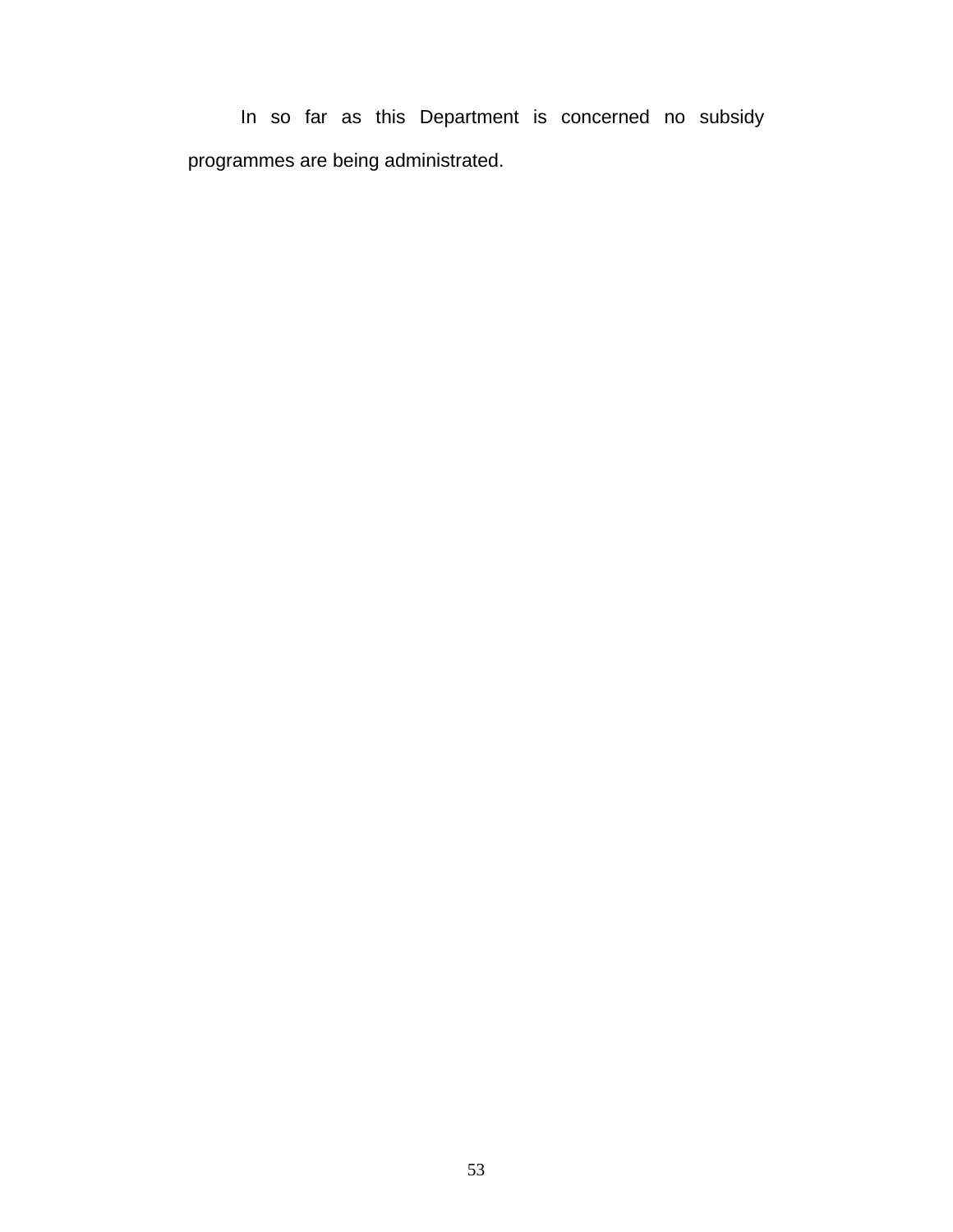## **CHAPTER – 14 [Sec. 4(1)(b)(xiii) of the Act.]**

# **PARTICULARS OF RECIPIENTS OF CONCESSIONS, PERMITS OR AUTHORIZATION GRANTED**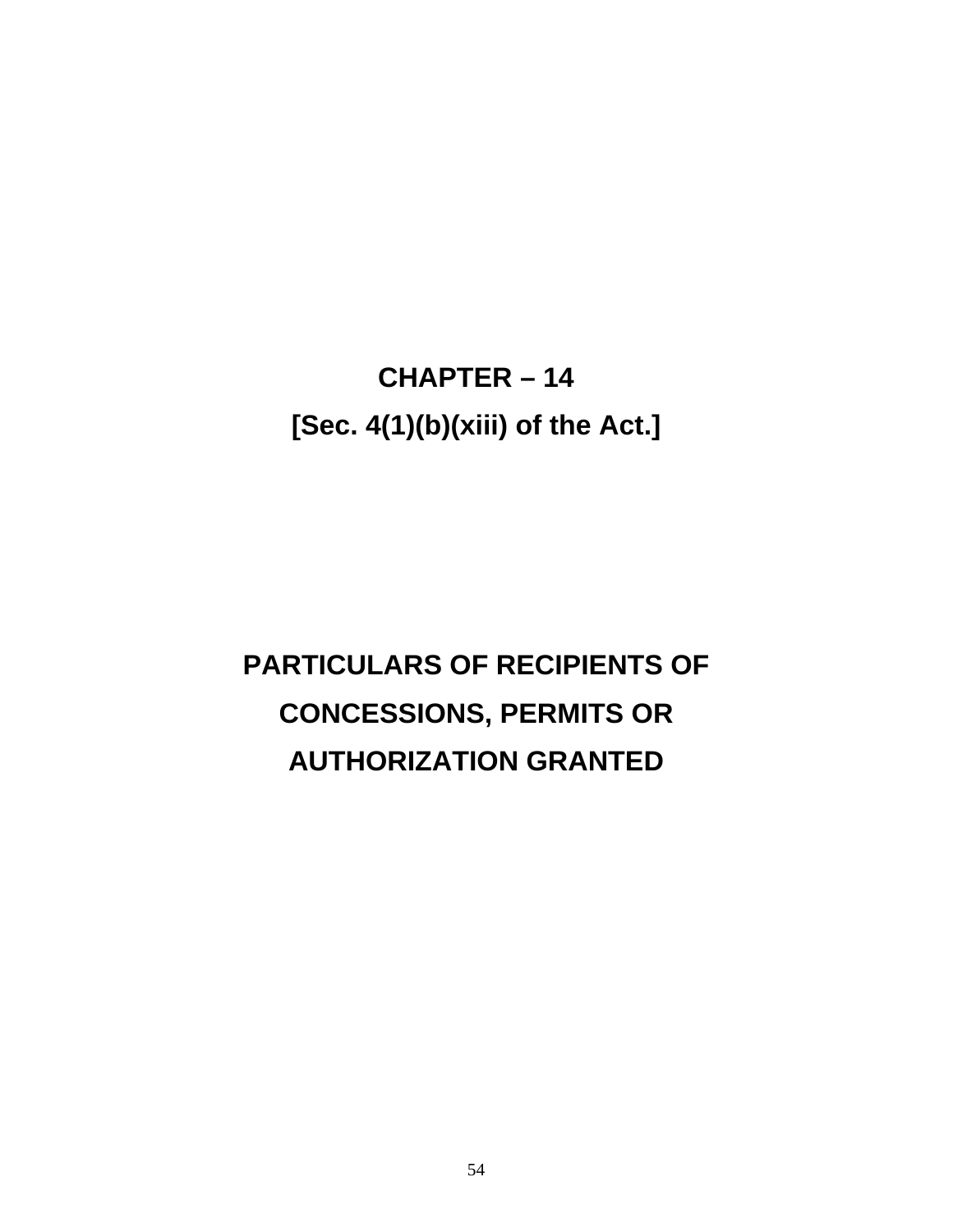No individual or group (s) of individuals are granted any concessions or authroisations by this department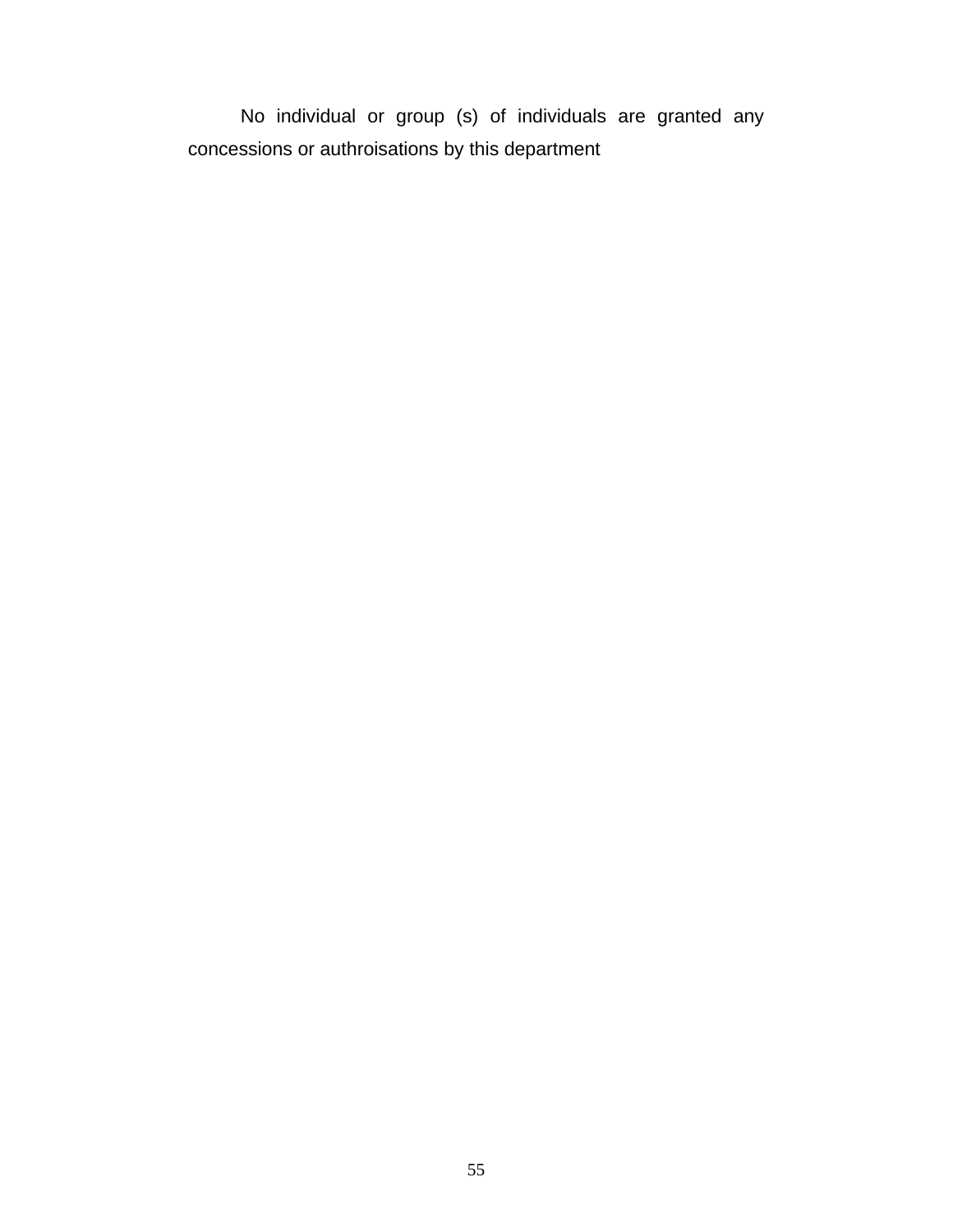## **CHAPTER – 15 [Sec. 4(1)(b)(xiv) of the Act.]**

### **INFORMATION AVAILABLE IN ELECTRONIC FORM**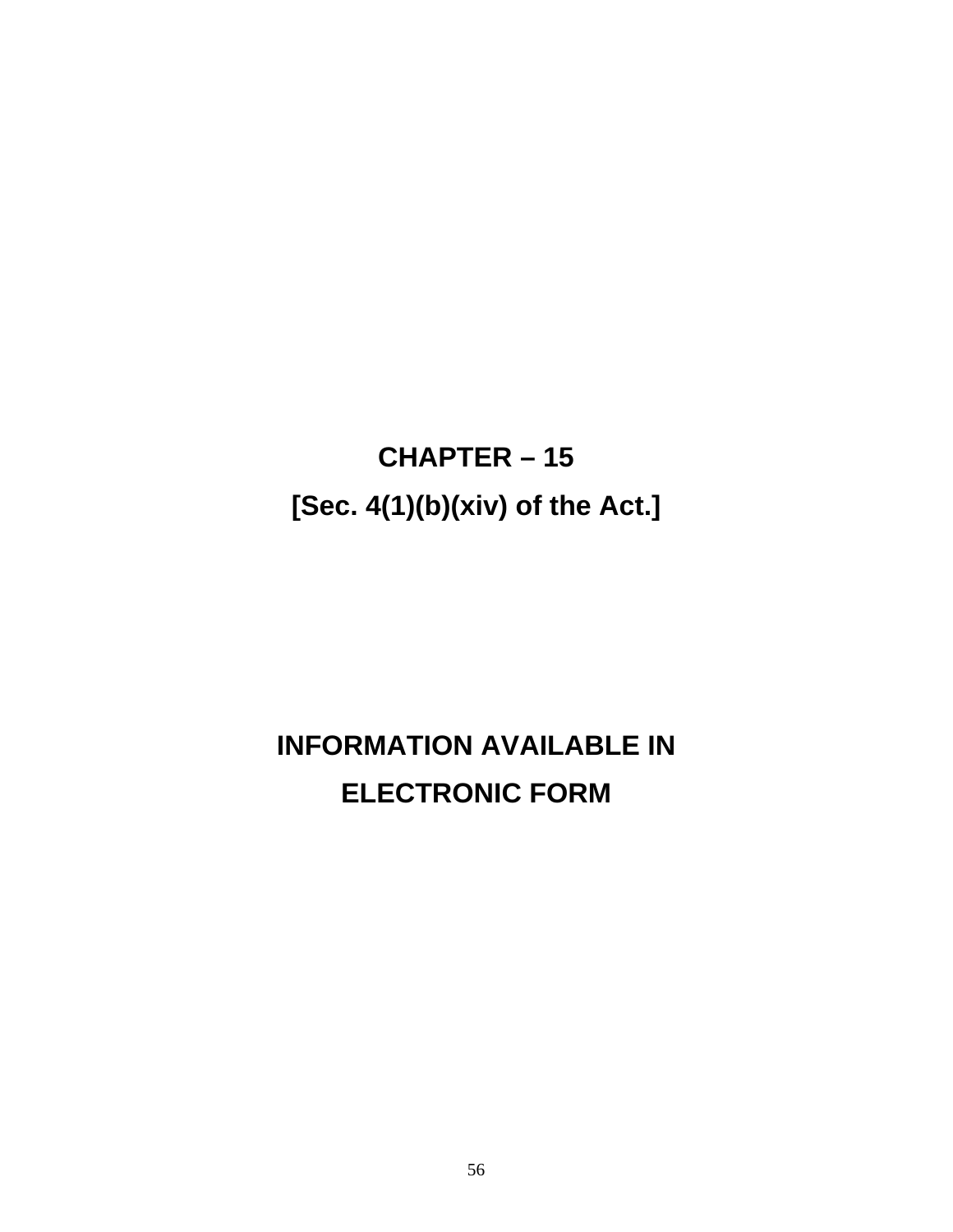All information pertaining to this Department in the electronic form can be accessed to the maximum in the website www.tn.gov.in/deparments/tamil.html The information provided in the website gets up-to-dated at periodical intervals of time.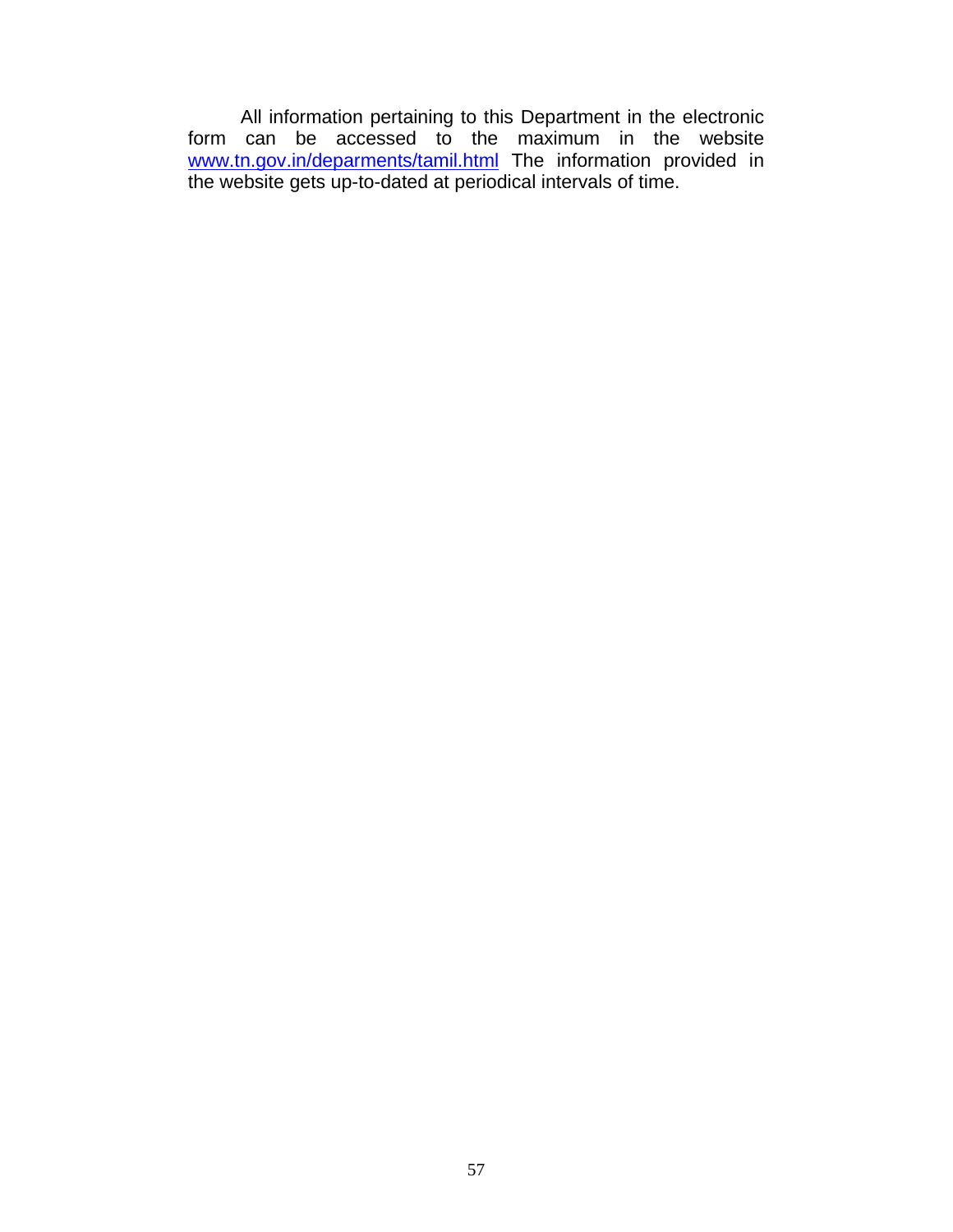## **CHAPTER – 16 [Sec. 4(1)(b)(xv) of the Act]**

## **FACILITIES AVAILABLE TO CITIZENS FOR OBTAINING INFORMATION**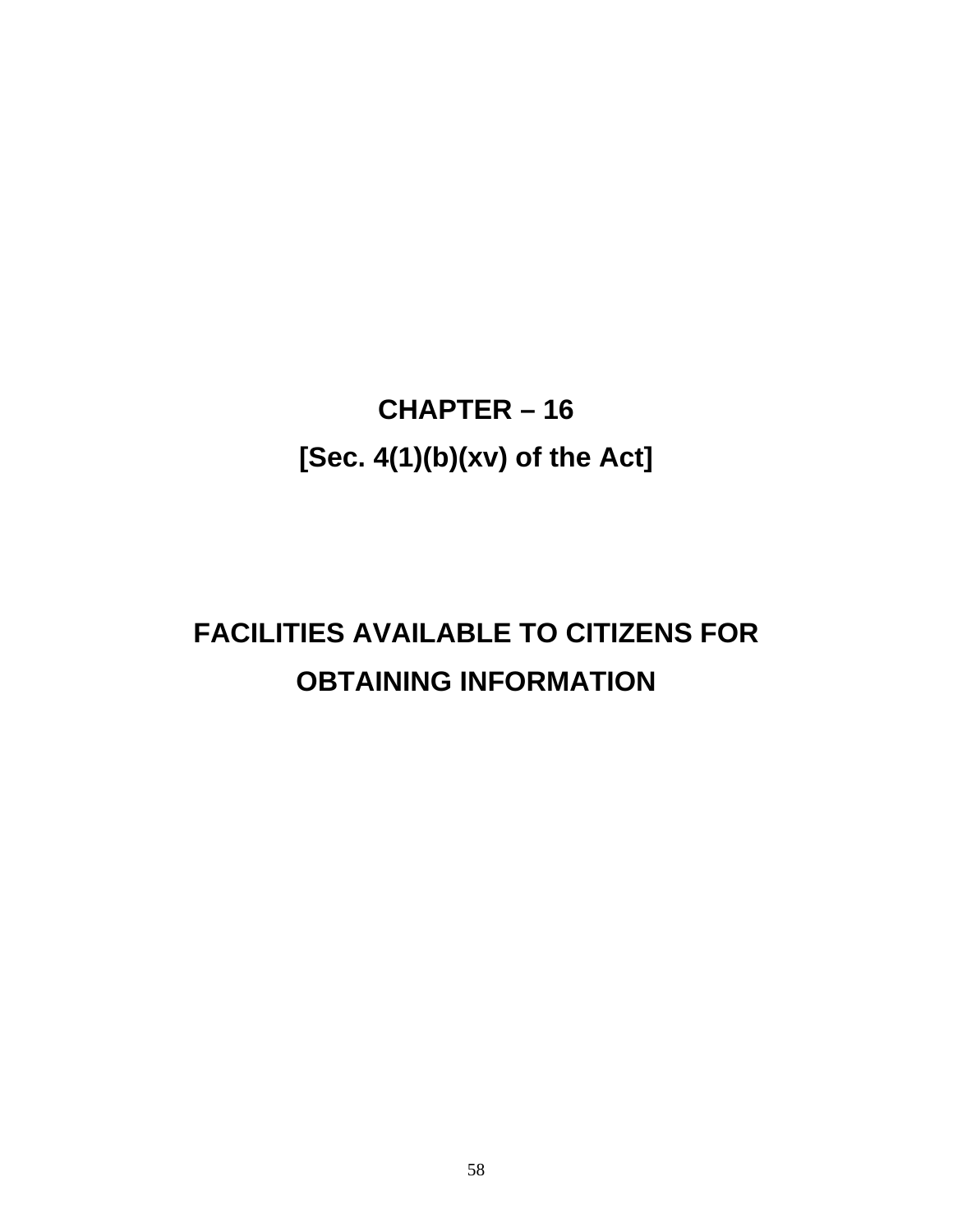The following facilities are available for citizens for securing information about this Department.

- i. Notice Board of the Department
- ii. System of issuing of copies of documents on request
- iii. Telephone Handbook of the Government Departments, in Chennai City.
- iv. Website address: www.tn.gov.in/departments/tamil.html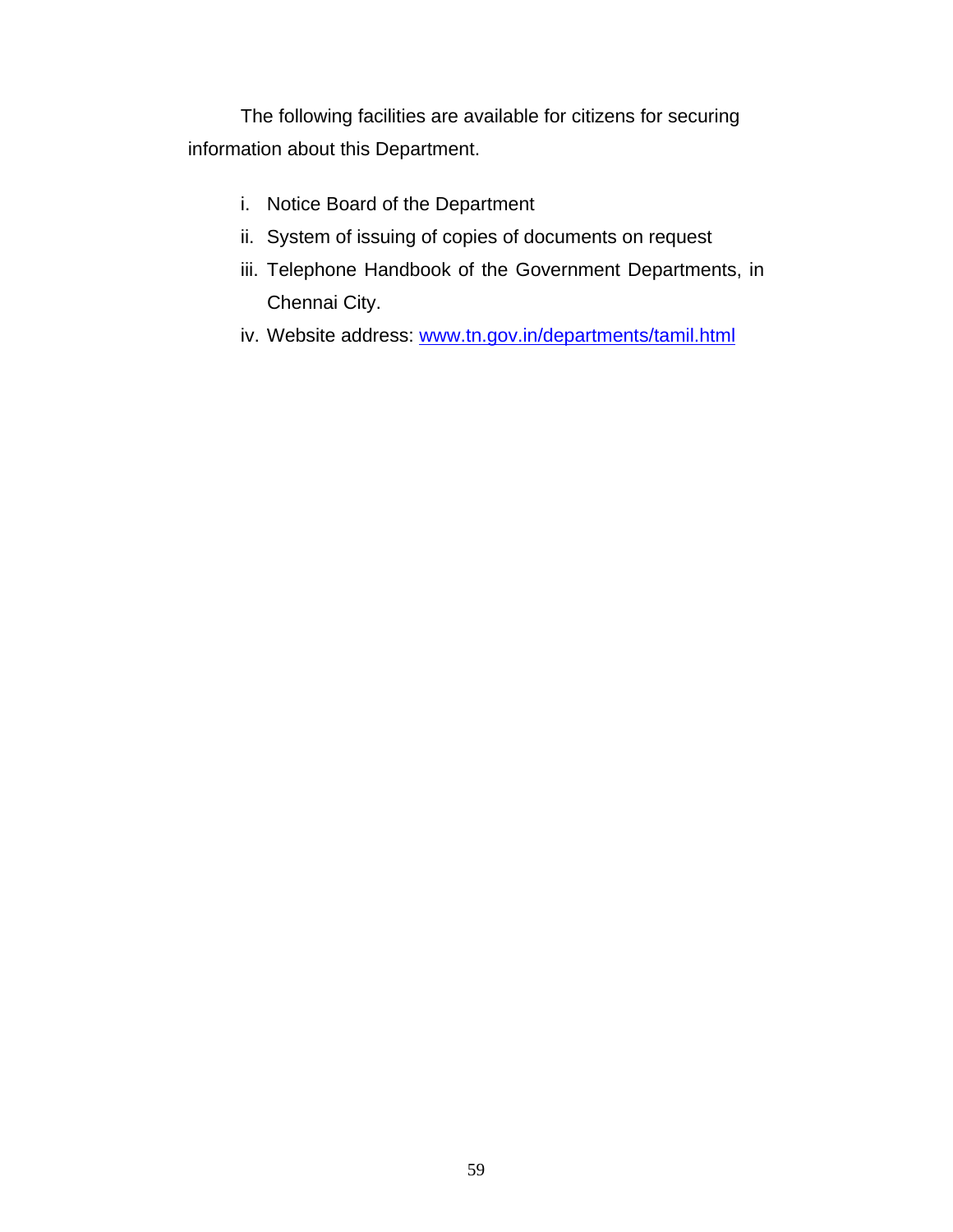## **CHAPTER – 17 [Sec.4(1)(b)(xvi) of the Act]**

## **PARTICULARS OF THE PUBLIC INFORMATION OFFICERS**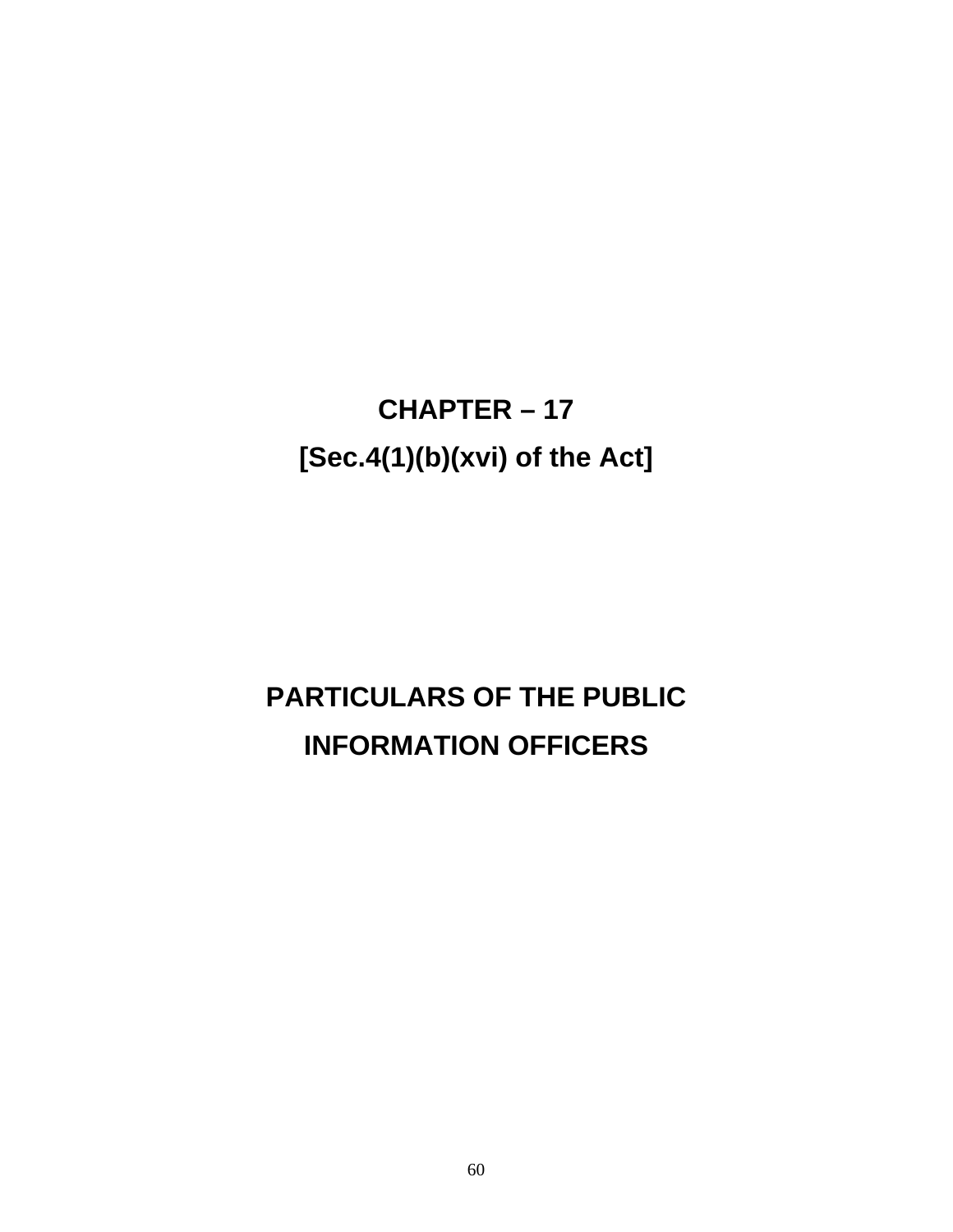The details in respect of this Department are as given below:-

| <b>APPELLATE</b><br><b>AUTHORITY</b>                                                                                                                                                  | <b>PUBLIC INFORMATION</b><br><b>OFFICERS</b>                                                                                                                                         | <b>SUBJECTS</b>                                                                                                                                                                                                          |
|---------------------------------------------------------------------------------------------------------------------------------------------------------------------------------------|--------------------------------------------------------------------------------------------------------------------------------------------------------------------------------------|--------------------------------------------------------------------------------------------------------------------------------------------------------------------------------------------------------------------------|
| Joint<br>Secretary<br>(Religious<br>Endowments)<br>Phone No.25677484<br>Fax.25671480                                                                                                  | Under Secretary - 1<br>Phone No.25665991<br>& 25665546<br>Fax:<br>25671480                                                                                                           | Subjects related<br>All<br>to<br><b>Religious Endowments</b>                                                                                                                                                             |
| Deputy Secretary<br>(Office Proceedings)<br>Phone No.25671480<br>Fax.25671480<br>Director<br>Joint<br>(Information & Public<br><b>Relations)</b><br>Phone No.25672880<br>Fax.25677777 | Under Secretary (Office<br>Proceedings)<br>Phone No.25675988<br>Fax.25671480<br>Secretary<br>Under<br>(Information<br>&<br>Public<br>Relations)<br>Phone No.25665138<br>Fax.25677777 | All Subjects related to the<br>Establishment<br>of Tamil<br>Development<br>Religious<br><b>Endowments Department</b><br>All Subjects related<br>to<br>Information<br>and<br>Public<br><b>Relations Department</b>        |
| Deputy Secretary<br>(Tamil Development)<br>Phone No.25671480<br>Fax.25671480                                                                                                          | Under Secretary (Tamil<br>Development)<br>Phone No.25665105<br>Fax.25671480                                                                                                          | of<br>Tamil<br><b>Directorate</b><br>Development,<br>International Institute of<br>Tamil Studies, Institute of<br>Asian Studies,<br>Tamil<br>Etymological<br>Dictionary<br>Project & Tanjavur Tamil<br><b>University</b> |
| Secretary<br>Deputy<br>(Stationery<br>&<br>Printing)<br>Phone No.25670969<br>Fax.25671480                                                                                             | Under<br>Secretary<br>(Stationery & Printing)<br>Phone No.25665715<br>Fax.25671480                                                                                                   | All subjects related<br>to<br><b>Stationery &amp; Printing</b>                                                                                                                                                           |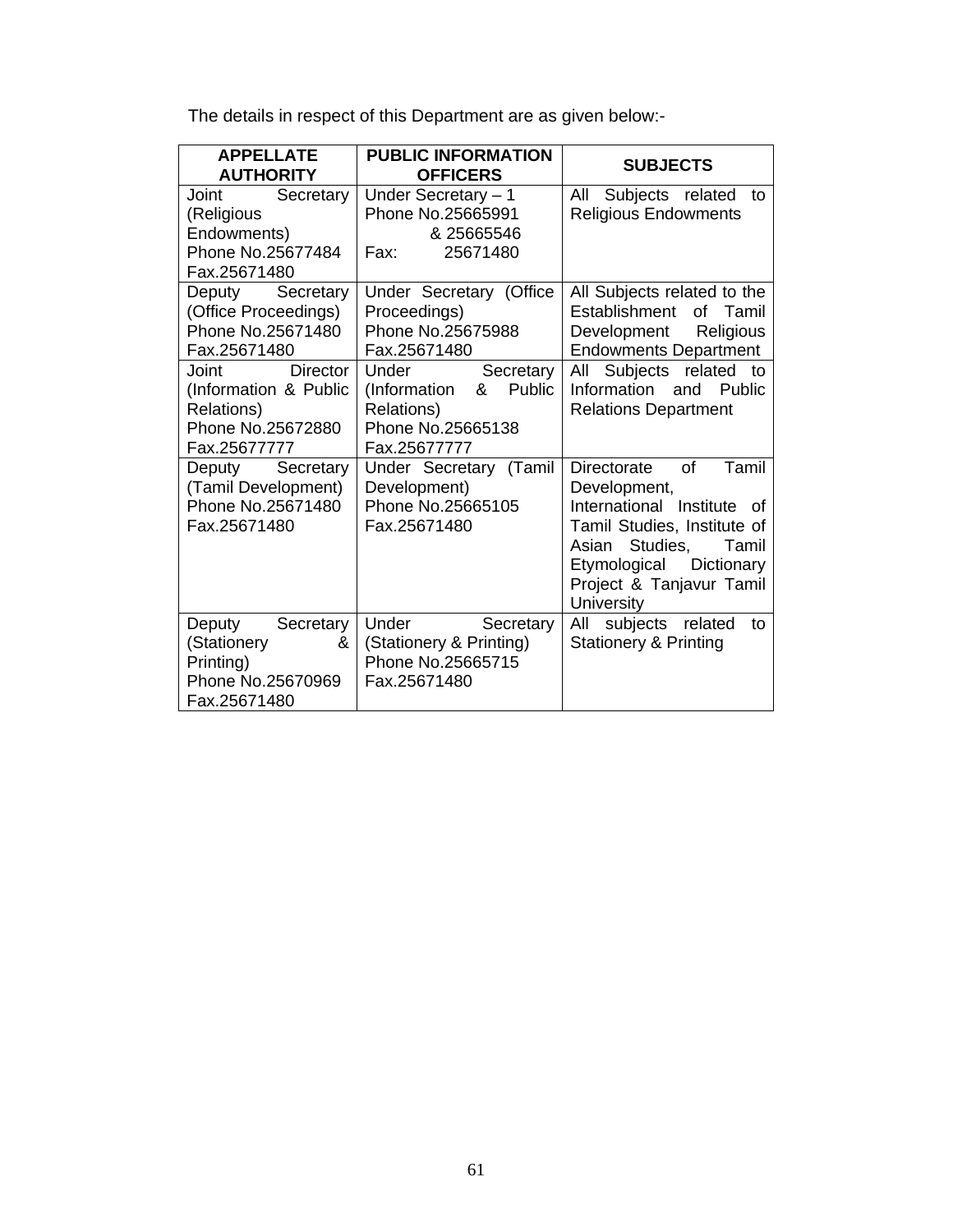## **CHAPTER – 18 [Sec.4(1)(b)(xvii) of the Act]**

### **OTHER USEFUL INFORMATION**